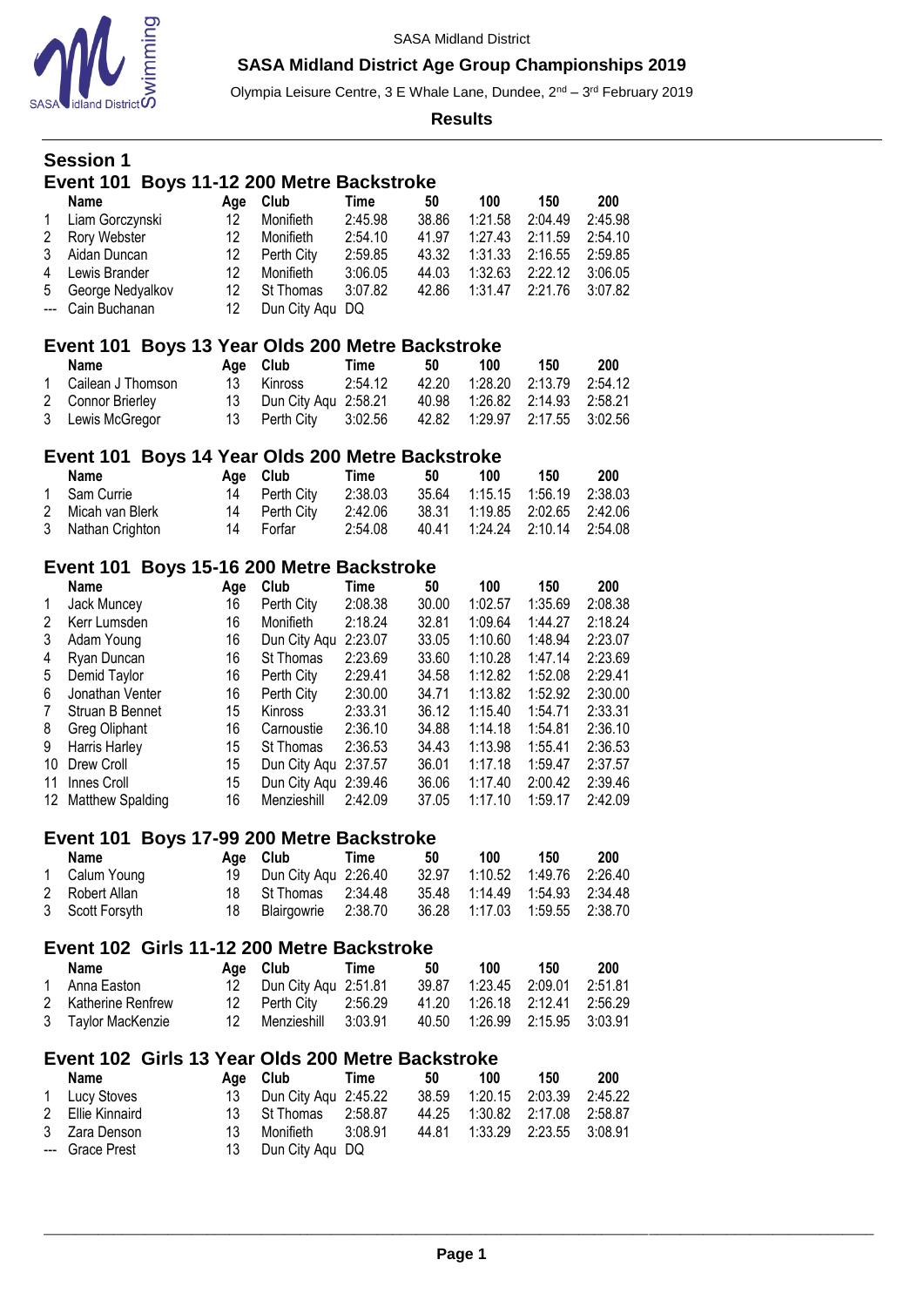

Olympia Leisure Centre, 3 E Whale Lane, Dundee, 2<sup>nd</sup> – 3<sup>rd</sup> February 2019

|   |                        |  |     | Event 102 Girls 14 Year Olds 200 Metre Backstroke  |             |       |         |         |         |
|---|------------------------|--|-----|----------------------------------------------------|-------------|-------|---------|---------|---------|
|   | <b>Name</b>            |  | Age | Club                                               | Time        | 50    | 100     | 150     | 200     |
| 1 | Fearne Crighton        |  | 14  | Perth City                                         | 2:35.51     | 36.07 | 1:15.81 | 1:57.04 | 2:35.51 |
| 2 | Abbie Armstrong        |  | 14  | Dun City Aqu 2:39.83                               |             | 36.92 | 1:17.70 | 1:59.28 | 2:39.83 |
| 3 | Rose McLean            |  | 14  |                                                    | 2:42.16     | 36.91 |         |         |         |
|   |                        |  |     | Perth City                                         |             |       | 1:18.23 | 2:01.86 | 2:42.16 |
| 4 | <b>Emily Cumming</b>   |  | 14  | Kinross                                            | 2:45.10     | 37.64 | 1:19.93 | 2:04.08 | 2:45.10 |
| 5 | Natasha Phillips       |  | 14  | St Thomas                                          | 2:47.50     | 39.62 | 1:21.91 | 2:05.34 | 2:47.50 |
| 6 | Rosie Robertson        |  | 14  | Perth City                                         | 2:47.80     | 38.31 | 1:22.14 | 2:05.39 | 2:47.80 |
|   |                        |  |     | Event 102 Girls 15-16 200 Metre Backstroke         |             |       |         |         |         |
|   | Name                   |  | Age | Club                                               | <b>Time</b> | 50    | 100     | 150     | 200     |
| 1 | <b>Scarlett Ferris</b> |  | 15  | Dun City Aqu 2:26.78                               |             | 33.78 | 1:10.60 | 1:49.07 | 2:26.78 |
| 2 | Morgan Anderson        |  | 15  | Dun City Aqu 2:28.65                               |             | 34.12 | 1:11.36 | 1:50.81 | 2:28.65 |
| 3 | Maria Cabrelli         |  | 16  | Dun City Aqu 2:30.92                               |             | 35.05 | 1:13.61 | 1:52.85 | 2:30.92 |
| 4 | <b>Emily Baxter</b>    |  | 16  | Dun City Aqu 2:40.22                               |             | 35.59 | 1:15.38 | 1:57.46 | 2:40.22 |
| 5 | <b>Blythe Brown</b>    |  | 16  | St Thomas                                          | 2:41.37     | 37.87 | 1:19.87 | 2:01.98 | 2:41.37 |
| 6 | Olivia Clarke          |  | 15  |                                                    |             |       |         |         |         |
|   |                        |  |     | Dun City Aqu 2:50.36                               |             | 38.76 | 1:21.70 | 2:06.33 | 2:50.36 |
| 7 | Ella McDade            |  | 15  | St Thomas                                          | 2:53.24     | 40.53 | 1:24.45 | 2:09.81 | 2:53.24 |
|   |                        |  |     | Event 102 Girls 17-99 200 Metre Backstroke         |             |       |         |         |         |
|   | Name                   |  | Age | Club                                               | Time        | 50    | 100     | 150     | 200     |
| 1 | Anya Wilson            |  | 17  | Dun City Aqu                                       | 2:35.78     | 35.96 | 1:14.85 | 1:56.05 | 2:35.78 |
| 2 | Sophie Jenkins         |  | 17  | Perth City                                         | 2:42.13     | 37.50 | 1:18.97 | 2:00.60 | 2:42.13 |
|   |                        |  |     | Event 103 Boys 11-12 200 Metre Breaststroke        |             |       |         |         |         |
|   | <b>Name</b>            |  | Age | Club                                               | <b>Time</b> | 50    | 100     | 150     | 200     |
| 1 |                        |  | 12  | Monifieth                                          | 3:13.91     | 45.97 | 1:35.63 | 2:25.61 | 3:13.91 |
|   | Liam Gorczynski        |  |     |                                                    |             |       |         |         |         |
| 2 | Finn Bannerman         |  | 12  | Perth City                                         | 3:14.71     | 45.20 | 1:36.45 | 2:26.60 | 3:14.71 |
| 3 | Jensen Norris          |  | 11  | Perth City                                         | 3:31.52     | 46.89 | 1:43.61 | 2:38.56 | 3:31.52 |
| 4 | Aidan Duncan           |  | 12  | Perth City                                         | 3:31.98     | 49.70 | 1:44.19 | 2:39.37 | 3:31.98 |
| 5 | Lewis Brander          |  | 12  | Monifieth                                          | 3:36.16     | 47.82 | 1:46.53 | 2:42.74 | 3:36.16 |
| 6 | Oscar Tivendale        |  | 12  | Dun City Aqu 3:52.21                               |             | 51.00 | 1:50.83 | 2:52.44 | 3:52.21 |
|   |                        |  |     | Event 103 Boys 13 Year Olds 200 Metre Breaststroke |             |       |         |         |         |
|   | <b>Name</b>            |  | Age | Club                                               | <b>Time</b> | 50    | 100     | 150     | 200     |
| 1 | Cameron Mitchell       |  | 13  | St Thomas                                          | 2:55.51     | 38.66 | 1:23.46 | 2:09.40 | 2:55.51 |
|   |                        |  |     | Event 103 Boys 14 Year Olds 200 Metre Breaststroke |             |       |         |         |         |
|   | Name                   |  |     | Club                                               | Time        | 50    | 100     | 150     | 200     |
| 1 |                        |  | Age |                                                    |             | 38.09 | 1:20.87 |         | 2:46.98 |
|   | Owen Carroll           |  | 14  | Perth City                                         | 2:46.98     |       |         | 2:04.54 |         |
| 2 | <b>Travis Davey</b>    |  | 14  | Dun City Aqu 2:49.44                               |             | 38.42 | 1:21.42 | 2:06.31 | 2:49.44 |
| 3 | Micah van Blerk        |  | 14  | Perth City                                         | 3:04.75     | 40.75 | 1:28.68 | 2:17.74 | 3:04.75 |
|   |                        |  |     | Event 103 Boys 15-16 200 Metre Breaststroke        |             |       |         |         |         |
|   | Name                   |  | Age | Club                                               | <b>Time</b> | 50    | 100     | 150     | 200     |
| 1 | <b>Finlay Wallace</b>  |  | 16  | St Thomas                                          | 2:35.94     | 35.92 | 1:15.80 | 1:55.66 | 2:35.94 |
| 2 | James McGregor         |  | 15  | Perth City                                         | 2:37.65     | 35.43 | 1:15.51 | 1:56.83 | 2:37.65 |
| 3 | Murray Pritchard       |  | 15  | Perth City                                         | 2:44.89     | 35.88 | 1:19.00 | 2:03.44 | 2:44.89 |
| 4 | Drew Croll             |  | 15  | Dun City Aqu 2:49.67                               |             | 37.72 | 1:20.79 | 2:06.01 | 2:49.67 |
| 5 | Ethan Brown            |  | 16  | St Thomas                                          | 2:50.59     | 39.22 | 1:23.52 | 2:07.23 | 2:50.59 |
| 6 | Eric Davey             |  | 15  | Dun City Aqu 2:51.20                               |             | 39.37 | 1:23.06 | 2:07.29 | 2:51.20 |
| 7 | Gavin Johansen         |  | 16  | Montrose                                           | 3:00.63     | 40.67 | 1:25.52 | 2:12.72 | 3:00.63 |
| 8 | Innes Croll            |  | 15  |                                                    |             |       |         |         |         |
|   |                        |  |     | Dun City Aqu 3:03.12                               |             | 38.82 | 1:25.45 | 2:13.82 | 3:03.12 |
| 9 | Keir Dryden            |  | 15  | Monifieth                                          | 3:10.08     | 39.89 | 1:27.54 | 2:18.13 | 3:10.08 |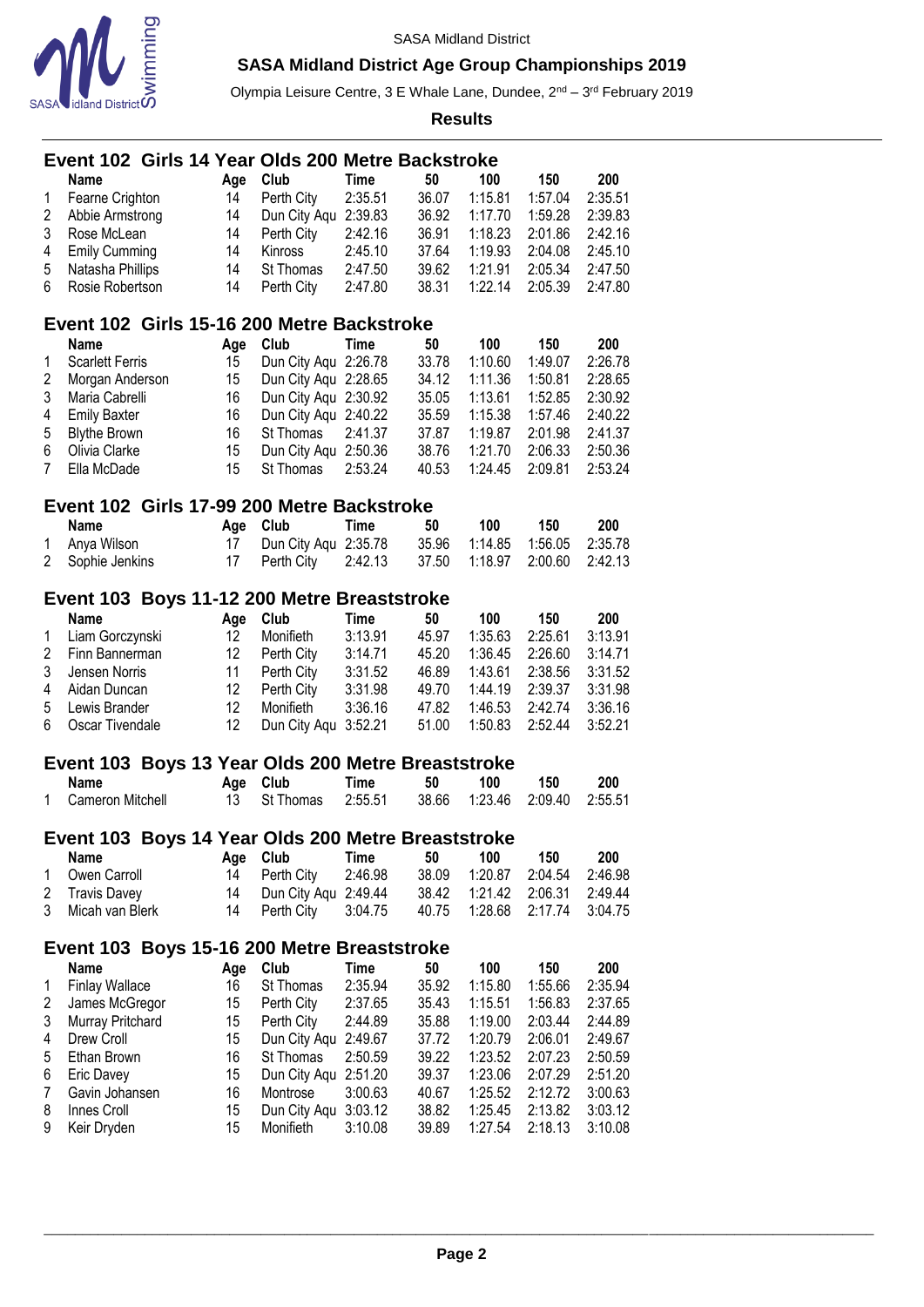

Olympia Leisure Centre, 3 E Whale Lane, Dundee, 2<sup>nd</sup> – 3<sup>rd</sup> February 2019

**Results**

|                | Event 103 Boys 17-99 200 Metre Breaststroke         |     |                      |             |       |         |         |         |
|----------------|-----------------------------------------------------|-----|----------------------|-------------|-------|---------|---------|---------|
|                | Name                                                | Age | Club                 | <b>Time</b> | 50    | 100     | 150     | 200     |
| 1              | Cole Price                                          | 18  | Perth City           | 2:34.13     | 34.65 | 1:14.87 | 1:56.18 | 2:34.13 |
| 2              | Thomas Jeffers                                      | 19  | Perth City           | 2:37.21     | 33.77 | 1:13.74 | 1:55.25 | 2:37.21 |
| 3              | <b>Timothy Ridgley</b>                              | 22  | Dun City Aqu         | 2:43.58     | 36.93 | 1:19.00 | 2:01.07 | 2:43.58 |
| 4              | Jordan Young                                        | 25  | St Thomas            | 2:53.65     | 37.07 | 1:20.78 | 2:07.20 | 2:53.65 |
| 5              | Jay Doherty                                         | 17  | Blairgowrie          | 3:04.19     | 38.02 | 1:25.80 | 2:14.52 | 3:04.19 |
|                | Event 104 Girls 11-12 200 Metre Breaststroke        |     |                      |             |       |         |         |         |
|                | Name                                                | Age | Club                 | <b>Time</b> | 50    | 100     | 150     | 200     |
| 1              | Grace Prain                                         | 12  | Dun City Aqu         | 3:25.77     | 45.69 | 1:38.22 | 2:32.25 | 3:25.77 |
| $\overline{c}$ | Freya Bayer                                         | 12  | Perth City           | 3:26.21     | 47.87 | 1:41.13 | 2:34.12 | 3:26.21 |
| 3              | <b>Taylor Smith</b>                                 | 12  | St Thomas            | 3:26.35     | 45.11 | 1:39.80 | 2:33.38 | 3:26.35 |
| 4              | Lana Duncan                                         | 12  | St Thomas            | 3:29.74     | 48.96 | 1:43.21 | 2:37.57 | 3:29.74 |
| 5              | Caitlin Wigham                                      | 12  | Carnoustie           | 3:33.38     | 47.49 | 1:42.50 | 2:38.15 | 3:33.38 |
|                | Event 104 Girls 13 Year Olds 200 Metre Breaststroke |     |                      |             |       |         |         |         |
|                | <b>Name</b>                                         | Age | Club                 | <b>Time</b> | 50    | 100     | 150     | 200     |
| 1              | Lucy McPartland                                     | 13  | Perth City           | 3:09.91     | 42.32 | 1:31.36 | 2:22.19 | 3:09.91 |
| $\overline{2}$ | Holly Blundell                                      | 13  | Perth City           | 3:17.65     | 47.09 | 1:37.35 | 2:27.98 | 3:17.65 |
| 3              | <b>Ellie Kinnaird</b>                               | 13  | St Thomas            | 3:26.66     | 48.71 | 1:42.29 | 2:35.62 | 3:26.66 |
| 4              | Kayla Bain                                          | 13  | Menzieshill          | 3:29.68     | 46.98 | 1:40.40 | 2:36.13 | 3:29.68 |
| 5              | Zara Denson                                         | 13  | Monifieth            | 3:32.44     | 49.82 | 1:45.12 | 2:41.00 | 3:32.44 |
|                | Aimee Link                                          | 13  | Forfar               | DQ          |       |         |         |         |
| ---            | Lucy Stoves                                         | 13  | Dun City Aqu DQ      |             |       |         |         |         |
|                | Event 104 Girls 14 Year Olds 200 Metre Breaststroke |     |                      |             |       |         |         |         |
|                | <b>Name</b>                                         | Age | Club                 | <b>Time</b> | 50    | 100     | 150     | 200     |
| 1              | Martha Reeves                                       | 14  | Dun City Aqu 2:53.59 |             | 38.51 | 1:22.70 | 2:08.08 | 2:53.59 |
| 2              | Ruby Methven                                        | 14  | Dun City Aqu 3:19.98 |             | 45.42 | 1:36.93 | 2:28.79 | 3:19.98 |
| 3              | Lucy Fleming                                        | 14  | Dun City Aqu 3:21.62 |             | 45.52 | 1:37.17 | 2:30.49 | 3:21.62 |
| 4              | Hannah Kemlo                                        | 14  | Menzieshill          | 3:32.02     | 49.58 | 1:45.04 | 2:39.23 | 3:32.02 |
|                | Event 104 Girls 15-16 200 Metre Breaststroke        |     |                      |             |       |         |         |         |
|                | Name                                                | Age | Club                 | Time        | 50    | 100     | 150     | 200     |
| 1              | Shona Graham                                        | 16  | Dun City Aqu 2:46.95 |             | 38.21 | 1:21.48 | 2:04.56 | 2:46.95 |
| $\overline{2}$ | Ola Stanton                                         | 16  | Perth City           | 2:50.96     | 39.16 | 1:22.85 | 2:07.42 | 2:50.96 |
| 3              | Iona MacLeod                                        | 16  | Dun City Aqu 2:51.69 |             | 39.83 | 1:24.00 | 2:08.02 | 2:51.69 |
| 4              | <b>Scarlett Ferris</b>                              | 15  | Dun City Aqu         | 2:52.89     | 40.22 | 1:24.48 | 2:08.78 | 2:52.89 |
| 5              | Emma McPartland                                     | 16  | Perth City           | 2:53.76     | 38.87 | 1:23.53 | 2:08.94 | 2:53.76 |
| 6              | Emily McGhee                                        | 16  | Carnoustie           | 2:57.32     | 39.96 | 1:25.88 | 2:12.89 | 2:57.32 |
| 7              | Erika Brown                                         | 15  | Perth City           | 3:07.61     | 43.32 | 1:30.53 | 2:18.76 | 3:07.61 |
| 8              | Darcey Reid                                         | 16  | Montrose             | 3:07.64     | 43.85 | 1:31.32 | 2:20.38 | 3:07.64 |
| 9              | Lauren Baillie                                      | 15  | Monifieth            | 3:09.20     | 42.95 | 1:30.28 | 2:19.60 | 3:09.20 |

# **Event 104 Girls 17-99 200 Metre Breaststroke**

| Name              | Age Club                                                | Time | 50 | 100 - | 150 | -200 |
|-------------------|---------------------------------------------------------|------|----|-------|-----|------|
| 1 Nicole Reynolds | 17 Dun City Agu 2:45.33                                 |      |    |       |     |      |
| 2 Hannah Coull    | 17 St Thomas  2:49.02  37.60  1:19.59  2:04.41  2:49.02 |      |    |       |     |      |

 Olivia Clarke 15 Dun City Aqu 3:11.07 42.11 1:29.46 2:19.97 3:11.07 Carolyn Rae 15 Monifieth 3:17.47 44.84 1:35.69 2:27.70 3:17.47

15 St Thomas 3:17.79 44.12 1:34.36 2:26.61 3:17.79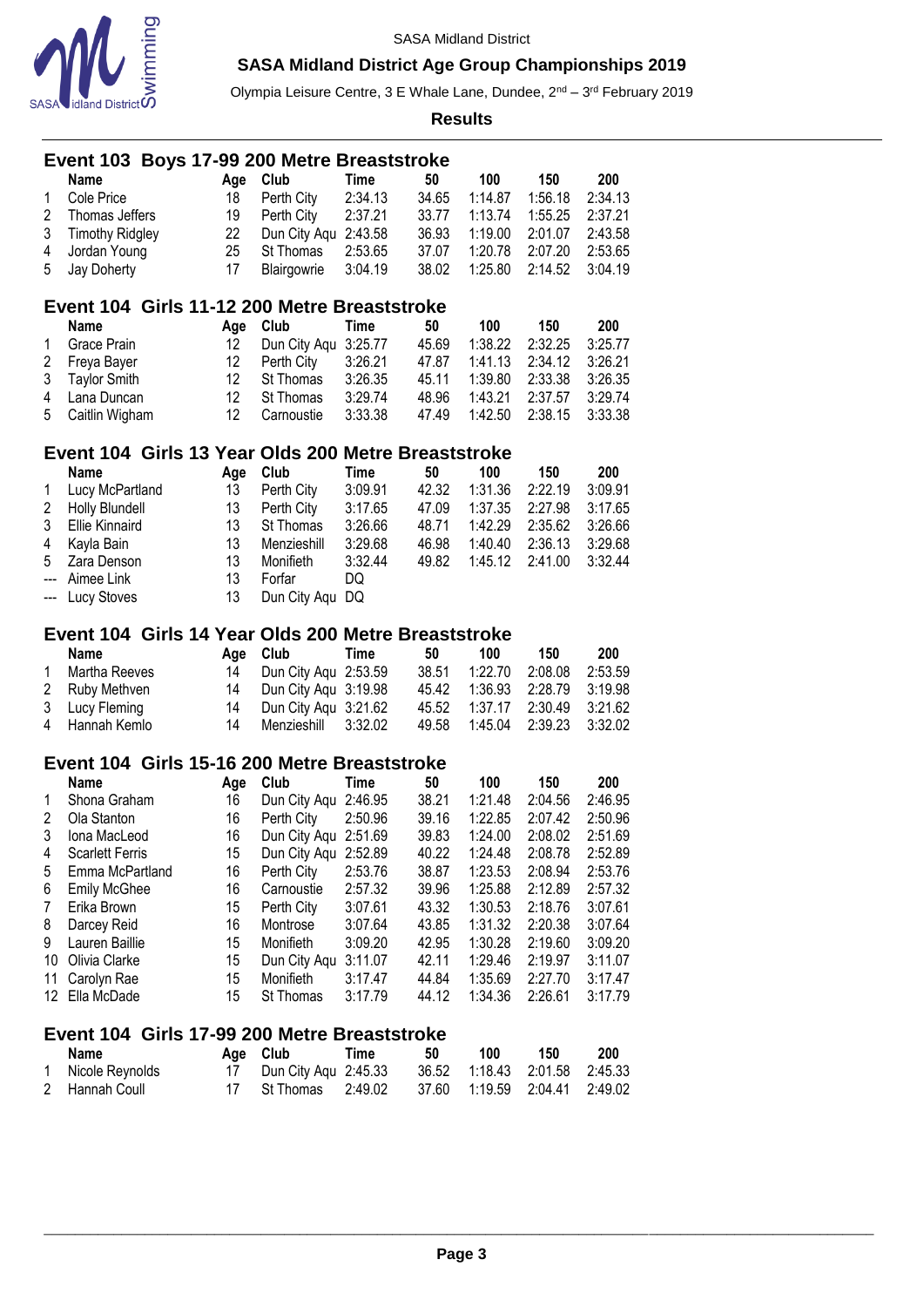

# **SASA Midland District Age Group Championships 2019**

Olympia Leisure Centre, 3 E Whale Lane, Dundee, 2<sup>nd</sup> – 3<sup>rd</sup> February 2019

|                      | Final of Event 105 Boys 11-12 50 Metre Freestyle        |          |                            |                                                            |          |                                      |          |                           |                |
|----------------------|---------------------------------------------------------|----------|----------------------------|------------------------------------------------------------|----------|--------------------------------------|----------|---------------------------|----------------|
|                      | <b>Name</b>                                             | Age      | Club                       | <b>Time</b>                                                |          | <b>Name</b>                          | Age      | Club                      | Time           |
| 1                    | Cain Buchanan                                           | 12       | Dun City Aqu               | 30.15                                                      | 4        | Rory Webster                         | 12       | Monifieth                 | 33.38          |
| 2<br>3               | Jensen Norris<br>George Nedyalkov                       | 11<br>12 | Perth City<br>St Thomas    | 31.73<br>33.20                                             | *5<br>*5 | <b>Finlay Watson</b><br>Aidan Duncan | 12<br>12 | St Thomas<br>Perth City   | 34.01<br>34.01 |
|                      |                                                         |          |                            |                                                            |          |                                      |          |                           |                |
|                      | Event 105 Boys 11-12 50 Metre Freestyle                 |          |                            |                                                            |          |                                      |          |                           |                |
|                      | <b>Name</b>                                             | Age      | Club                       | <b>Time</b>                                                |          | <b>Name</b>                          | Age      | Club                      | <b>Time</b>    |
| 1                    | Cain Buchanan                                           | 12       | Dun City Aqu               | 30.37                                                      | 6        | Aidan Duncan                         | 12       | Perth City                | 33.69          |
| 2<br>3               | Jensen Norris<br>Rory Webster                           | 11<br>12 | Perth City<br>Monifieth    | 31.60<br>32.90                                             | 7<br>8   | Lewis Brander<br>Finn Bannerman      | 12<br>12 | Monifieth<br>Perth City   | 33.82<br>33.96 |
| 4                    | George Nedyalkov                                        | 12       | St Thomas                  | 33.31                                                      | 9        | Oscar Tivendale                      | 12       | Dun City Aqu              | 35.17          |
| 5                    | <b>Finlay Watson</b>                                    | 12       | St Thomas                  | 33.55                                                      |          |                                      |          |                           |                |
|                      |                                                         |          |                            |                                                            |          |                                      |          |                           |                |
|                      | <b>Final of Event 105</b><br>Name                       | Age      | Club                       | <b>Boys 13 Year Olds 50 Metre Freestyle</b><br><b>Time</b> |          | <b>Name</b>                          | Age      | Club                      | Time           |
| 1                    | Cameron Mitchell                                        | 13       | St Thomas                  | 29.74                                                      | 4        | <b>Connor Brierley</b>               | 13       | Dun City Aqu              | 32.12          |
| 2                    | Ben M Smallwood                                         | 13       | Kinross                    | 30.66                                                      | 5        | Cailean J Thomson                    | 13       | Kinross                   | 32.79          |
| 3                    | Aaron Gilmurray                                         | 13       | Dun City Agu 30.84         |                                                            | 6        | William Shepherd                     | 13       | Perth City                | 33.36          |
|                      |                                                         |          |                            |                                                            |          |                                      |          |                           |                |
|                      | Event 105 Boys 13 Year Olds 50 Metre Freestyle<br>Name  | Age      | Club                       | <b>Time</b>                                                |          | <b>Name</b>                          | Age      | Club                      | Time           |
| 1                    | Cameron Mitchell                                        | 13       | St Thomas                  | 29.34                                                      | 5        | William Shepherd                     | 13       | Perth City                | 32.42          |
| 2                    | Ben M Smallwood                                         | 13       | Kinross                    | 29.81                                                      | 6        | Cailean J Thomson                    | 13       | Kinross                   | 32.62          |
| 3                    | Aaron Gilmurray                                         | 13       | Dun City Aqu 30.14         |                                                            | 7        | Lewis McGregor                       | 13       | Perth City                | 35.56          |
| 4                    | <b>Connor Brierley</b>                                  | 13       | Dun City Aqu 31.99         |                                                            |          |                                      |          |                           |                |
|                      | Final of Event 105 Boys 14 Year Olds 50 Metre Freestyle |          |                            |                                                            |          |                                      |          |                           |                |
|                      | <b>Name</b>                                             | Age      | Club                       | <b>Time</b>                                                |          | <b>Name</b>                          | Age      | Club                      | Time           |
| 1                    | Ewan Muirhead                                           | 14       | Menzieshill                | 28.17                                                      | 4        | Sam Currie                           | 14       | Perth City                | 31.70          |
| 2                    | Owen Carroll                                            | 14       | Perth City                 | 28.32                                                      | 5        | Nathan Crighton                      | 14       | Forfar                    | 31.90          |
| 3                    | Micah van Blerk                                         | 14       | Perth City                 | 28.94                                                      |          |                                      |          |                           |                |
|                      | Event 105 Boys 14 Year Olds 50 Metre Freestyle          |          |                            |                                                            |          |                                      |          |                           |                |
|                      | Name                                                    | Age      | Club                       | <b>Time</b>                                                |          | <b>Name</b>                          | Age      | Club                      | Time           |
| 1                    | Ewan Muirhead                                           | 14       | Menzieshill                | 28.45                                                      | 4        | Nathan Crighton                      | 14       | Forfar                    | 31.59          |
| 2                    | Owen Carroll                                            | 14       | Perth City                 | 28.70                                                      | 5        | Sam Currie                           | 14       | Perth City                | 31.68          |
| 3                    | Micah van Blerk                                         | 14       | Perth City                 | 29.13                                                      |          |                                      |          |                           |                |
|                      | <b>Final of Event 105</b>                               |          |                            | <b>Boys 15-16 50 Metre Freestyle</b>                       |          |                                      |          |                           |                |
|                      | Name                                                    | Age      | Club                       | <b>Time</b>                                                |          | <b>Name</b>                          | Age      | Club                      | Time           |
| 1                    | Adam Young                                              | 16       | Dun City Aqu               | 26.07                                                      | *4       | Ethan Brown                          | 16       | St Thomas                 | 27.19          |
| 2<br>3               | Murray Pritchard<br>Christopher Aitken                  | 15<br>16 | Perth City<br>Perth City   | 26.96<br>27.10                                             | *4<br>6  | Jonathan Venter<br>Ryan Duncan       | 16<br>16 | Perth City<br>St Thomas   | 27.19<br>27.26 |
|                      |                                                         |          |                            |                                                            |          |                                      |          |                           |                |
|                      | Event 105 Boys 15-16 50 Metre Freestyle                 |          |                            |                                                            |          |                                      |          |                           |                |
|                      | <b>Name</b>                                             | Age      | Club                       | <b>Time</b>                                                |          | <b>Name</b>                          | Age      | Club                      | <b>Time</b>    |
| 1<br>2               | Adam Young<br>Christopher Aitken                        | 16<br>16 | Dun City Aqu<br>Perth City | 26.22<br>27.12                                             |          | 11 Eric Davey<br>Harris Harley       | 15<br>15 | Dun City Aqu<br>St Thomas | 27.94<br>27.96 |
| 3                    | Murray Pritchard                                        | 15       | Perth City                 | 27.21                                                      | 12<br>13 | <b>Rory Grant</b>                    | 15       | Dun City Aqu 28.44        |                |
| 4                    | Ethan Brown                                             | 16       | St Thomas                  | 27.22                                                      | 14       | Drew Croll                           | 15       | Dun City Aqu 28.80        |                |
| 5                    | Ryan Duncan                                             | 16       | St Thomas                  | 27.23                                                      | 15       | Greg Oliphant                        | 16       | Carnoustie                | 29.00          |
| 6                    | Jonathan Venter                                         | 16       | Perth City                 | 27.29                                                      | 16       | Struan B Bennet                      | 15       | Kinross                   | 29.10          |
| 7                    | Donald Queen                                            | 16       | Perth City                 | 27.44                                                      | 17       | Caelan Milne                         | 15       | Menzieshill               | 29.36          |
| 8                    | Demid Taylor                                            | 16       | Perth City                 | 27.46                                                      | 18       | Keir Dryden                          | 15       | Monifieth                 | 30.07          |
| 9<br>10 <sup>°</sup> | <b>Finlay Wallace</b><br>Gavin Johansen                 | 16<br>16 | St Thomas<br>Montrose      | 27.50<br>27.59                                             | ---      | Innes Croll                          | 15       | Dun City Aqu              | DQ             |
|                      |                                                         |          |                            |                                                            |          |                                      |          |                           |                |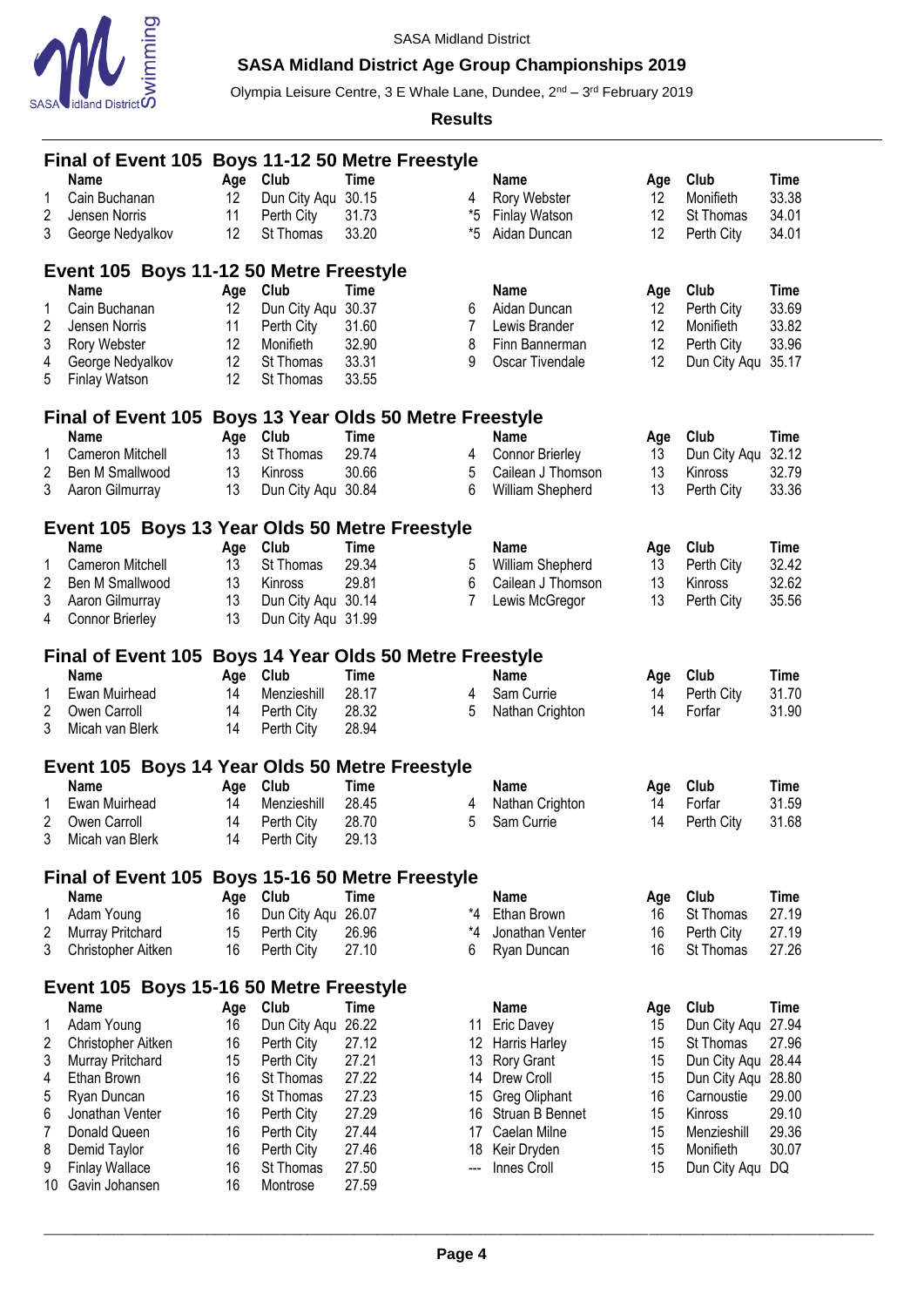

# **SASA Midland District Age Group Championships 2019**

Olympia Leisure Centre, 3 E Whale Lane, Dundee, 2<sup>nd</sup> – 3<sup>rd</sup> February 2019

|                | Final of Event 105 Boys 17-99 50 Metre Freestyle         |     |                    |             |    |                         |                 |                    |             |  |  |
|----------------|----------------------------------------------------------|-----|--------------------|-------------|----|-------------------------|-----------------|--------------------|-------------|--|--|
|                | <b>Name</b>                                              | Age | Club               | Time        |    | Name                    | Age             | Club               | Time        |  |  |
| 1              | Calum Young                                              | 19  | Dun City Agu 25.97 |             | 4  | <b>Donald Griffiths</b> | 27              | Dun City Agu 26.65 |             |  |  |
| $\overline{2}$ | <b>Timothy Ridgley</b>                                   | 22  | Dun City Aqu 26.23 |             | 5  | Robert Allan            | 18              | St Thomas          | 27.20       |  |  |
| 3              | <b>Tielo Walters</b>                                     | 17  | Dun City Aqu 26.55 |             | 6  | John M Burke            | 18              | Menzieshill        | 27.23       |  |  |
|                | Event 105 Boys 17-99 50 Metre Freestyle                  |     |                    |             |    |                         |                 |                    |             |  |  |
|                | <b>Name</b>                                              | Age | Club               | Time        |    | Name                    | Age             | Club               | Time        |  |  |
| 1              | Calum Young                                              | 19  | Dun City Aqu 25.51 |             | 7  | Cameron McMaster        | 17              | Dun City Aqu 27.89 |             |  |  |
| 2              | <b>Timothy Ridgley</b>                                   | 22  | Dun City Aqu 26.58 |             | 8  | Kieran Spalding         | 20              | Menzieshill        | 28.00       |  |  |
| 3              | Donald Griffiths                                         | 27  | Dun City Aqu 26.63 |             | 9  | Jay Doherty             | 17              | Blairgowrie        | 28.80       |  |  |
| 4              | <b>Tielo Walters</b>                                     | 17  | Dun City Aqu 26.84 |             | 10 | Jordan Young            | 25              | St Thomas          | 28.96       |  |  |
| 5              | John M Burke                                             | 18  | Menzieshill        | 27.12       | 11 | Cameron Blair           | 17              | Montrose           | 29.67       |  |  |
| 6              | Robert Allan                                             | 18  | St Thomas          | 27.28       |    |                         |                 |                    |             |  |  |
|                | Final of Event 106 Girls 11-12 50 Metre Freestyle        |     |                    |             |    |                         |                 |                    |             |  |  |
|                | <b>Name</b>                                              | Age | Club               | <b>Time</b> |    | <b>Name</b>             | Age             | Club               | <b>Time</b> |  |  |
| 1              | Dobrawa Tomasek                                          | 12  | Carnoustie         | 32.16       | 4  | Isla Gilmurray          | 11              | Dun City Aqu       | 32.86       |  |  |
| $\overline{c}$ | Anna Easton                                              | 12  | Dun City Aqu 32.39 |             | 5  | Taylor MacKenzie        | 12              | Menzieshill        | 33.10       |  |  |
| 3              | <b>Taylor Smith</b>                                      | 12  | St Thomas          | 32.77       | 6  | India-Leoni Bryden      | 12              | Montrose           | 34.50       |  |  |
|                |                                                          |     |                    |             |    |                         |                 |                    |             |  |  |
|                | Event 106 Girls 11-12 50 Metre Freestyle                 |     |                    |             |    |                         |                 |                    |             |  |  |
|                | <b>Name</b>                                              | Age | Club               | Time        |    | <b>Name</b>             | Age             | Club               | <b>Time</b> |  |  |
| 1              | Dobrawa Tomasek                                          | 12  | Carnoustie         | 32.66       | 7  | Lana Duncan             | 12 <sup>°</sup> | St Thomas          | 33.62       |  |  |
| $\overline{2}$ | Taylor MacKenzie                                         | 12  | Menzieshill        | 32.69       | 8  | <b>Libby Coull</b>      | 12              | St Thomas          | 34.17       |  |  |
| 3              | Isla Gilmurray                                           | 11  | Dun City Aqu       | 32.85       | 9  | Lauren Ferrett          | 11              | Dun City Aqu       | 35.09       |  |  |
| 4              | Anna Easton                                              | 12  | Dun City Aqu 33.29 |             | 10 | <b>Claire Gilmore</b>   | 12              | Perth City         | 35.32       |  |  |
| 5              | <b>Taylor Smith</b>                                      | 12  | St Thomas          | 33.41       | 11 | Abigail Thomson         | 11              | Dun City Aqu 37.06 |             |  |  |
| 6              | India-Leoni Bryden                                       | 12  | Montrose           | 33.45       |    | 12 Jessica Steel        | 11              | Perth City         | 38.09       |  |  |
|                | Final of Event 106 Girls 13 Year Olds 50 Metre Freestyle |     |                    |             |    |                         |                 |                    |             |  |  |
|                | Name                                                     | Age | Club               | <b>Time</b> |    | <b>Name</b>             | Age             | Club               | Time        |  |  |
| 1              | Darcey Brown                                             | 13  | St Thomas          | 29.81       | 4  | Zoe P Findlay           | 13              | Kinross            | 33.42       |  |  |
| 2              | Lucy McPartland                                          | 13  | Perth City         | 31.02       | 5  | <b>Ruby McIntee</b>     | 13              | Menzieshill        | 33.44       |  |  |
| 3              | Holly Blundell                                           | 13  | Perth City         | 32.86       | 6  | Abbie Dewar             | 13              | Monifieth          | 33.72       |  |  |
|                |                                                          |     |                    |             |    |                         |                 |                    |             |  |  |
|                | Event 106 Girls 13 Year Olds 50 Metre Freestyle          |     |                    |             |    |                         |                 |                    |             |  |  |
|                | <b>Name</b>                                              | Age | Club               | Time        |    | Name                    | Age             | Club               | Time        |  |  |
| 1              | Darcey Brown                                             | 13  | St Thomas          | 29.67       | 6  | Ruby McIntee            | 13              | Menzieshill        | 33.89       |  |  |
| 2              | Lucy McPartland                                          | 13  | Perth City         | 31.40       | 7  | Kayla Bain              | 13              | Menzieshill        | 34.14       |  |  |
|                |                                                          |     |                    |             |    |                         |                 |                    |             |  |  |
| 3              | <b>Holly Blundell</b>                                    | 13  | Perth City         | 32.95       | 8  | Aimee Link              | 13              | Forfar             | 34.19       |  |  |
| 4              | Zoe P Findlay                                            | 13  | Kinross            | 33.18       | 9  | Dreanna Norris          | 13              | Perth City         | 34.89       |  |  |
| 5              | Abbie Dewar                                              | 13  | Monifieth          | 33.47       | 10 | <b>Grace Prest</b>      | 13              | Dun City Aqu 35.58 |             |  |  |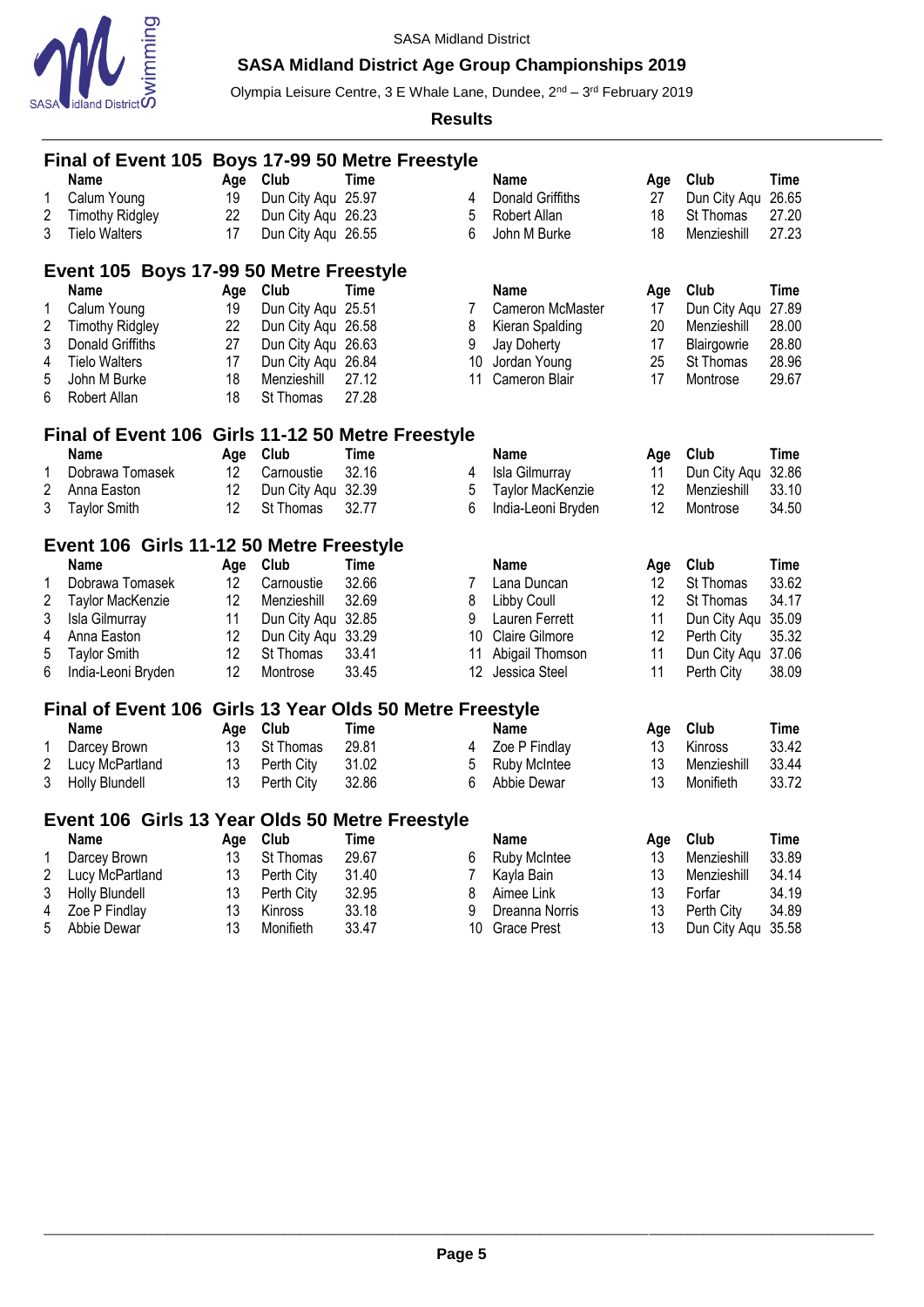

# **SASA Midland District Age Group Championships 2019**

Olympia Leisure Centre, 3 E Whale Lane, Dundee, 2<sup>nd</sup> – 3<sup>rd</sup> February 2019

|                      | Final of Event 106 Girls 14 Year Olds 50 Metre Freestyle |           |                      |             |       |    |                      |           |                    |             |
|----------------------|----------------------------------------------------------|-----------|----------------------|-------------|-------|----|----------------------|-----------|--------------------|-------------|
|                      | <b>Name</b>                                              | Age       | Club                 | Time        |       |    | <b>Name</b>          | Age       | Club               | <b>Time</b> |
| 1                    | Martha Reeves                                            | 14        | Dun City Aqu 29.37   |             |       | 4  | Fearne Crighton      | 14        | Perth City         | 30.05       |
| 2                    | Lucy Clarke                                              | 14        | Monifieth            | 29.47       |       | 5  | <b>Emily Cumming</b> | 14        | Kinross            | 30.43       |
| 3                    | Rose McLean                                              | 14        | Perth City           | 30.04       |       | 6  | Natasha Phillips     | 14        | St Thomas          | 30.84       |
|                      | Event 106 Girls 14 Year Olds 50 Metre Freestyle          |           |                      |             |       |    |                      |           |                    |             |
|                      | <b>Name</b>                                              |           | Club                 | Time        |       |    | <b>Name</b>          |           | Club               | Time        |
| 1                    | Lucy Clarke                                              | Age<br>14 | Monifieth            | 29.23       |       | 7  | Rosie Robertson      | Age<br>14 | Perth City         | 31.67       |
| 2                    | Martha Reeves                                            | 14        | Dun City Aqu         | 29.83       |       | 8  | Ruby Methven         | 14        | Dun City Aqu       | 31.68       |
| 3                    | Fearne Crighton                                          | 14        | Perth City           | 30.15       |       | 9  | Sophie Johansen      | 14        | Montrose           | 31.72       |
| 4                    | <b>Emily Cumming</b>                                     | 14        | Kinross              | 30.34       |       | 10 | Lucy Fleming         | 14        | Dun City Aqu 32.64 |             |
| 5                    | Rose McLean                                              | 14        | Perth City           | 30.71       |       | 11 | <b>Lily Dewar</b>    | 14        | Dun City Aqu 33.72 |             |
| 6                    | Natasha Phillips                                         | 14        | St Thomas            | 30.94       |       |    |                      |           |                    |             |
|                      |                                                          |           |                      |             |       |    |                      |           |                    |             |
|                      | Final of Event 106 Girls 15-16 50 Metre Freestyle        |           |                      |             |       |    |                      |           |                    |             |
|                      | <b>Name</b>                                              | Age       | Club                 | Time        |       |    | Name                 | Age       | Club               | <b>Time</b> |
| 1                    | <b>Blythe Brown</b>                                      | 16        | St Thomas            | 28.51       |       | 4  | Ellie Parker         | 15        | Monifieth          | 29.49       |
| 2                    | Morgan Anderson                                          | 15        | Dun City Aqu         | 28.91       |       | 5  | Emma McPartland      | 16        | Perth City         | 30.25       |
| 3                    | Ola Stanton                                              | 16        | Perth City           | 29.08       |       | 6  | Shona Graham         | 16        | Dun City Aqu       | 30.41       |
|                      | Event 106 Girls 15-16 50 Metre Freestyle                 |           |                      |             |       |    |                      |           |                    |             |
|                      | <b>Name</b>                                              | Age       | Club                 | Time        |       |    | <b>Name</b>          | Age       | Club               | <b>Time</b> |
| 1                    | Morgan Anderson                                          | 15        | Dun City Aqu         | 28.29       |       | *9 | Melissa Lumsden      | 16        | Monifieth          | 31.40       |
| 2                    | <b>Blythe Brown</b>                                      | 16        | St Thomas            | 28.49       |       | 11 | Skye Murray-Trail    | 16        | Perth City         | 31.56       |
| 3                    | Ola Stanton                                              | 16        | Perth City           | 29.39       |       | 12 | <b>Emily McGhee</b>  | 16        | Carnoustie         | 31.77       |
| 4                    | <b>Ellie Parker</b>                                      | 15        | Monifieth            | 29.55       |       |    | 13 Zosia P Stanton   | 15        | Kinross            | 32.10       |
| 5                    | Emma McPartland                                          | 16        | Perth City           | 29.93       |       | 14 | Ella McDade          | 15        | St Thomas          | 32.16       |
| 6                    | Shona Graham                                             | 16        | Dun City Aqu 30.10   |             |       | 15 | Gemma Dalgety        | 15        | Dun City Agu       | 32.24       |
| 7                    | Darcey Reid                                              | 16        | Montrose             | 30.44       |       | 16 | Erika Brown          | 15        | Perth City         | 32.29       |
| 8                    | Maria Cabrelli                                           | 16        | Dun City Aqu 30.54   |             |       | 17 | Olivia Clarke        | 15        | Dun City Aqu       | 33.55       |
| *9                   | <b>Emily Baxter</b>                                      | 16        | Dun City Aqu 31.40   |             |       |    |                      |           |                    |             |
|                      | Final of Event 106 Girls 17-99 50 Metre Freestyle        |           |                      |             |       |    |                      |           |                    |             |
|                      | <b>Name</b>                                              | Age       | Club                 | <b>Time</b> |       |    | <b>Name</b>          | Age       | Club               | Time        |
| 1                    | Sophie Smith                                             | 18        | St Thomas            | 27.23       |       | 4  | Jane Grant           | 49        | Dun City Aqu       | 29.28       |
| 2                    | Sophie Jenkins                                           | 17        | Perth City           | 28.93       |       | 5  | Morven Adams         | 18        | Dun City Aqu 30.10 |             |
|                      | Freya Bannerman                                          | 17        | Perth City           | 29.15       |       | 6  | Nicole Reynolds      | 17        | Dun City Aqu 36.13 |             |
|                      |                                                          |           |                      |             |       |    |                      |           |                    |             |
|                      | Event 106 Girls 17-99 50 Metre Freestyle                 |           |                      |             |       |    |                      |           |                    |             |
|                      | <b>Name</b>                                              | Age       | Club                 | <b>Time</b> |       |    | <b>Name</b>          | Age       | Club               | <b>Time</b> |
| 1                    | Sophie Smith                                             | 18        | St Thomas            | 26.80       |       | 6  | Nicole Reynolds      | 17        | Dun City Aqu       | 30.15       |
| 2                    | Jane Grant                                               | 49        | Dun City Aqu 29.04   |             |       | 7  | Hannah Coull         | 17        | St Thomas          | 30.20       |
| 3                    | Freya Bannerman                                          | 17        | Perth City           | 29.12       |       | 8  | Niamh McCall         | 17        | Perth City         | 30.50       |
| 4                    | Sophie Jenkins                                           | 17        | Perth City           | 29.18       |       | 9  | <b>Beth Greig</b>    | 19        | St Thomas          | 48.36       |
| 5                    | Morven Adams                                             | 18        | Dun City Aqu 29.46   |             |       |    |                      |           |                    |             |
|                      | Final of Event 107 Boys 11-12 100 Metre Butterfly        |           |                      |             |       |    |                      |           |                    |             |
|                      | <b>Name</b>                                              | Age       | Club                 | <b>Time</b> | 50    |    | 100                  |           |                    |             |
| 1                    | Cain Buchanan                                            | 12        | Dun City Aqu 1:15.49 |             | 35.27 |    | 1:15.49              |           |                    |             |
| $\overline{2}$       | Rory Webster                                             | 12        | Monifieth            | 1:23.79     | 38.48 |    | 1:23.79              |           |                    |             |
|                      |                                                          |           |                      |             |       |    |                      |           |                    |             |
|                      | Event 107 Boys 11-12 100 Metre Butterfly<br><b>Name</b>  | Age       | Club                 | <b>Time</b> | 50    |    | 100                  |           |                    |             |
| 1                    | Cain Buchanan                                            | 12        | Dun City Aqu         | 1:16.11     | 35.23 |    | 1:16.11              |           |                    |             |
| $\mathbf{2}^{\circ}$ | Rory Webster                                             | 12        | Monifieth            | 1:23.71     | 38.59 |    | 1:23.71              |           |                    |             |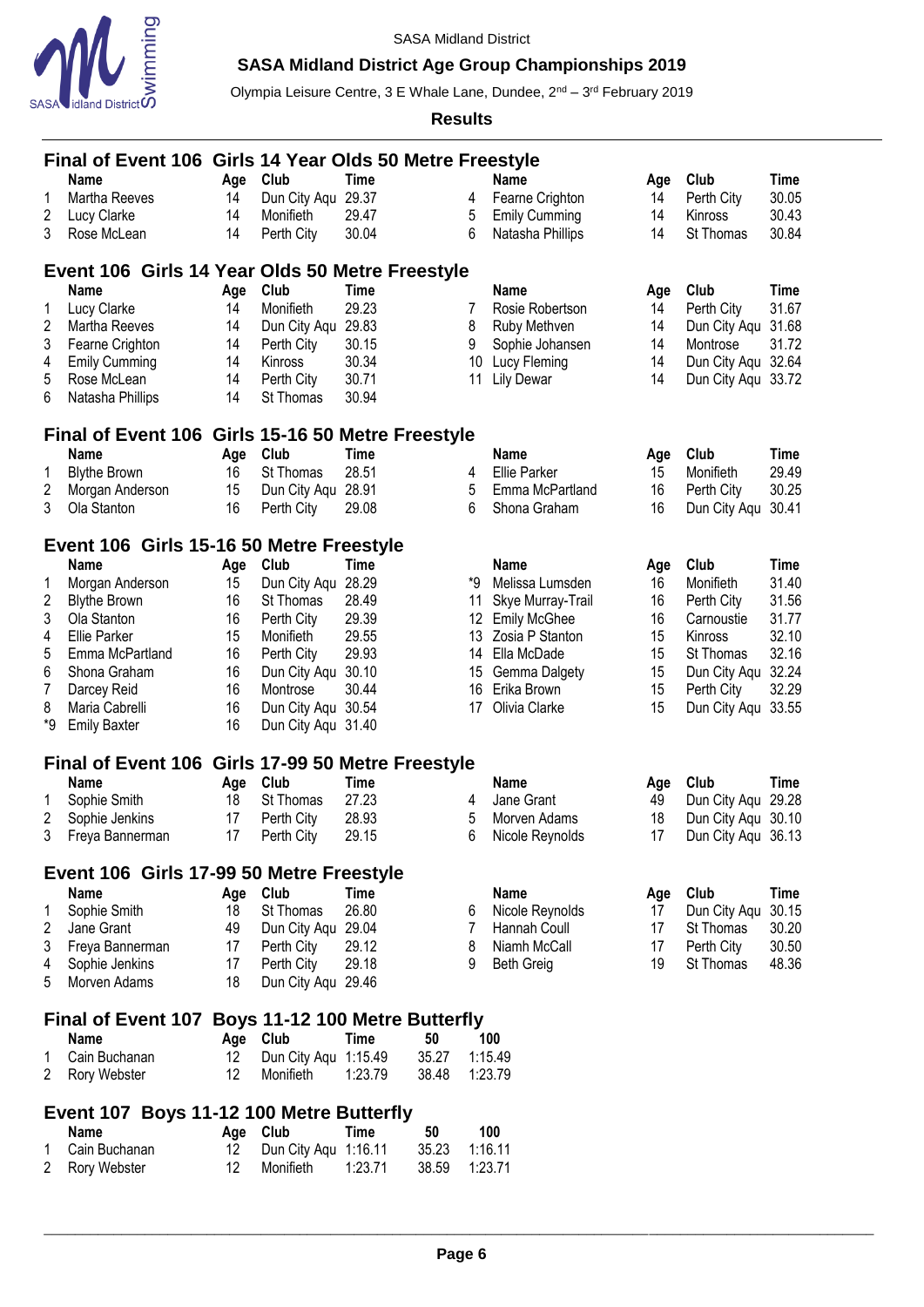

# **SASA Midland District Age Group Championships 2019**

Olympia Leisure Centre, 3 E Whale Lane, Dundee, 2<sup>nd</sup> – 3<sup>rd</sup> February 2019

|                | Final of Event 107 Boys 13 Year Olds 100 Metre Butterfly |           |                                    |                        |             |                |
|----------------|----------------------------------------------------------|-----------|------------------------------------|------------------------|-------------|----------------|
|                | Name<br>Ben M Smallwood                                  | Age       | Club                               | <b>Time</b><br>1:14.43 | 50<br>35.17 | 100<br>1:14.43 |
| 1              |                                                          | 13        | Kinross                            |                        |             |                |
|                | Event 107 Boys 13 Year Olds 100 Metre Butterfly          |           |                                    |                        |             |                |
|                | <b>Name</b>                                              | Age       | Club                               | <b>Time</b>            | 50          | 100            |
| 1.             | Ben M Smallwood                                          | 13        | <b>Kinross</b>                     | 1:14.99                | 35.82       | 1:14.99        |
| ---            | Cameron Mitchell                                         | 13        | St Thomas                          | DQ                     |             |                |
|                | Final of Event 107 Boys 14 Year Olds 100 Metre Butterfly |           |                                    |                        |             |                |
|                | Name                                                     | Age       | Club                               | <b>Time</b>            | 50          | 100            |
| 1              | <b>Travis Davey</b>                                      | 14        | Dun City Aqu                       | 1:07.51                | 31.96       | 1:07.51        |
| 2              | Owen Carroll                                             | 14        | Perth City                         | 1:09.88                | 33.79       | 1:09.88        |
| 3              | Micah van Blerk                                          | 14        | Perth City                         | 1:14.22                | 34.14       | 1:14.22        |
| 4              | Sam Currie                                               | 14        | Perth City                         | 1:20.01                | 36.92       | 1:20.01        |
|                |                                                          |           |                                    |                        |             |                |
|                | Event 107 Boys 14 Year Olds 100 Metre Butterfly          |           |                                    |                        |             |                |
|                | <b>Name</b><br><b>Travis Davey</b>                       | Age<br>14 | Club                               | Time                   | 50<br>32.15 | 100<br>1:08.17 |
| 1<br>2         | Owen Carroll                                             | 14        | Dun City Aqu 1:08.17<br>Perth City | 1:09.74                | 32.92       | 1:09.74        |
| 3              | Micah van Blerk                                          | 14        | Perth City                         | 1:14.49                | 34.31       | 1:14.49        |
| 4              | Sam Currie                                               | 14        | Perth City                         | 1:18.90                | 35.34       | 1:18.90        |
|                |                                                          |           |                                    |                        |             |                |
|                | Final of Event 107 Boys 15-16 100 Metre Butterfly        |           |                                    |                        |             |                |
|                | Name                                                     | Age       | Club                               | Time                   | 50          | 100            |
| 1              | Jack Muncey                                              | 16        | Perth City                         | 1:00.26                | 28.53       | 1:00.26        |
| 2              | James McGregor                                           | 15        | Perth City                         | 1:00.33                | 28.79       | 1:00.33        |
| 3              | Kerr Lumsden                                             | 16        | Monifieth                          | 1:02.98                | 29.96       | 1:02.98        |
| 4              | Demid Taylor                                             | 16        | Perth City                         | 1:05.48                | 30.54       | 1:05.48        |
| 5              | Harris Harley                                            | 15        | St Thomas                          | 1:06.51                | 30.44       | 1:06.51        |
| 6              | Christopher Aitken                                       | 16        | Perth City                         | 1:08.66                | 30.81       | 1:08.66        |
|                | Event 107 Boys 15-16 100 Metre Butterfly                 |           |                                    |                        |             |                |
|                | <b>Name</b>                                              | Age       | Club                               | <b>Time</b>            | 50          | 100            |
| 1              | Jack Muncey                                              | 16        | Perth City                         | 1:01.42                | 28.64       | 1:01.42        |
| $\overline{2}$ | James McGregor                                           | 15        | Perth City                         | 1:02.32                | 29.06       | 1:02.32        |
| 3              | Kerr Lumsden                                             | 16        | Monifieth                          | 1:05.49                | 30.18       | 1:05.49        |
| 4              | Demid Taylor                                             | 16        | Perth City                         | 1:05.79                | 30.40       | 1:05.79        |
| 5              | Harris Harley                                            | 15        | St Thomas                          | 1:06.10                | 31.33       | 1:06.10        |
| 6              | Christopher Aitken                                       | 16        | Perth City                         | 1:06.28                | 30.58       | 1:06.28        |
| 7              | Jonathan Venter                                          | 16        | Perth City                         | 1:06.77                | 30.69       | 1:06.77        |
| 8              | Struan B Bennet                                          | 15        | Kinross                            | 1:09.66                | 32.30       | 1:09.66        |
| 9              | Rory Grant                                               | 15        | Dun City Aqu                       | 1:11.06                | 33.26       | 1:11.06        |
| 10             | Greg Oliphant                                            | 16        | Carnoustie                         | 1:11.77                | 34.00       | 1:11.77        |
| 11             | Gavin Johansen                                           | 16        | Montrose                           | 1:12.02                | 33.56       | 1:12.02        |
| 12             | Matthew Spalding                                         | 16        | Menzieshill                        | 1:15.47                | 34.47       | 1:15.47        |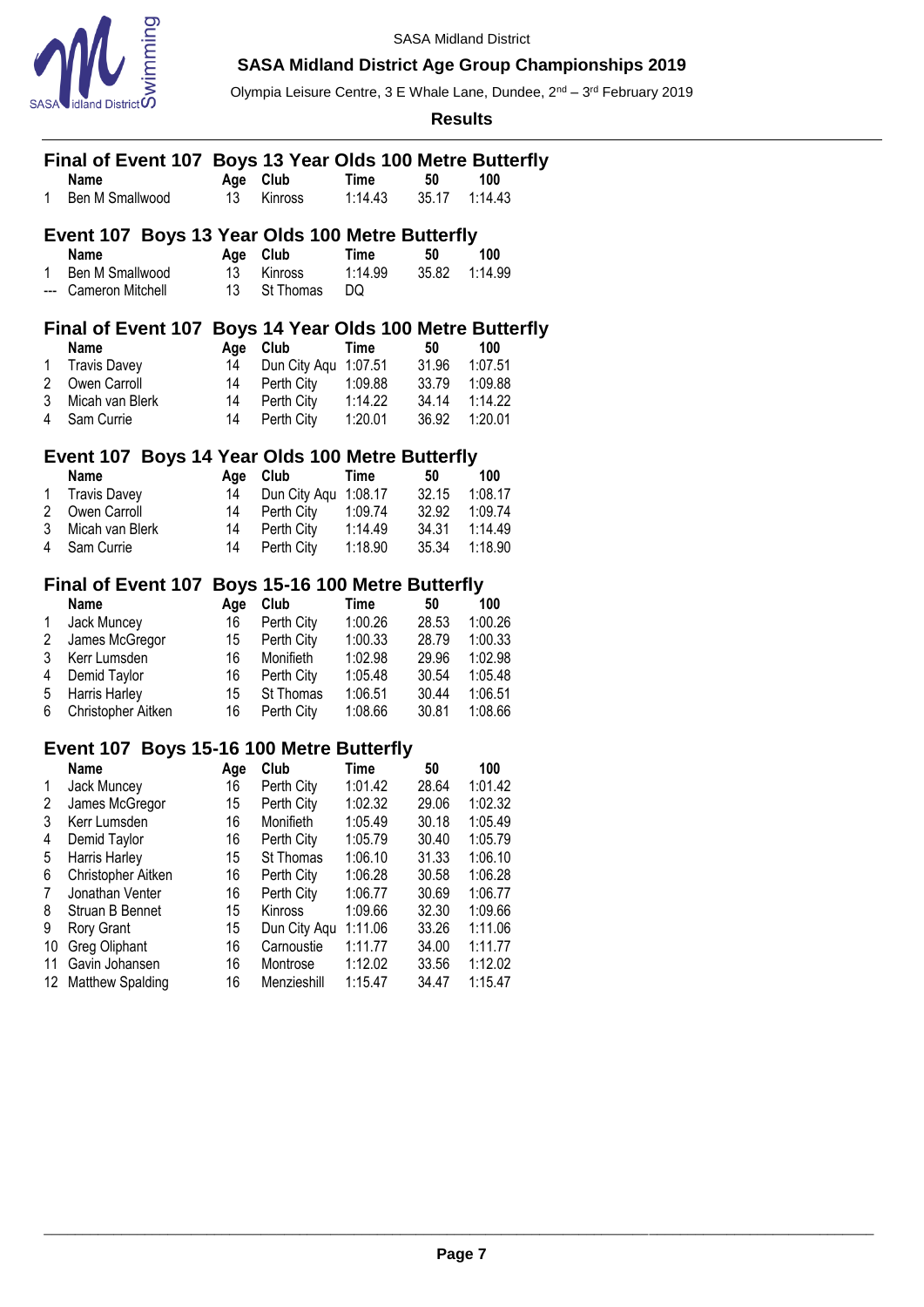

Olympia Leisure Centre, 3 E Whale Lane, Dundee, 2<sup>nd</sup> – 3<sup>rd</sup> February 2019

**Results**

| Final of Event 107 Boys 17-99 100 Metre Butterfly |                                                                 |              |      |
|---------------------------------------------------|-----------------------------------------------------------------|--------------|------|
| $\mathbf{N}$                                      | $\mathbf{A}$ and $\mathbf{A}$ and $\mathbf{A}$ and $\mathbf{A}$ | <b>Times</b> | 40 A |

|              | <b>Name</b>       | Aae | Club                 | Time    | 50    | 100     |
|--------------|-------------------|-----|----------------------|---------|-------|---------|
| $\mathbf{1}$ | Cole Price        | 18  | Perth City           | 1:01.51 | 28.74 | 1:01.51 |
| 2            | Thomas Jeffers    | 19  | Perth City           | 1:02.77 | 29.43 | 1:02.77 |
| 3            | Robert Allan      | 18  | St Thomas            | 1:04.44 | 30.10 | 1:04.44 |
| 4            | Kieran Spalding   | 20  | Menzieshill          | 1:06.82 | 30.96 | 1:06.82 |
| .5           | Donald Griffiths  | 27  | Dun City Agu 1:07.18 |         | 30.28 | 1:07.18 |
|              | 6 Findlay Baillie | 17  | Dun City Aqu 1:18.03 |         | 33.03 | 1:18.03 |

### **Event 107 Boys 17-99 100 Metre Butterfly**

|   | <b>Name</b>            | Age | Club         | Time    | 50    | 100     |
|---|------------------------|-----|--------------|---------|-------|---------|
|   | Cole Price             | 18  | Perth City   | 1:02.07 | 29.09 | 1:02.07 |
| 2 | Thomas Jeffers         | 19  | Perth City   | 1:03.83 | 30.06 | 1:03.83 |
| 3 | Robert Allan           | 18  | St Thomas    | 1:04.64 | 30.18 | 1:04.64 |
| 4 | Donald Griffiths       | 27  | Dun City Agu | 1:06.24 | 28.45 | 1:06.24 |
| 5 | Kieran Spalding        | 20  | Menzieshill  | 1:06.51 | 31.31 | 1:06.51 |
| 6 | <b>Findlay Baillie</b> | 17  | Dun City Agu | 1:07.48 | 30.55 | 1:07.48 |
|   | Jay Doherty            | 17  | Blairgowrie  | 1:08.41 | 31.60 | 1:08.41 |
| 8 | John M Burke           | 18  | Menzieshill  | 1:10.94 | 32.90 | 1:10.94 |
| 9 | Scott Forsyth          | 18  | Blairgowrie  | 1:11.66 | 32.99 | 1:11.66 |

# **Final of Event 108 Girls 11-12 100 Metre Butterfly**

| Name                 | Age Club               | Time    | 50 | 100           |
|----------------------|------------------------|---------|----|---------------|
| 1 Taylor MacKenzie   | 12 Menzieshill 1:27.62 |         |    | 39.66 1:27.62 |
| 2 India-Leoni Bryden | Montrose               | 1:29.45 |    | 42.52 1:29.45 |

### **Event 108 Girls 11-12 100 Metre Butterfly**

| Name                 |    | Age Club       | Time    | -50 | 100           |
|----------------------|----|----------------|---------|-----|---------------|
| 1 Taylor MacKenzie   |    | 12 Menzieshill | 1:28.55 |     | 38.94 1:28.55 |
| 2 India-Leoni Bryden | 12 | Montrose       | 1:28.97 |     | 40.73 1:28.97 |

### **Final of Event 108 Girls 13 Year Olds 100 Metre Butterfly**

| Name              |    | Age Club      | Time    | 50 | 100           |
|-------------------|----|---------------|---------|----|---------------|
| 1 Darcey Brown    |    | 13 St Thomas  | 1:19.26 |    | 37.15 1:19.26 |
| 2 Abbie Dewar     | 13 | Monifieth     | 1:23.40 |    | 40.59 1:23.40 |
| 3 Lucy McPartland |    | 13 Perth City | 1:23.78 |    | 39.56 1:23.78 |

#### **Event 108 Girls 13 Year Olds 100 Metre Butterfly**

| Name              |     | Age Club      | Time    | 50    | 100     |
|-------------------|-----|---------------|---------|-------|---------|
| 1 Darcey Brown    |     | 13 St Thomas  | 1:17.72 | 35.78 | 1:17.72 |
| 2 Lucy McPartland |     | 13 Perth City | 1:21.89 | 38.03 | 1:21.89 |
| 3 Abbie Dewar     | 13. | Monifieth     | 1:24.17 | 40.19 | 1:24.17 |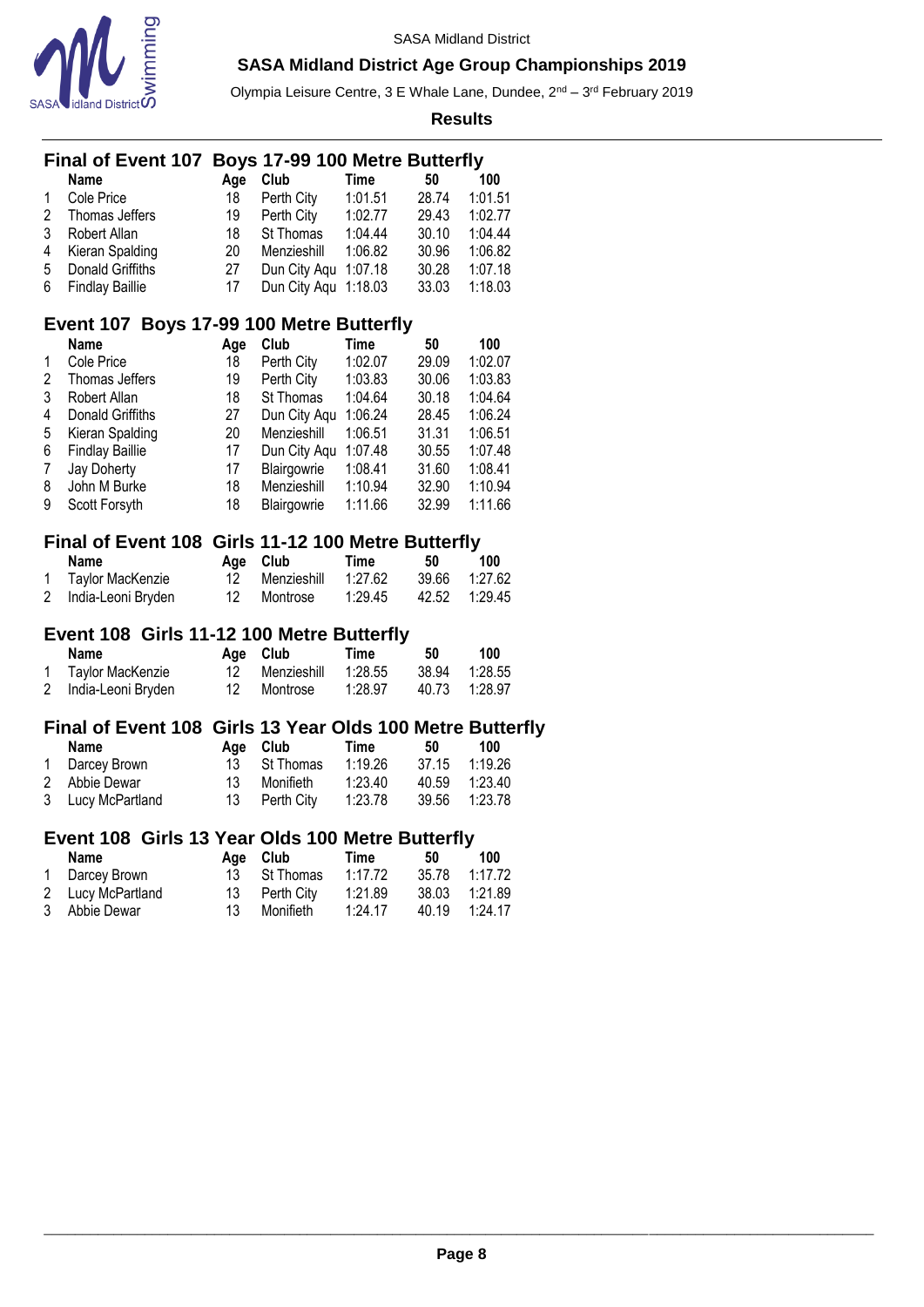

Olympia Leisure Centre, 3 E Whale Lane, Dundee, 2<sup>nd</sup> – 3<sup>rd</sup> February 2019

**Results**

### **Final of Event 108 Girls 14 Year Olds 100 Metre Butterfly**

|   | <b>Name</b>       | Aae | Club                 | Time    | 50    | 100     |
|---|-------------------|-----|----------------------|---------|-------|---------|
| 1 | Martha Reeves     | 14  | Dun City Aqu 1:12.07 |         | 34.17 | 1:12.07 |
|   | 2 Rosie Robertson | 14  | Perth City           | 1:15.09 | 34.44 | 1:15.09 |
|   | 3 Lucy Clarke     | 14  | Monifieth            | 1:18.14 | 35.90 | 1:18.14 |
|   | 4 Abbie Armstrong | 14  | Dun City Agu 1:20.64 |         | 35.88 | 1:20.64 |
|   | 5 Lily Dewar      | 14  | Dun City Aqu 1:29.11 |         | 39.00 | 1:29.11 |

### **Event 108 Girls 14 Year Olds 100 Metre Butterfly**

|   | <b>Name</b>          | Age | Club                 | Time    | 50    | 100     |
|---|----------------------|-----|----------------------|---------|-------|---------|
|   | Rosie Robertson      | 14  | Perth City           | 1:13.40 | 33.82 | 1:13.40 |
| 2 | <b>Emily Cumming</b> | 14  | Kinross              | 1:13.49 | 33.15 | 1:13.49 |
| 3 | Martha Reeves        | 14  | Dun City Aqu         | 1:13.89 | 33.09 | 1:13.89 |
| 4 | Lucy Clarke          | 14  | Monifieth            | 1:14.15 | 34.34 | 1:14.15 |
| 5 | Fearne Crighton      | 14  | Perth City           | 1:17.88 | 36.07 | 1:17.88 |
| 6 | Abbie Armstrong      | 14  | Dun City Agu 1:18.13 |         | 35.05 | 1:18.13 |
| 7 | Lucy Fleming         | 14  | Dun City Aqu 1:24.66 |         | 37.77 | 1:24.66 |
| 8 | <b>Lily Dewar</b>    | 14  | Dun City Agu 1:27.62 |         | 38.30 | 1:27.62 |
| 9 | Sophie Johansen      | 14  | Montrose             | 1:28.65 | 40.01 | 1:28.65 |

### **Final of Event 108 Girls 15-16 100 Metre Butterfly**

| Name               | Aae  | Club                   | Time | 50            | 100     |
|--------------------|------|------------------------|------|---------------|---------|
| 1 Iona MacLeod     | 16   | Dun City Agu 1:05.33   |      | 30.21         | 1:05.33 |
| 2 Katherine Bailey |      | 15 Perth City  1:06.82 |      | 31.72         | 1:06.82 |
| 3 Morgan Anderson  | 15   | Dun City Aqu 1:10.52   |      | 32.86 1:10.52 |         |
| 4 Emma McPartland  |      | 16 Perth City  1:11.80 |      | 33.48         | 1:11.80 |
| 5 Emily Baxter     | 16 — | Dun City Aqu 1:17.74   |      | 34.86 1:17.74 |         |

## **Event 108 Girls 15-16 100 Metre Butterfly**

|              | <b>Name</b>       | Aae  | Club                    | Time | 50    | 100     |
|--------------|-------------------|------|-------------------------|------|-------|---------|
| $\mathbf{1}$ | Katherine Bailey  | 15   | Perth City 1:06.51      |      | 31.69 | 1:06.51 |
|              | 2 Morgan Anderson |      | 15 Dun City Agu 1:08.36 |      | 32.15 | 1:08.36 |
|              | 3 Iona MacLeod    |      | 16 Dun City Agu 1:09.12 |      | 31.56 | 1:09.12 |
|              | 4 Emma McPartland |      | 16 Perth City 1:10.78   |      | 33.14 | 1:10.78 |
|              | 5 Emily Baxter    | 16 - | Dun City Aqu 1:16.17    |      | 34.49 | 1:16.17 |
|              | 6 Gemma Dalgety   |      | 15 Dun City Agu 1:23.78 |      | 38.62 | 1:23.78 |

### **Final of Event 108 Girls 17-99 100 Metre Butterfly**

| Name           |    | Age Club                | Time | 50            | 100     |
|----------------|----|-------------------------|------|---------------|---------|
| 1 Sophie Smith |    | 18 St Thomas 1:07.14    |      | 31.03         | 1:07.14 |
| 2 Morven Adams |    | 18 Dun City Agu 1:13.44 |      | 33.59         | 1:13.44 |
| 3 Anya Wilson  | 17 | Dun City Agu 1:15.90    |      | 34.32         | 1:15.90 |
| 4 Niamh McCall |    |                         |      | 36.30 1:19.03 |         |

### **Event 108 Girls 17-99 100 Metre Butterfly**

| Name           |    | Age Club                | Time | 50    | 100           |
|----------------|----|-------------------------|------|-------|---------------|
| 1 Sophie Smith |    | 18 St Thomas 1:05.32    |      | 31.03 | 1:05.32       |
| 2 Morven Adams |    | 18 Dun City Agu 1:10.94 |      |       | 33.12 1:10.94 |
| 3 Anya Wilson  | 17 | Dun City Agu 1:14.57    |      | 34.14 | 1:14.57       |
| 4 Niamh McCall |    | 17 Perth City 1:19.98   |      |       | 36.66 1:19.98 |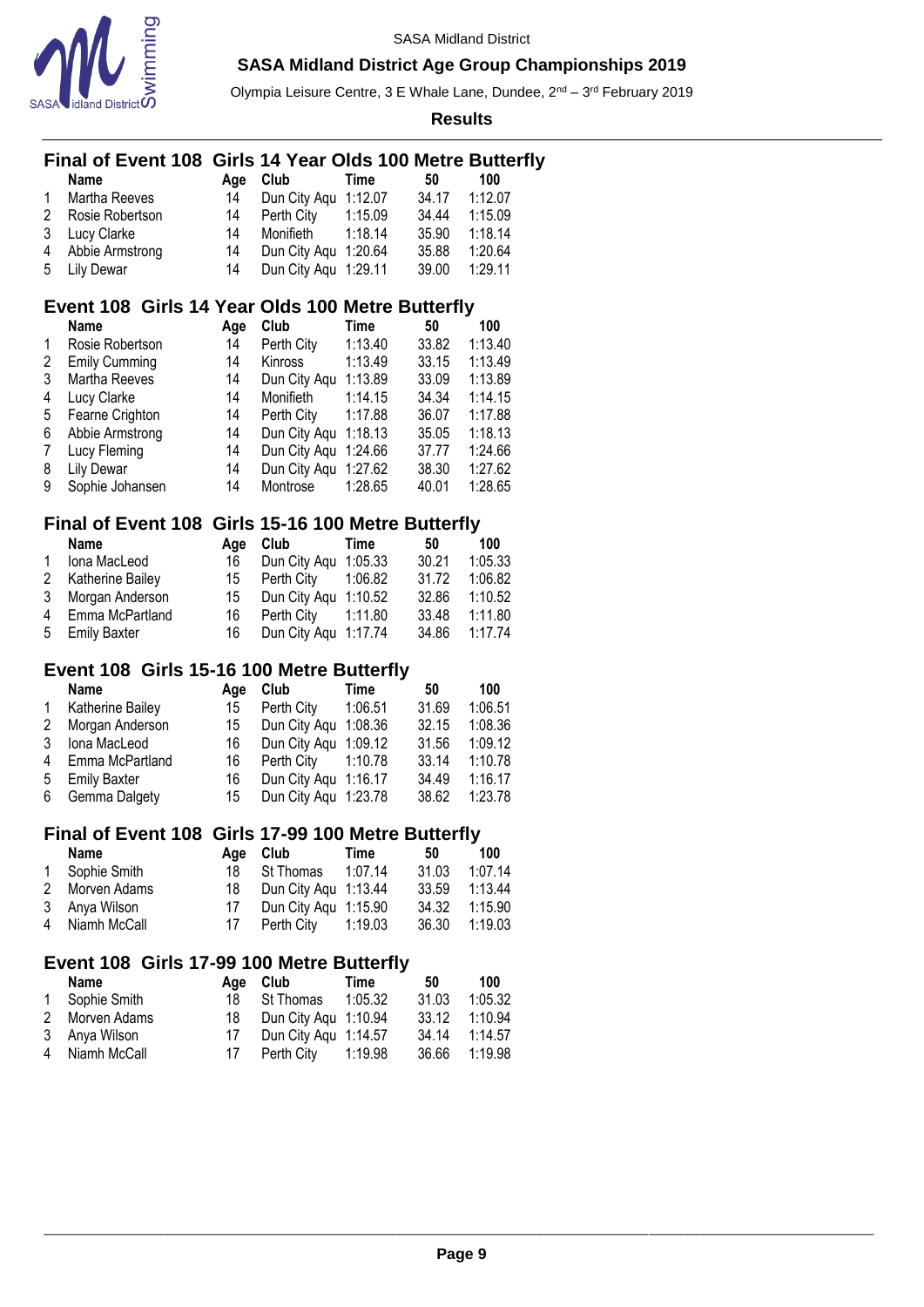

Olympia Leisure Centre, 3 E Whale Lane, Dundee, 2<sup>nd</sup> – 3<sup>rd</sup> February 2019

**Results**

|              | <b>Session 2</b>               |  |                | Event 201 Boys 11-12 200 Metre Butterfly          |                        |                |                    |             |                                       |                    |                |                            |                |
|--------------|--------------------------------|--|----------------|---------------------------------------------------|------------------------|----------------|--------------------|-------------|---------------------------------------|--------------------|----------------|----------------------------|----------------|
| $\mathbf{1}$ | <b>Name</b><br>Cain Buchanan   |  | Age Club<br>12 | Dun City Aqu 2:55.27                              | Time                   | 50<br>36.88    | 100<br>1:21.71     |             | 150<br>2:06.78                        | 200<br>2:55.27     |                |                            |                |
|              |                                |  |                | Event 201 Boys 14 Year Olds 200 Metre Butterfly   |                        |                |                    |             |                                       |                    |                |                            |                |
| 1            | Name<br>Owen Carroll           |  | 14             | Age Club<br>Perth City                            | <b>Time</b><br>2:37.54 | 50<br>33.24    | 100<br>1:10.84     |             | 150<br>1:53.17                        | 200<br>2:37.54     |                |                            |                |
|              |                                |  |                | Event 201 Boys 15-16 200 Metre Butterfly          |                        |                |                    |             |                                       |                    |                |                            |                |
|              | Name                           |  | Age            | Club                                              | Time                   | 50             | 100                |             | 150                                   | 200                |                |                            |                |
| 1            | James McGregor<br>Jack Muncey  |  | 15<br>16       | Perth City<br>Perth City                          | 2:15.32<br>2:15.72     | 30.63<br>30.26 | 1:06.08<br>1:06.12 |             | 1:42.10<br>1:42.24                    | 2:15.32<br>2:15.72 |                |                            |                |
| 2<br>3       | Ethan Brown                    |  | 16             | St Thomas                                         | 2:20.68                | 31.95          | 1:08.45            |             | 1:44.91                               | 2:20.68            |                |                            |                |
| 4            | <b>Eric Davey</b>              |  | 15             | Dun City Aqu 2:29.66                              |                        | 31.38          | 1:08.92            |             | 1:48.64                               | 2:29.66            |                |                            |                |
| 5            | Harris Harley                  |  | 15             | St Thomas                                         | 2:33.65                | 33.16          | 1:12.08            |             | 1:52.80                               | 2:33.65            |                |                            |                |
| 6            | Struan B Bennet                |  | 15             | Kinross                                           | 2:33.94                | 33.99          | 1:13.49            |             | 1:54.75                               | 2:33.94            |                |                            |                |
|              |                                |  |                | Event 201 Boys 17-99 200 Metre Butterfly          |                        |                |                    |             |                                       |                    |                |                            |                |
|              | Name                           |  |                | Age Club                                          | Time                   | 50             | 100                |             | 150                                   | 200                |                |                            |                |
| 1            | Thomas Jeffers                 |  | 19             | Perth City                                        | 2:17.09                | 31.12          | 1:06.20            |             | 1:42.67                               | 2:17.09            |                |                            |                |
| 2            | Cameron McMaster               |  | 17             | Dun City Aqu 2:39.77                              |                        | 32.10          | 1:11.05            |             | 1:54.50                               | 2:39.77            |                |                            |                |
| 3            | Jay Doherty                    |  | 17             | Blairgowrie                                       | 2:47.28                | 35.66          | 1:17.39            |             | 2:03.53                               | 2:47.28            |                |                            |                |
|              |                                |  |                | Event 202 Girls 11-12 200 Metre Butterfly         |                        |                |                    |             |                                       |                    |                |                            |                |
|              | <b>Name</b>                    |  | Age            | Club                                              | Time                   | 50             | 100                |             | 150                                   | 200                |                |                            |                |
| 1.           | Lana Duncan                    |  | 12             | St Thomas                                         | 3:33.74                | 43.94          | 1:38.68            |             | 2:37.72                               | 3:33.74            |                |                            |                |
|              |                                |  |                |                                                   |                        |                |                    |             |                                       |                    |                |                            |                |
|              |                                |  |                | Event 202 Girls 14 Year Olds 200 Metre Butterfly  |                        |                |                    |             |                                       |                    |                |                            |                |
|              | <b>Name</b>                    |  | Age            | Club                                              | Time                   | 50             | 100                |             | 150                                   | 200                |                |                            |                |
| 1            | Martha Reeves                  |  | 14             | Dun City Aqu 2:54.65                              |                        | 35.91          | 1:20.29            |             | 2:08.50                               | 2:54.65            |                |                            |                |
|              |                                |  |                | Event 202 Girls 15-16 200 Metre Butterfly         |                        |                |                    |             |                                       |                    |                |                            |                |
|              | <b>Name</b>                    |  | Age            | Club                                              | <b>Time</b>            | 50             | 100                |             | 150                                   | 200                |                |                            |                |
| 1            | Katherine Bailey               |  | 15             | Perth City                                        | 2:24.51                | 33.18          | 1:10.08            |             | 1:47.75                               | 2:24.51            |                |                            |                |
| 2            | Morgan Anderson                |  | 15             | Dun City Aqu 2:39.30                              |                        | 33.80          | 1:12.33            |             | 1:55.93                               | 2:39.30            |                |                            |                |
| 3            | <b>Emily Baxter</b>            |  | 16             | Dun City Aqu 3:01.27                              |                        | 38.61          | 1:25.39            |             | 2:15.26                               | 3:01.27            |                |                            |                |
|              |                                |  |                | Event 202 Girls 17-99 200 Metre Butterfly         |                        |                |                    |             |                                       |                    |                |                            |                |
|              | Name                           |  | Age            | Club                                              | <b>Time</b>            | 50             | 100                |             | 150                                   | 200                |                |                            |                |
| 1            | Sophie Smith                   |  | 18             | St Thomas                                         | 2:25.48                | 32.34          | 1:08.76            |             | 1:46.28                               | 2:25.48            |                |                            |                |
| 2            | Anya Wilson                    |  | 17             | Dun City Aqu 2:48.71                              |                        | 35.52          | 1:17.45            |             | 2:03.03                               | 2:48.71            |                |                            |                |
| 3            | Fiona C Stewart                |  | 18             | Blairgowrie                                       | 3:29.29                | 46.33          | 1:40.57            |             | 2:37.45                               | 3:29.29            |                |                            |                |
|              |                                |  |                | Final of Event 203 Boys 11-12 50 Metre Backstroke |                        |                |                    |             |                                       |                    |                |                            |                |
|              | <b>Name</b>                    |  | Age            | Club                                              | Time                   |                |                    | Name        |                                       |                    | Age            | Club                       | <b>Time</b>    |
| 1            | Rory Webster                   |  | 12             | Monifieth                                         | 36.60                  |                | 4                  |             | Finn Bannerman                        |                    | 12             | Perth City                 | 44.07          |
| 2<br>3       | Lewis Brander<br>Jensen Norris |  | 12<br>11       | Monifieth<br>Perth City                           | 38.84<br>39.65         |                | 5<br>6             |             | Alexander McGregor<br>Oscar Tivendale |                    | 11<br>12       | Perth City<br>Dun City Aqu | 44.22<br>44.58 |
|              |                                |  |                |                                                   |                        |                |                    |             |                                       |                    |                |                            |                |
|              |                                |  |                | Event 203 Boys 11-12 50 Metre Backstroke          |                        |                |                    |             |                                       |                    |                |                            |                |
| 1            | Name                           |  | Age            | Club<br>Monifieth                                 | Time                   |                | 4                  | <b>Name</b> |                                       |                    | Age            | Club                       | <b>Time</b>    |
| 2            | Rory Webster<br>Jensen Norris  |  | 12<br>11       | Perth City                                        | 37.15<br>40.16         |                | 5                  |             | Finn Bannerman<br>Alexander McGregor  |                    | 12<br>11<br>12 | Perth City<br>Perth City   | 42.12<br>44.23 |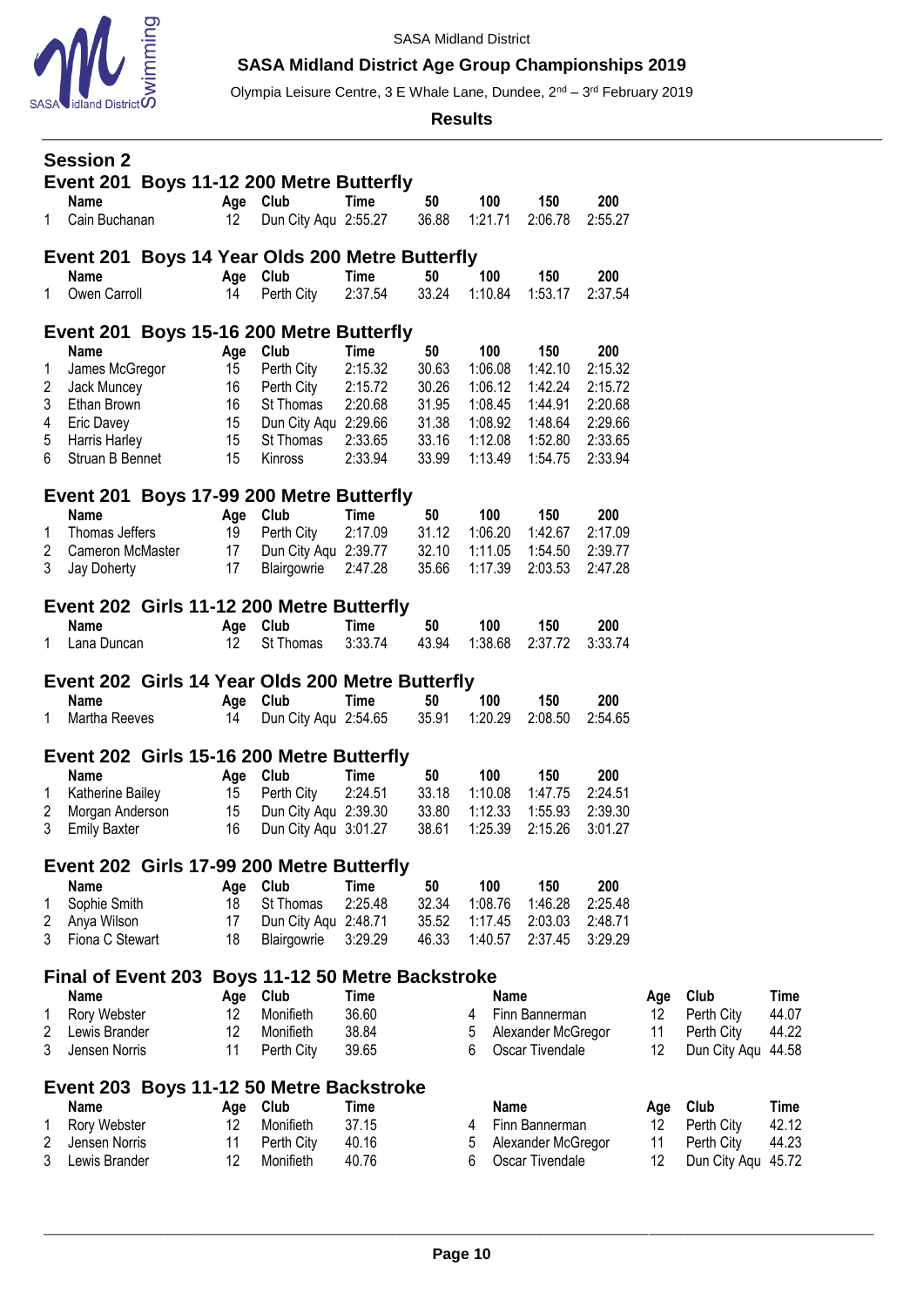

# **SASA Midland District Age Group Championships 2019**

Olympia Leisure Centre, 3 E Whale Lane, Dundee, 2<sup>nd</sup> – 3<sup>rd</sup> February 2019

|   | Final of Event 203 Boys 13 Year Olds 50 Metre Backstroke |     |                    |             |                 |                         |     |                    |       |
|---|----------------------------------------------------------|-----|--------------------|-------------|-----------------|-------------------------|-----|--------------------|-------|
|   | <b>Name</b>                                              | Age | Club               | <b>Time</b> |                 | Name                    | Age | Club               | Time  |
| 1 | Aaron Gilmurray                                          | 13  | Dun City Aqu 34.56 |             | 4               | Stuart L Pritchard      | 13  | Kinross            | 40.23 |
| 2 | Cailean J Thomson                                        | 13  | Kinross            | 37.94       | 5               | Lewis McGregor          | 13  | Perth City         | 43.08 |
| 3 | <b>Connor Brierley</b>                                   | 13  | Dun City Aqu 38.31 |             |                 |                         |     |                    |       |
|   | Event 203 Boys 13 Year Olds 50 Metre Backstroke          |     |                    |             |                 |                         |     |                    |       |
|   | <b>Name</b>                                              | Age | Club               | <b>Time</b> |                 | Name                    | Age | Club               | Time  |
| 1 | Aaron Gilmurray                                          | 13  | Dun City Agu 34.26 |             | 4               | Stuart L Pritchard      | 13  | Kinross            | 39.51 |
| 2 | Cailean J Thomson                                        | 13  | Kinross            | 37.61       | 5               | Lewis McGregor          | 13  | Perth City         | 42.09 |
| 3 | <b>Connor Brierley</b>                                   | 13  | Dun City Aqu 38.10 |             |                 |                         |     |                    |       |
|   | Final of Event 203 Boys 14 Year Olds 50 Metre Backstroke |     |                    |             |                 |                         |     |                    |       |
|   | <b>Name</b>                                              | Age | Club               | <b>Time</b> |                 | Name                    | Age | Club               | Time  |
| 1 | <b>Travis Davey</b>                                      | 14  | Dun City Aqu       | 32.26       | 4               | Micah van Blerk         | 14  | Perth City         | 34.56 |
| 2 | Owen Carroll                                             | 14  | Perth City         | 32.83       | 5               | Nathan Crighton         | 14  | Forfar             | 38.08 |
| 3 | Sam Currie                                               | 14  | Perth City         | 34.26       |                 |                         |     |                    |       |
|   | Event 203 Boys 14 Year Olds 50 Metre Backstroke          |     |                    |             |                 |                         |     |                    |       |
|   | <b>Name</b>                                              | Age | Club               | <b>Time</b> |                 | Name                    | Age | Club               | Time  |
| 1 | <b>Travis Davey</b>                                      | 14  | Dun City Aqu       | 32.32       | 4               | Micah van Blerk         | 14  | Perth City         | 35.40 |
| 2 | Owen Carroll                                             | 14  | Perth City         | 33.40       | 5               | Nathan Crighton         | 14  | Forfar             | 38.49 |
| 3 | Sam Currie                                               | 14  | Perth City         | 34.79       |                 |                         |     |                    |       |
|   | Final of Event 203 Boys 15-16 50 Metre Backstroke        |     |                    |             |                 |                         |     |                    |       |
|   | <b>Name</b>                                              | Age | Club               | <b>Time</b> |                 | <b>Name</b>             | Age | Club               | Time  |
| 1 | Kerr Lumsden                                             | 16  | Monifieth          | 28.78       | 4               | Adam Young              | 16  | Dun City Aqu       | 30.35 |
| 2 | Jack Muncey                                              | 16  | Perth City         | 28.84       | 5               | <b>Finlay Wallace</b>   | 16  | St Thomas          | 31.26 |
| 3 | James McGregor                                           | 15  | Perth City         | 28.97       | 6               | Donald Queen            | 16  | Perth City         | 31.27 |
|   | Event 203 Boys 15-16 50 Metre Backstroke                 |     |                    |             |                 |                         |     |                    |       |
|   | <b>Name</b>                                              | Age | Club               | <b>Time</b> |                 | <b>Name</b>             | Age | Club               | Time  |
| 1 | Kerr Lumsden                                             | 16  | Monifieth          | 29.03       | 9               | Demid Taylor            | 16  | Perth City         | 32.49 |
| 2 | Adam Young                                               | 16  | Dun City Aqu 29.34 |             | 10 <sup>°</sup> | <b>Murray Pritchard</b> | 15  | Perth City         | 32.70 |
| 3 | Jack Muncey                                              | 16  | Perth City         | 29.43       | 11              | Rory Grant              | 15  | Dun City Aqu       | 32.88 |
| 4 | James McGregor                                           | 15  | Perth City         | 29.81       | 12              | Jonathan Venter         | 16  | Perth City         | 33.03 |
| 5 | <b>Finlay Wallace</b>                                    | 16  | St Thomas          | 30.96       | 13              | Harris Harley           | 15  | St Thomas          | 33.34 |
| 6 | Donald Queen                                             | 16  | Perth City         | 31.10       | 14              | Drew Croll              | 15  | Dun City Aqu       | 33.84 |
| 7 | Ethan Brown                                              | 16  | St Thomas          | 31.48       |                 | 15 Innes Croll          | 15  | Dun City Aqu 34.69 |       |
| 8 | Ryan Duncan                                              | 16  | St Thomas          | 31.71       |                 | 16 Matthew Spalding     | 16  | Menzieshill        | 35.53 |
|   | Final of Event 203 Boys 17-99 50 Metre Backstroke        |     |                    |             |                 |                         |     |                    |       |
|   | <b>Name</b>                                              | Age | Club               | Time        |                 | Name                    | Age | Club               | Time  |
| 1 | Calum Young                                              | 19  | Dun City Aqu 28.86 |             | 3               | <b>Tielo Walters</b>    | 17  | Dun City Aqu       | 31.00 |
| 2 | Scott Forsyth                                            | 18  | Blairgowrie        | 30.72       | 4               | Kieran Spalding         | 20  | Menzieshill        | 32.95 |
|   | Event 203 Boys 17-99 50 Metre Backstroke                 |     |                    |             |                 |                         |     |                    |       |
|   | Name                                                     | Age | Club               | Time        |                 | <b>Name</b>             | Age | Club               | Time  |
| 1 | Calum Young                                              | 19  | Dun City Aqu 29.26 |             | 4               | Kieran Spalding         | 20  | Menzieshill        | 32.79 |
| 2 | <b>Tielo Walters</b>                                     | 17  | Dun City Aqu 30.27 |             | 5               | Cameron Blair           | 17  | Montrose           | 41.04 |
| 3 | Scott Forsyth                                            | 18  | Blairgowrie        | 30.95       |                 |                         |     |                    |       |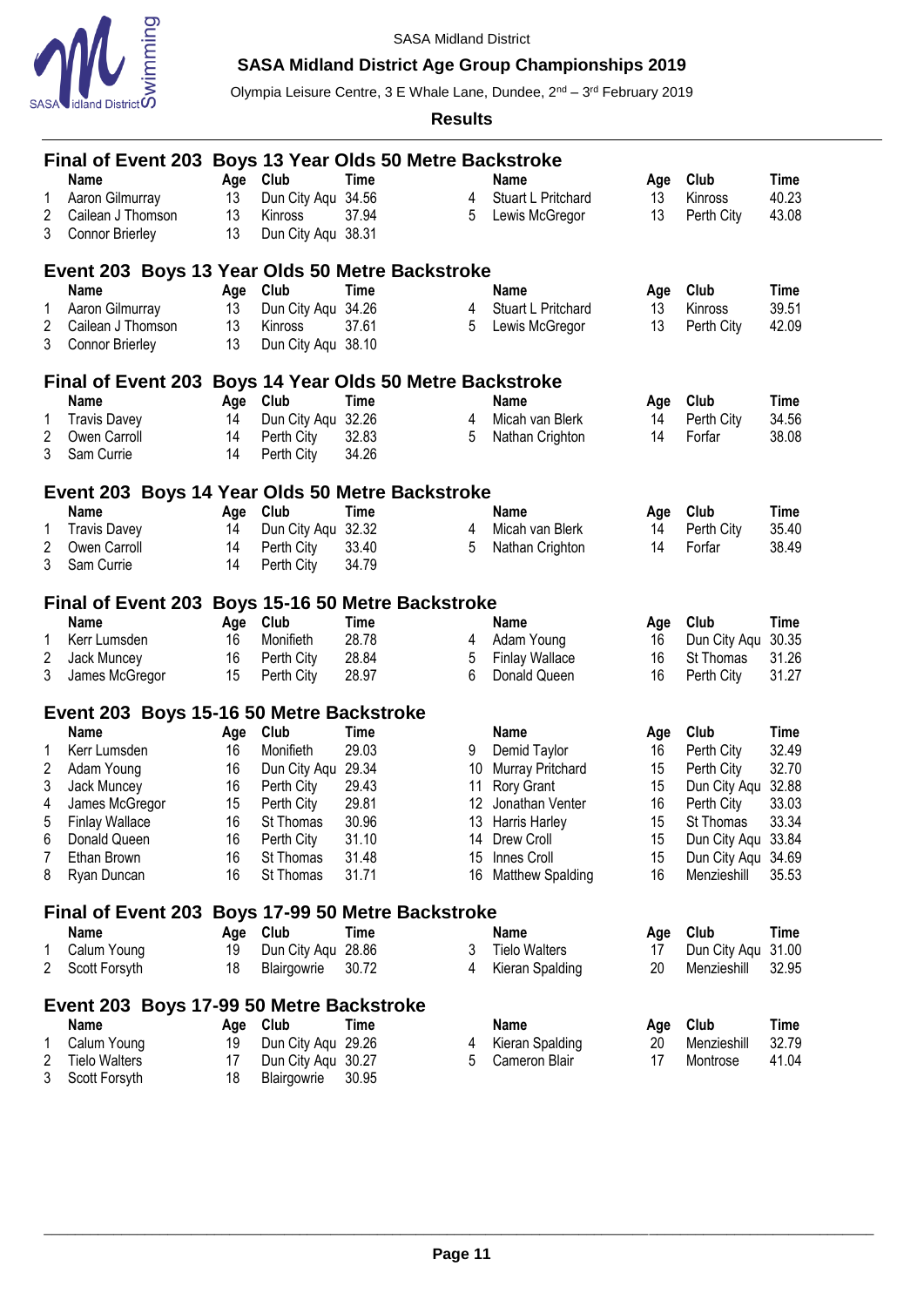

# **SASA Midland District Age Group Championships 2019**

Olympia Leisure Centre, 3 E Whale Lane, Dundee, 2<sup>nd</sup> – 3<sup>rd</sup> February 2019

|        | Final of Event 204 Girls 11-12 50 Metre Backstroke |          |                                          |                                        |                        |                                   |                   |                          |                |
|--------|----------------------------------------------------|----------|------------------------------------------|----------------------------------------|------------------------|-----------------------------------|-------------------|--------------------------|----------------|
|        | <b>Name</b>                                        | Age      | Club                                     | <b>Time</b>                            |                        | <b>Name</b>                       | Age               | Club                     | Time           |
| 1      | Anna Easton                                        | 12       | Dun City Aqu                             | 38.23                                  | 4                      | Lana Duncan                       | $12 \overline{ }$ | St Thomas                | 40.45          |
| 2      | Dobrawa Tomasek                                    | 12       | Carnoustie                               | 38.36                                  | 5                      | Isla Gilmurray                    | 11                | Dun City Aqu 40.50       |                |
| 3      | Taylor MacKenzie                                   | 12       | Menzieshill                              | 39.42                                  | 6                      | Grace Prain                       | 12                | Dun City Aqu 41.11       |                |
|        |                                                    |          |                                          |                                        |                        |                                   |                   |                          |                |
|        | Event 204 Girls 11-12 50 Metre Backstroke          |          |                                          |                                        |                        |                                   |                   |                          |                |
|        | <b>Name</b>                                        | Age      | Club                                     | Time                                   |                        | <b>Name</b>                       | Age               | Club                     | Time           |
| 1      | Dobrawa Tomasek                                    | 12       | Carnoustie                               | 38.57                                  | 5                      | Isla Gilmurray                    | 11                | Dun City Agu 40.66       |                |
| 2      | Anna Easton                                        | 12       | Dun City Aqu 38.73                       |                                        | 6                      | Taylor MacKenzie                  | 12                | Menzieshill              | 40.71          |
| 3      | Lana Duncan                                        | 12       | St Thomas                                | 40.14                                  | 7                      | Lauren Ferrett                    | 11                | Dun City Aqu 42.29       |                |
| 4      | Grace Prain                                        | 12       | Dun City Aqu 40.23                       |                                        | 8                      | Abigail Thomson                   | 11                | Dun City Aqu 46.65       |                |
|        | <b>Final of Event 204</b>                          |          |                                          | Girls 13 Year Olds 50 Metre Backstroke |                        |                                   |                   |                          |                |
|        | <b>Name</b>                                        | Age      | Club                                     | <b>Time</b>                            |                        | <b>Name</b>                       | Age               | Club                     | <b>Time</b>    |
| 1      | Lucy Stoves                                        | 13       | Dun City Aqu 34.74                       |                                        | 4                      | Abbie Dewar                       | 13                | Monifieth                | 38.81          |
| 2      | Darcey Brown                                       | 13       | St Thomas                                | 35.47                                  | 5                      | Ruby McIntee                      | 13                | Menzieshill              | 40.32          |
| 3      | Lucy McPartland                                    | 13       | Perth City                               | 35.62                                  | 6                      | Kayla Bain                        | 13                | Menzieshill              | 40.71          |
|        |                                                    |          |                                          |                                        |                        |                                   |                   |                          |                |
|        | Event 204 Girls 13 Year Olds 50 Metre Backstroke   |          |                                          |                                        |                        |                                   |                   |                          |                |
|        | Name                                               | Age      | Club                                     | <b>Time</b>                            |                        | <b>Name</b>                       | Age               | Club                     | <b>Time</b>    |
| 1      | Lucy Stoves                                        | 13<br>13 | Dun City Aqu 35.73                       | 36.20                                  | 6<br>7                 | Ruby McIntee                      | 13<br>13          | Menzieshill              | 39.73<br>40.81 |
| 2<br>3 | Lucy McPartland                                    | 13       | Perth City<br>St Thomas                  | 36.35                                  | 8                      | Grace Prest                       | 13                | Dun City Aqu             | 41.61          |
| 4      | Darcey Brown<br>Abbie Dewar                        | 13       | Monifieth                                | 39.43                                  | 9                      | Holly Blundell<br>Dreanna Norris  | 13                | Perth City<br>Perth City | 42.86          |
| 5      | Kayla Bain                                         | 13       | Menzieshill                              | 39.65                                  |                        |                                   |                   |                          |                |
|        |                                                    |          |                                          |                                        |                        |                                   |                   |                          |                |
|        |                                                    |          |                                          |                                        |                        |                                   |                   |                          |                |
|        | <b>Final of Event 204</b>                          |          |                                          | Girls 14 Year Olds 50 Metre Backstroke |                        |                                   |                   |                          |                |
|        | Name                                               | Age      | Club                                     | <b>Time</b>                            |                        | Name                              | Age               | Club                     | Time           |
| 1      | <b>Emily Cumming</b>                               | 14       | Kinross                                  | 33.97                                  | 4                      | Lucy Clarke                       | 14                | Monifieth                | 36.62          |
| 2      | Fearne Crighton                                    | 14       | Perth City                               | 34.54                                  | 5                      | Rosie Robertson                   | 14                | Perth City               | 38.27          |
| 3      | Abbie Armstrong                                    | 14       | Dun City Aqu 34.99                       |                                        |                        |                                   |                   |                          |                |
|        |                                                    |          |                                          |                                        |                        |                                   |                   |                          |                |
|        | Event 204 Girls 14 Year Olds 50 Metre Backstroke   |          |                                          |                                        |                        |                                   |                   |                          |                |
|        | Name                                               | Age      | Club                                     | Time                                   |                        | <b>Name</b>                       | Age               | Club                     | <b>Time</b>    |
| 1      | Fearne Crighton                                    | 14       | Perth City                               | 35.00                                  | 6                      | Lucy Clarke                       | 14                | Monifieth                | 36.01          |
| 2      | <b>Emily Cumming</b>                               | 14       | Kinross                                  | 35.02                                  | 7                      | Ruby Methven                      | 14                | Dun City Aqu 36.57       |                |
| 3<br>4 | Abbie Armstrong                                    | 14       | Dun City Aqu 35.08                       |                                        | 9                      | 8 Lucy Fleming                    | 14<br>14          | Dun City Aqu 38.30       | 41.36          |
|        | Rosie Robertson                                    | 14       | Perth City                               | 35.89                                  |                        | Hannah Kemlo                      |                   | Menzieshill              |                |
|        | Final of Event 204 Girls 15-16 50 Metre Backstroke |          |                                          |                                        |                        |                                   |                   |                          |                |
|        | Name                                               | Age      | Club                                     | <b>Time</b>                            |                        | <b>Name</b>                       | Age               | Club                     | <b>Time</b>    |
| 1      | Iona MacLeod                                       | 16       | Dun City Aqu 31.26                       |                                        | 4                      | Maria Cabrelli                    | 16                | Dun City Aqu             | 33.17          |
| 2      | Morgan Anderson                                    | 15       | Dun City Aqu 33.03                       |                                        | 5                      | Lauren Baillie                    | 15                | Monifieth                | 35.89          |
| 3      | <b>Scarlett Ferris</b>                             | 15       | Dun City Aqu 33.09                       |                                        | 6                      | <b>Emily Baxter</b>               | 16                | Dun City Aqu 36.88       |                |
|        |                                                    |          |                                          |                                        |                        |                                   |                   |                          |                |
|        | Event 204 Girls 15-16 50 Metre Backstroke          |          |                                          |                                        |                        |                                   |                   |                          |                |
| 1      | <b>Name</b>                                        | Age      | Club                                     | <b>Time</b>                            | 7                      | <b>Name</b>                       | Age               | Club                     | Time           |
|        | Iona MacLeod                                       | 16       | Dun City Aqu 31.10                       |                                        | 8                      | Emma McPartland                   | 16                | Perth City               | 35.73          |
| 2<br>3 | <b>Scarlett Ferris</b>                             | 15<br>15 | Dun City Aqu 32.57                       |                                        | 9                      | <b>Emily McGhee</b>               | 16<br>15          | Carnoustie<br>Perth City | 35.98<br>37.02 |
| 4      | Morgan Anderson<br>Maria Cabrelli                  | 16       | Dun City Aqu 32.87<br>Dun City Aqu 33.09 |                                        | 10                     | Katherine Bailey<br>Olivia Clarke | 15                | Dun City Aqu             | 39.11          |
| 5      | Lauren Baillie                                     | 15       | Monifieth                                | 34.67                                  | $\qquad \qquad \cdots$ | <b>Ellie Parker</b>               | 15                | Monifieth                | DQ             |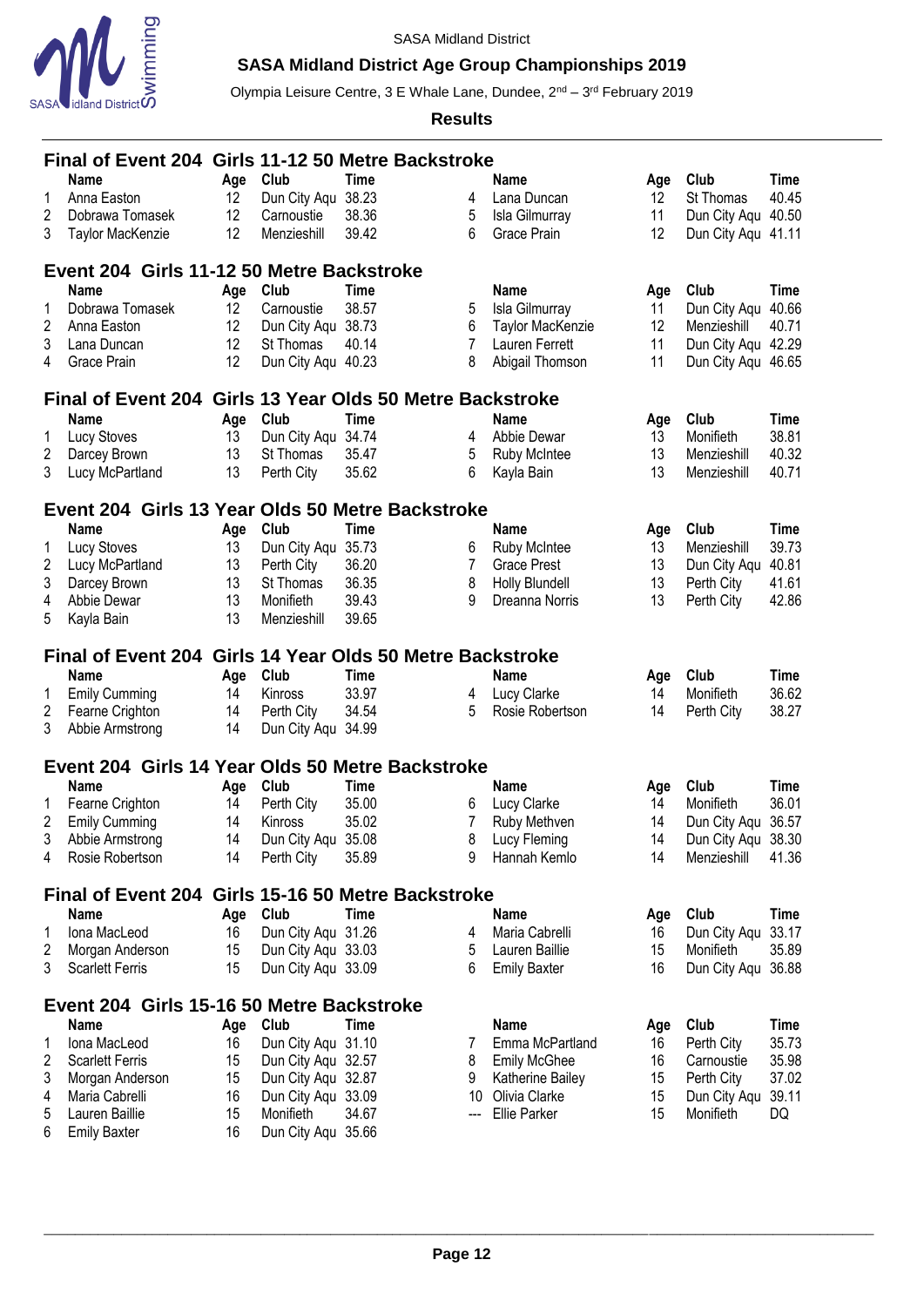

# **SASA Midland District Age Group Championships 2019**

Olympia Leisure Centre, 3 E Whale Lane, Dundee, 2<sup>nd</sup> – 3<sup>rd</sup> February 2019

| Name<br><b>Club</b><br>Club<br>Age<br>Time<br><b>Name</b><br>Age<br>36.32<br>Niamh McCall<br>Perth City<br>3<br>St Thomas<br>1<br>17<br>Hannah Coull<br>17<br>2<br>Fiona C Stewart<br>18<br>37.20<br>19<br>St Thomas<br>Blairgowrie<br><b>Beth Greig</b><br>4<br>Event 204 Girls 17-99 50 Metre Backstroke<br>Name<br><b>Time</b><br>Club<br>Club<br><b>Name</b><br>Age<br>Age<br>Nicole Reynolds<br>Dun City Aqu 34.61<br>Niamh McCall<br>Perth City<br>1<br>17<br>17<br>4<br>2<br>5<br>19<br>St Thomas<br>Hannah Coull<br>17<br>St Thomas<br>35.62<br><b>Beth Greig</b><br>3<br>Fiona C Stewart<br>18<br>Blairgowrie<br>37.81<br>Final of Event 205 Boys 11-12 100 Metre Breaststroke<br><b>Name</b><br>Age Club<br><b>Time</b><br>50<br>100<br>Finn Bannerman<br>12<br>Perth City<br>1:31.64<br>44.56<br>1:31.64<br>1<br>2<br>Lewis Brander<br>12 <sup>°</sup><br>1:36.68<br>1:36.68<br>Monifieth<br>46.00<br>3<br>Cain Buchanan<br>12<br>Dun City Aqu 1:36.97<br>45.76<br>1:36.97<br>12<br>Finlay Watson<br>St Thomas<br>1:40.42<br>46.53<br>4<br>1:40.42<br>5<br>11<br>Perth City<br>1:44.02<br>48.48<br>Alexander McGregor<br>1:44.02<br>12<br>Oscar Tivendale<br>Dun City Aqu 1:51.99<br>50.44<br>6<br>1:51.99<br>Event 205 Boys 11-12 100 Metre Breaststroke | Time<br>37.36<br>1:02.57<br>Time<br>37.86<br>1:02.99 |  |  |  |  |  |  |  |  |  |  |
|----------------------------------------------------------------------------------------------------------------------------------------------------------------------------------------------------------------------------------------------------------------------------------------------------------------------------------------------------------------------------------------------------------------------------------------------------------------------------------------------------------------------------------------------------------------------------------------------------------------------------------------------------------------------------------------------------------------------------------------------------------------------------------------------------------------------------------------------------------------------------------------------------------------------------------------------------------------------------------------------------------------------------------------------------------------------------------------------------------------------------------------------------------------------------------------------------------------------------------------------------------------------|------------------------------------------------------|--|--|--|--|--|--|--|--|--|--|
|                                                                                                                                                                                                                                                                                                                                                                                                                                                                                                                                                                                                                                                                                                                                                                                                                                                                                                                                                                                                                                                                                                                                                                                                                                                                      |                                                      |  |  |  |  |  |  |  |  |  |  |
|                                                                                                                                                                                                                                                                                                                                                                                                                                                                                                                                                                                                                                                                                                                                                                                                                                                                                                                                                                                                                                                                                                                                                                                                                                                                      |                                                      |  |  |  |  |  |  |  |  |  |  |
|                                                                                                                                                                                                                                                                                                                                                                                                                                                                                                                                                                                                                                                                                                                                                                                                                                                                                                                                                                                                                                                                                                                                                                                                                                                                      |                                                      |  |  |  |  |  |  |  |  |  |  |
|                                                                                                                                                                                                                                                                                                                                                                                                                                                                                                                                                                                                                                                                                                                                                                                                                                                                                                                                                                                                                                                                                                                                                                                                                                                                      |                                                      |  |  |  |  |  |  |  |  |  |  |
|                                                                                                                                                                                                                                                                                                                                                                                                                                                                                                                                                                                                                                                                                                                                                                                                                                                                                                                                                                                                                                                                                                                                                                                                                                                                      |                                                      |  |  |  |  |  |  |  |  |  |  |
|                                                                                                                                                                                                                                                                                                                                                                                                                                                                                                                                                                                                                                                                                                                                                                                                                                                                                                                                                                                                                                                                                                                                                                                                                                                                      |                                                      |  |  |  |  |  |  |  |  |  |  |
|                                                                                                                                                                                                                                                                                                                                                                                                                                                                                                                                                                                                                                                                                                                                                                                                                                                                                                                                                                                                                                                                                                                                                                                                                                                                      |                                                      |  |  |  |  |  |  |  |  |  |  |
|                                                                                                                                                                                                                                                                                                                                                                                                                                                                                                                                                                                                                                                                                                                                                                                                                                                                                                                                                                                                                                                                                                                                                                                                                                                                      |                                                      |  |  |  |  |  |  |  |  |  |  |
|                                                                                                                                                                                                                                                                                                                                                                                                                                                                                                                                                                                                                                                                                                                                                                                                                                                                                                                                                                                                                                                                                                                                                                                                                                                                      |                                                      |  |  |  |  |  |  |  |  |  |  |
|                                                                                                                                                                                                                                                                                                                                                                                                                                                                                                                                                                                                                                                                                                                                                                                                                                                                                                                                                                                                                                                                                                                                                                                                                                                                      |                                                      |  |  |  |  |  |  |  |  |  |  |
|                                                                                                                                                                                                                                                                                                                                                                                                                                                                                                                                                                                                                                                                                                                                                                                                                                                                                                                                                                                                                                                                                                                                                                                                                                                                      |                                                      |  |  |  |  |  |  |  |  |  |  |
|                                                                                                                                                                                                                                                                                                                                                                                                                                                                                                                                                                                                                                                                                                                                                                                                                                                                                                                                                                                                                                                                                                                                                                                                                                                                      |                                                      |  |  |  |  |  |  |  |  |  |  |
|                                                                                                                                                                                                                                                                                                                                                                                                                                                                                                                                                                                                                                                                                                                                                                                                                                                                                                                                                                                                                                                                                                                                                                                                                                                                      |                                                      |  |  |  |  |  |  |  |  |  |  |
|                                                                                                                                                                                                                                                                                                                                                                                                                                                                                                                                                                                                                                                                                                                                                                                                                                                                                                                                                                                                                                                                                                                                                                                                                                                                      |                                                      |  |  |  |  |  |  |  |  |  |  |
|                                                                                                                                                                                                                                                                                                                                                                                                                                                                                                                                                                                                                                                                                                                                                                                                                                                                                                                                                                                                                                                                                                                                                                                                                                                                      |                                                      |  |  |  |  |  |  |  |  |  |  |
|                                                                                                                                                                                                                                                                                                                                                                                                                                                                                                                                                                                                                                                                                                                                                                                                                                                                                                                                                                                                                                                                                                                                                                                                                                                                      |                                                      |  |  |  |  |  |  |  |  |  |  |
|                                                                                                                                                                                                                                                                                                                                                                                                                                                                                                                                                                                                                                                                                                                                                                                                                                                                                                                                                                                                                                                                                                                                                                                                                                                                      |                                                      |  |  |  |  |  |  |  |  |  |  |
|                                                                                                                                                                                                                                                                                                                                                                                                                                                                                                                                                                                                                                                                                                                                                                                                                                                                                                                                                                                                                                                                                                                                                                                                                                                                      |                                                      |  |  |  |  |  |  |  |  |  |  |
|                                                                                                                                                                                                                                                                                                                                                                                                                                                                                                                                                                                                                                                                                                                                                                                                                                                                                                                                                                                                                                                                                                                                                                                                                                                                      |                                                      |  |  |  |  |  |  |  |  |  |  |
| <b>Name</b><br>Age Club<br>50<br><b>Time</b><br>100                                                                                                                                                                                                                                                                                                                                                                                                                                                                                                                                                                                                                                                                                                                                                                                                                                                                                                                                                                                                                                                                                                                                                                                                                  |                                                      |  |  |  |  |  |  |  |  |  |  |
| 12 <sup>°</sup><br>Perth City<br>1:31.22<br>44.53<br>Finn Bannerman<br>1:31.22<br>1                                                                                                                                                                                                                                                                                                                                                                                                                                                                                                                                                                                                                                                                                                                                                                                                                                                                                                                                                                                                                                                                                                                                                                                  |                                                      |  |  |  |  |  |  |  |  |  |  |
| 12<br>1:36.09<br>2<br>Lewis Brander<br>Monifieth<br>1:36.09<br>45.71                                                                                                                                                                                                                                                                                                                                                                                                                                                                                                                                                                                                                                                                                                                                                                                                                                                                                                                                                                                                                                                                                                                                                                                                 |                                                      |  |  |  |  |  |  |  |  |  |  |
| 12<br>3<br>Cain Buchanan<br>Dun City Aqu 1:36.90<br>45.07<br>1:36.90                                                                                                                                                                                                                                                                                                                                                                                                                                                                                                                                                                                                                                                                                                                                                                                                                                                                                                                                                                                                                                                                                                                                                                                                 |                                                      |  |  |  |  |  |  |  |  |  |  |
| 12<br>47.40                                                                                                                                                                                                                                                                                                                                                                                                                                                                                                                                                                                                                                                                                                                                                                                                                                                                                                                                                                                                                                                                                                                                                                                                                                                          |                                                      |  |  |  |  |  |  |  |  |  |  |
| <b>Finlay Watson</b><br>St Thomas<br>1:41.72<br>1:41.72<br>4                                                                                                                                                                                                                                                                                                                                                                                                                                                                                                                                                                                                                                                                                                                                                                                                                                                                                                                                                                                                                                                                                                                                                                                                         |                                                      |  |  |  |  |  |  |  |  |  |  |
| 11<br>5<br>Alexander McGregor<br>1:46.57<br>50.02<br>1:46.57<br>Perth City                                                                                                                                                                                                                                                                                                                                                                                                                                                                                                                                                                                                                                                                                                                                                                                                                                                                                                                                                                                                                                                                                                                                                                                           |                                                      |  |  |  |  |  |  |  |  |  |  |
| 12<br>6<br>Oscar Tivendale<br>Dun City Aqu 1:53.26<br>51.74<br>1:53.26                                                                                                                                                                                                                                                                                                                                                                                                                                                                                                                                                                                                                                                                                                                                                                                                                                                                                                                                                                                                                                                                                                                                                                                               |                                                      |  |  |  |  |  |  |  |  |  |  |
| Final of Event 205 Boys 13 Year Olds 100 Metre Breaststroke                                                                                                                                                                                                                                                                                                                                                                                                                                                                                                                                                                                                                                                                                                                                                                                                                                                                                                                                                                                                                                                                                                                                                                                                          |                                                      |  |  |  |  |  |  |  |  |  |  |
| Name<br><b>Club</b><br>Time<br>50<br>100<br>Age                                                                                                                                                                                                                                                                                                                                                                                                                                                                                                                                                                                                                                                                                                                                                                                                                                                                                                                                                                                                                                                                                                                                                                                                                      |                                                      |  |  |  |  |  |  |  |  |  |  |
| Cameron Mitchell<br>13<br>St Thomas<br>1:19.85<br>37.75<br>1:19.85<br>1                                                                                                                                                                                                                                                                                                                                                                                                                                                                                                                                                                                                                                                                                                                                                                                                                                                                                                                                                                                                                                                                                                                                                                                              |                                                      |  |  |  |  |  |  |  |  |  |  |
| Aaron Gilmurray<br>13<br>Dun City Aqu 1:32.41<br>44.39<br>1:32.41<br>2                                                                                                                                                                                                                                                                                                                                                                                                                                                                                                                                                                                                                                                                                                                                                                                                                                                                                                                                                                                                                                                                                                                                                                                               |                                                      |  |  |  |  |  |  |  |  |  |  |
| 3<br>13<br>Dun City Aqu 1:43.62<br>48.49<br>1:43.62<br><b>Connor Brierley</b>                                                                                                                                                                                                                                                                                                                                                                                                                                                                                                                                                                                                                                                                                                                                                                                                                                                                                                                                                                                                                                                                                                                                                                                        |                                                      |  |  |  |  |  |  |  |  |  |  |
| 4<br>Lewis McGregor<br>13<br>Perth City<br>1:44.04<br>49.08<br>1:44.04                                                                                                                                                                                                                                                                                                                                                                                                                                                                                                                                                                                                                                                                                                                                                                                                                                                                                                                                                                                                                                                                                                                                                                                               |                                                      |  |  |  |  |  |  |  |  |  |  |
|                                                                                                                                                                                                                                                                                                                                                                                                                                                                                                                                                                                                                                                                                                                                                                                                                                                                                                                                                                                                                                                                                                                                                                                                                                                                      |                                                      |  |  |  |  |  |  |  |  |  |  |
| Event 205 Boys 13 Year Olds 100 Metre Breaststroke                                                                                                                                                                                                                                                                                                                                                                                                                                                                                                                                                                                                                                                                                                                                                                                                                                                                                                                                                                                                                                                                                                                                                                                                                   |                                                      |  |  |  |  |  |  |  |  |  |  |
| 100<br>Name<br>Age Club<br>Time<br>50                                                                                                                                                                                                                                                                                                                                                                                                                                                                                                                                                                                                                                                                                                                                                                                                                                                                                                                                                                                                                                                                                                                                                                                                                                |                                                      |  |  |  |  |  |  |  |  |  |  |
|                                                                                                                                                                                                                                                                                                                                                                                                                                                                                                                                                                                                                                                                                                                                                                                                                                                                                                                                                                                                                                                                                                                                                                                                                                                                      |                                                      |  |  |  |  |  |  |  |  |  |  |
| 1                                                                                                                                                                                                                                                                                                                                                                                                                                                                                                                                                                                                                                                                                                                                                                                                                                                                                                                                                                                                                                                                                                                                                                                                                                                                    |                                                      |  |  |  |  |  |  |  |  |  |  |
| Cameron Mitchell<br>13<br>St Thomas<br>1:19.93<br>38.22<br>1:19.93                                                                                                                                                                                                                                                                                                                                                                                                                                                                                                                                                                                                                                                                                                                                                                                                                                                                                                                                                                                                                                                                                                                                                                                                   |                                                      |  |  |  |  |  |  |  |  |  |  |
| $\overline{c}$<br>Aaron Gilmurray<br>13<br>Dun City Aqu 1:32.00<br>44.05<br>1:32.00                                                                                                                                                                                                                                                                                                                                                                                                                                                                                                                                                                                                                                                                                                                                                                                                                                                                                                                                                                                                                                                                                                                                                                                  |                                                      |  |  |  |  |  |  |  |  |  |  |
| 3<br>13<br>1:42.55<br>Lewis McGregor<br>Perth City<br>48.46<br>1:42.55<br>4                                                                                                                                                                                                                                                                                                                                                                                                                                                                                                                                                                                                                                                                                                                                                                                                                                                                                                                                                                                                                                                                                                                                                                                          |                                                      |  |  |  |  |  |  |  |  |  |  |
| 13<br>Dun City Aqu 1:42.58<br>Connor Brierley<br>48.84<br>1:42.58                                                                                                                                                                                                                                                                                                                                                                                                                                                                                                                                                                                                                                                                                                                                                                                                                                                                                                                                                                                                                                                                                                                                                                                                    |                                                      |  |  |  |  |  |  |  |  |  |  |
| Final of Event 205 Boys 14 Year Olds 100 Metre Breaststroke                                                                                                                                                                                                                                                                                                                                                                                                                                                                                                                                                                                                                                                                                                                                                                                                                                                                                                                                                                                                                                                                                                                                                                                                          |                                                      |  |  |  |  |  |  |  |  |  |  |
| Age Club<br>50<br>100<br>Name<br><b>Time</b>                                                                                                                                                                                                                                                                                                                                                                                                                                                                                                                                                                                                                                                                                                                                                                                                                                                                                                                                                                                                                                                                                                                                                                                                                         |                                                      |  |  |  |  |  |  |  |  |  |  |
| 38.47<br>Owen Carroll<br>14<br>Perth City<br>1:18.40<br>1:18.40<br>1                                                                                                                                                                                                                                                                                                                                                                                                                                                                                                                                                                                                                                                                                                                                                                                                                                                                                                                                                                                                                                                                                                                                                                                                 |                                                      |  |  |  |  |  |  |  |  |  |  |
| $\overline{2}$<br><b>Travis Davey</b><br>14<br>Dun City Aqu 1:18.43<br>38.45<br>1:18.43                                                                                                                                                                                                                                                                                                                                                                                                                                                                                                                                                                                                                                                                                                                                                                                                                                                                                                                                                                                                                                                                                                                                                                              |                                                      |  |  |  |  |  |  |  |  |  |  |
|                                                                                                                                                                                                                                                                                                                                                                                                                                                                                                                                                                                                                                                                                                                                                                                                                                                                                                                                                                                                                                                                                                                                                                                                                                                                      |                                                      |  |  |  |  |  |  |  |  |  |  |
| Event 205 Boys 14 Year Olds 100 Metre Breaststroke                                                                                                                                                                                                                                                                                                                                                                                                                                                                                                                                                                                                                                                                                                                                                                                                                                                                                                                                                                                                                                                                                                                                                                                                                   |                                                      |  |  |  |  |  |  |  |  |  |  |
| <b>Name</b><br>Age Club<br><b>Time</b><br>50<br>100<br>37.77<br>1:18.99<br><b>Travis Davey</b><br>14<br>Dun City Aqu 1:18.99<br>1                                                                                                                                                                                                                                                                                                                                                                                                                                                                                                                                                                                                                                                                                                                                                                                                                                                                                                                                                                                                                                                                                                                                    |                                                      |  |  |  |  |  |  |  |  |  |  |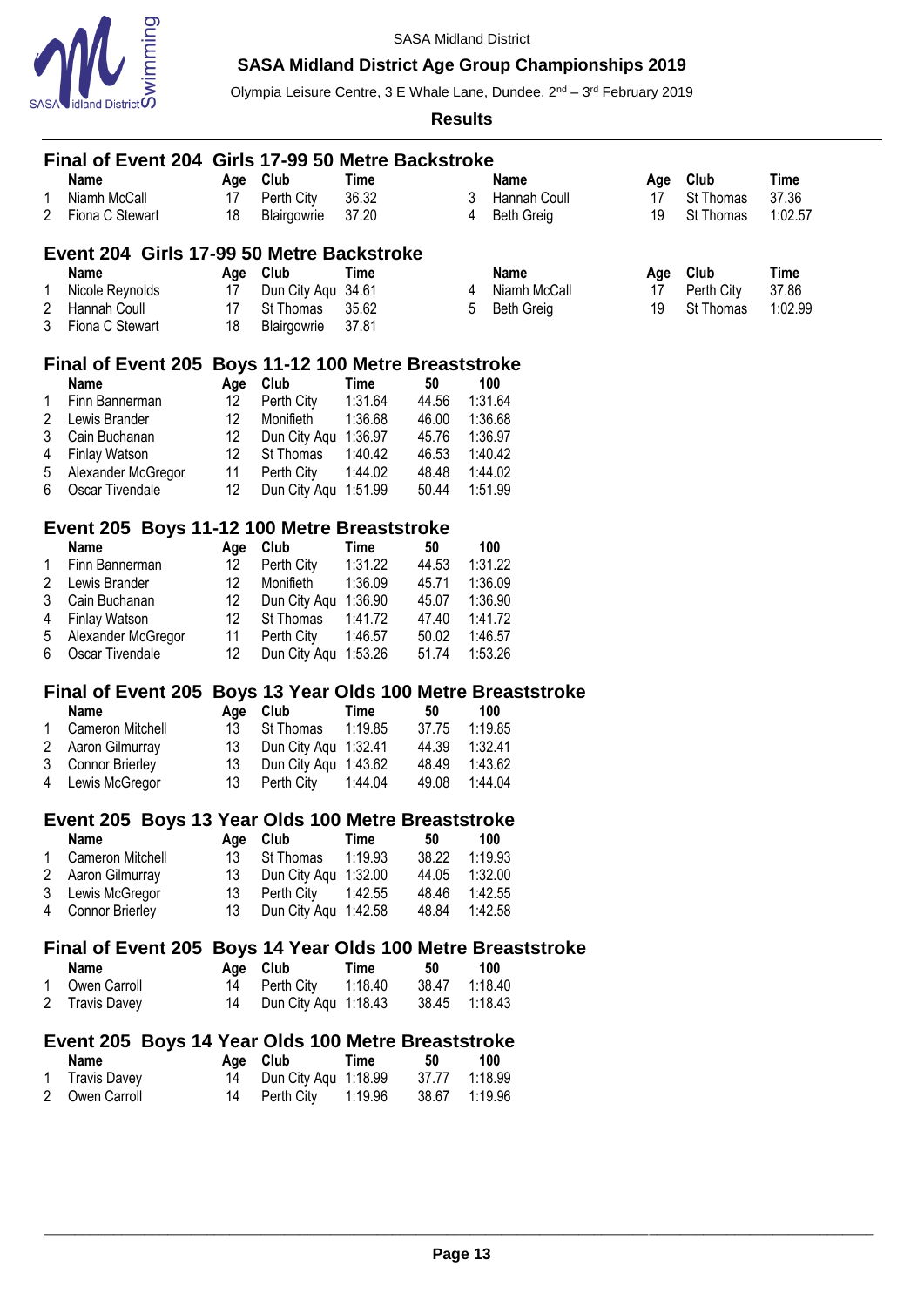

Olympia Leisure Centre, 3 E Whale Lane, Dundee, 2<sup>nd</sup> – 3<sup>rd</sup> February 2019

**Results**

|                                             | Boys 15-16 100 Metre Breaststroke<br><b>Final of Event 205</b> |     |              |         |       |         |  |  |  |  |  |
|---------------------------------------------|----------------------------------------------------------------|-----|--------------|---------|-------|---------|--|--|--|--|--|
|                                             | Name                                                           | Age | Club         | Time    | 50    | 100     |  |  |  |  |  |
| 1                                           | <b>Finlay Wallace</b>                                          | 16  | St Thomas    | 1:11.74 | 34.58 | 1:11.74 |  |  |  |  |  |
| $\overline{2}$                              | Murray Pritchard                                               | 15  | Perth City   | 1:13.98 | 35.79 | 1:13.98 |  |  |  |  |  |
| 3                                           | Ryan Duncan                                                    | 16  | St Thomas    | 1:14.53 | 35.96 | 1:14.53 |  |  |  |  |  |
| 4                                           | Eric Davey                                                     | 15  | Dun City Aqu | 1:21.15 | 37.96 | 1:21.15 |  |  |  |  |  |
| 5                                           | Donald Queen                                                   | 16  | Perth City   | 1:23.16 | 38.23 | 1:23.16 |  |  |  |  |  |
| 6                                           | Adam Young                                                     | 16  | Dun City Aqu | 1:23.20 | 39.33 | 1:23.20 |  |  |  |  |  |
|                                             |                                                                |     |              |         |       |         |  |  |  |  |  |
| Event 205 Boys 15-16 100 Metre Breaststroke |                                                                |     |              |         |       |         |  |  |  |  |  |
|                                             | Name                                                           | Age | Club         | Time    | 50    | 100     |  |  |  |  |  |
| 1                                           | <b>Finlay Wallace</b>                                          | 16  | St Thomas    | 1:13.08 | 35.17 | 1:13.08 |  |  |  |  |  |
| 2                                           | Ryan Duncan                                                    | 16  | St Thomas    | 1:15.77 | 35.97 | 1:15.77 |  |  |  |  |  |
| 3                                           | Murray Pritchard                                               | 15  | Perth City   | 1:18.01 | 36.99 | 1:18.01 |  |  |  |  |  |
| 4                                           | Adam Young                                                     | 16  | Dun City Aqu | 1:19.04 | 37.29 | 1:19.04 |  |  |  |  |  |
| 5                                           | Donald Queen                                                   | 16  | Perth City   | 1:19.10 | 37.27 | 1:19.10 |  |  |  |  |  |
| 6                                           | Eric Davey                                                     | 15  | Dun City Aqu | 1:19.11 | 38.17 | 1:19.11 |  |  |  |  |  |
| 7                                           | Drew Croll                                                     | 15  | Dun City Aqu | 1:19.46 | 37.10 | 1:19.46 |  |  |  |  |  |
| 8                                           | Keir Dryden                                                    | 15  | Monifieth    | 1:19.64 | 36.40 | 1:19.64 |  |  |  |  |  |
| 9                                           | Jonathan Venter                                                | 16  | Perth City   | 1:20.09 | 36.73 | 1:20.09 |  |  |  |  |  |
| 10                                          | Ethan Brown                                                    | 16  | St Thomas    | 1:20.67 | 38.43 | 1:20.67 |  |  |  |  |  |
| 11                                          | Innes Croll                                                    | 15  | Dun City Aqu | 1:20.83 | 37.42 | 1:20.83 |  |  |  |  |  |
| 12                                          | Rory Grant                                                     | 15  | Dun City Aqu | 1:26.73 | 41.27 | 1:26.73 |  |  |  |  |  |
| 13                                          | Matthew Spalding                                               | 16  | Menzieshill  | 1:32.44 | 42.80 | 1:32.44 |  |  |  |  |  |
|                                             | Final of Eyent 205, Boys 17-99 100 Metre Breaststroke          |     |              |         |       |         |  |  |  |  |  |

#### **Final of Event 205 Boys 17-99 100 Metre Breaststroke**

|              | <b>Name</b>          | Aae | Club                 | Time    | 50    | 100     |
|--------------|----------------------|-----|----------------------|---------|-------|---------|
| $\mathbf{1}$ | Cole Price           | 18  | Perth City           | 1:08.42 | 32.03 | 1:08.42 |
|              | 2 Timothy Ridgley    | 22  | Dun City Agu 1:13.64 |         | 34.31 | 1:13.64 |
| 3            | <b>Tielo Walters</b> | 17  | Dun City Aqu 1:15.73 |         | 35.98 | 1:15.73 |
|              | 4 Thomas Jeffers     | 19  | Perth City           | 1:16.76 | 35.29 | 1:16.76 |
| 5            | Jordan Young         | 25  | St Thomas            | 1:18.10 | 35.69 | 1:18.10 |
|              | 6 Jay Doherty        | 17  | Blairgowrie          | 1:19.95 | 36.06 | 1:19.95 |

# **Event 205 Boys 17-99 100 Metre Breaststroke**

|   | <b>Name</b>            | Age | Club         | Time    | 50    | 100     |
|---|------------------------|-----|--------------|---------|-------|---------|
| 1 | Cole Price             | 18  | Perth City   | 1:09.46 | 33.17 | 1:09.46 |
| 2 | <b>Timothy Ridgley</b> | 22  | Dun City Aqu | 1:14.23 | 35.28 | 1:14.23 |
| 3 | <b>Tielo Walters</b>   | 17  | Dun City Aqu | 1:16.17 | 36.52 | 1:16.17 |
| 4 | Thomas Jeffers         | 19  | Perth City   | 1:16.94 | 35.90 | 1:16.94 |
| 5 | Jordan Young           | 25  | St Thomas    | 1:17.35 | 35.53 | 1:17.35 |
| 6 | Jay Doherty            | 17  | Blairgowrie  | 1:21.16 | 36.83 | 1:21.16 |
| 7 | Kieran Spalding        | 20  | Menzieshill  | 1:26.67 | 39.45 | 1:26.67 |
| 8 | Cameron Blair          | 17  | Montrose     | 1:29.57 | 40.75 | 1:29.57 |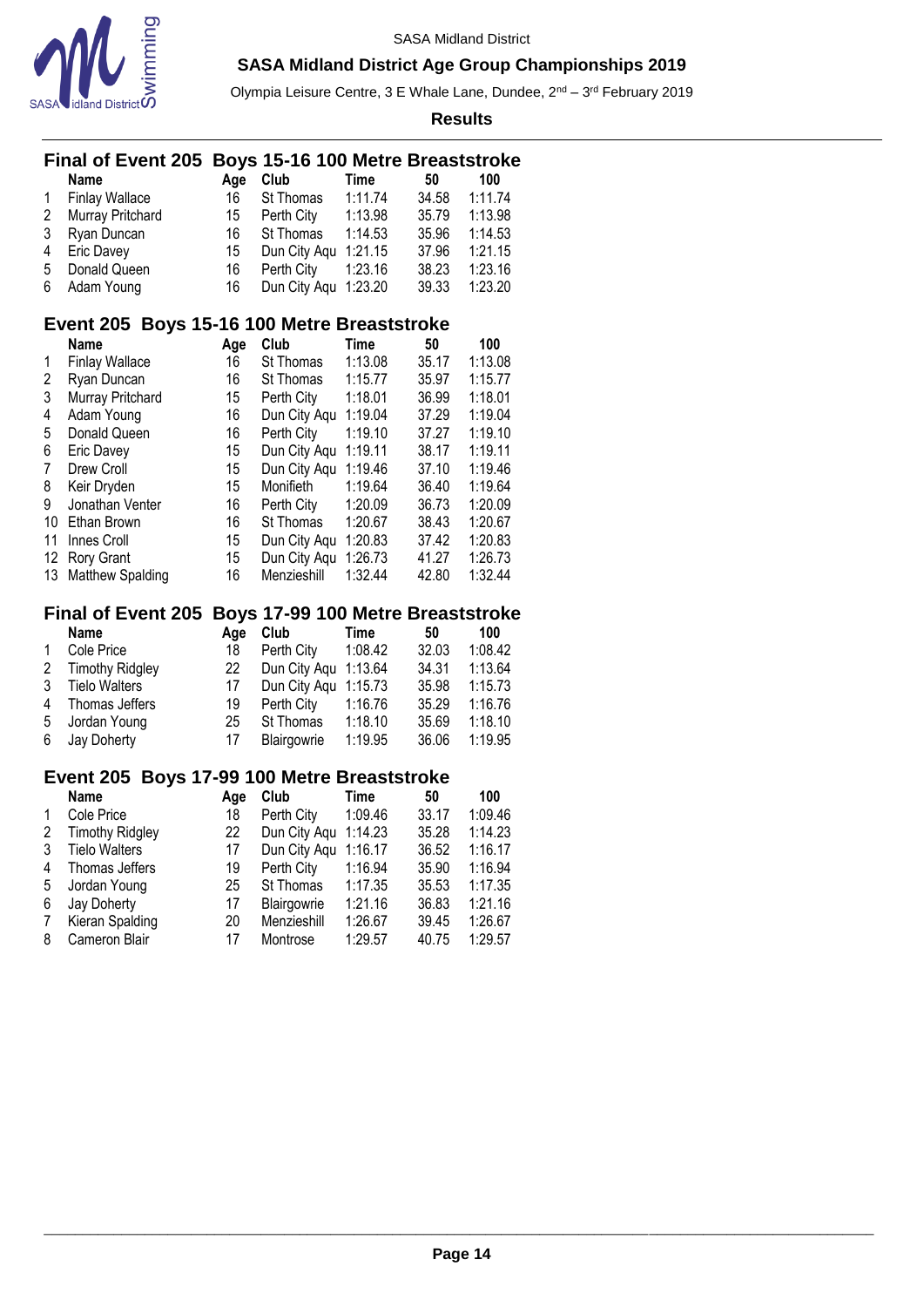

Olympia Leisure Centre, 3 E Whale Lane, Dundee, 2<sup>nd</sup> – 3<sup>rd</sup> February 2019

**Results**

### **Final of Event 206 Girls 11-12 100 Metre Breaststroke**

|              | <b>Name</b>         | Aae | Club                 | Time    | 50    | 100     |
|--------------|---------------------|-----|----------------------|---------|-------|---------|
| $\mathbf{1}$ | <b>Taylor Smith</b> | 12  | St Thomas            | 1:34.39 | 45.90 | 1:34.39 |
| 2            | Freya Bayer         | 12  | Perth City           | 1:37.35 | 46.52 | 1:37.35 |
| 3            | Lana Duncan         | 12  | St Thomas            | 1:37.39 | 48.02 | 1:37.39 |
| 4            | Grace Prain         | 12  | Dun City Agu 1:38.92 |         | 47.74 | 1:38.92 |
| 5            | Simone Finlayson    | 12  | Dun City Agu 1:40.81 |         | 48.01 | 1:40.81 |
|              | 6 Taylor MacKenzie  | 12  | Menzieshill 1:45.28  |         | 49.09 | 1:45.28 |

### **Event 206 Girls 11-12 100 Metre Breaststroke**

|   | <b>Name</b>             | Age               | Club                 | Time    | 50    | 100     |
|---|-------------------------|-------------------|----------------------|---------|-------|---------|
| 1 | <b>Taylor Smith</b>     | 12                | St Thomas            | 1:35.09 | 44.67 | 1:35.09 |
| 2 | Lana Duncan             | 12                | St Thomas            | 1:37.12 | 47.53 | 1:37.12 |
| 3 | Freya Bayer             | 12                | Perth City           | 1:38.96 | 46.42 | 1:38.96 |
| 4 | Grace Prain             | 12                | Dun City Aqu         | 1:39.92 | 48.23 | 1:39.92 |
| 5 | Simone Finlayson        | $12 \overline{ }$ | Dun City Agu         | 1:40.99 | 48.74 | 1:40.99 |
| 6 | <b>Taylor MacKenzie</b> | 12                | Menzieshill          | 1:43.00 | 49.98 | 1:43.00 |
| 7 | Isla Gilmurray          | 11                | Dun City Agu 1:43.70 |         | 49.02 | 1:43.70 |
| 8 | Abigail Thomson         | 11                | Dun City Agu 1:46.28 |         | 49.89 | 1:46.28 |
| 9 | Lauren Ferrett          | 11                | Dun City Agu 1:47.59 |         | 52.09 | 1:47.59 |

## **Final of Event 206 Girls 13 Year Olds 100 Metre Breaststroke**

| <b>Name</b>       |     | Age Club             | Time    | 50    | 100     |
|-------------------|-----|----------------------|---------|-------|---------|
| 1 Lucy Stoves     | 13  | Dun City Aqu 1:24.00 |         | 40.02 | 1:24.00 |
| 2 Lucy McPartland | 13  | Perth City           | 1:25.68 | 42.45 | 1:25.68 |
| 3 Holly Blundell  | 13  | Perth City           | 1:36.49 | 45.87 | 1:36.49 |
| 4 Kayla Bain      | 13. | Menzieshill          | 1:37.58 | 46.40 | 1:37.58 |
| 5 Zara Denson     | 13  | Monifieth            | 1:39.38 | 46.53 | 1:39.38 |

### **Event 206 Girls 13 Year Olds 100 Metre Breaststroke**

| <b>Name</b>       | Aae | Club                 | Time    | 50    | 100     |
|-------------------|-----|----------------------|---------|-------|---------|
| 1 Lucy Stoves     | 13  | Dun City Aqu 1:24.36 |         | 39.33 | 1:24.36 |
| 2 Lucy McPartland | 13  | Perth City           | 1:27.08 | 42.20 | 1:27.08 |
| 3 Holly Blundell  |     | 13 Perth City        | 1:34.61 | 44.93 | 1:34.61 |
| 4 Kayla Bain      | 13  | Menzieshill          | 1:37.52 | 47.04 | 1:37.52 |
| 5 Zara Denson     | 13  | Monifieth            | 1:40.46 | 48.52 | 1:40.46 |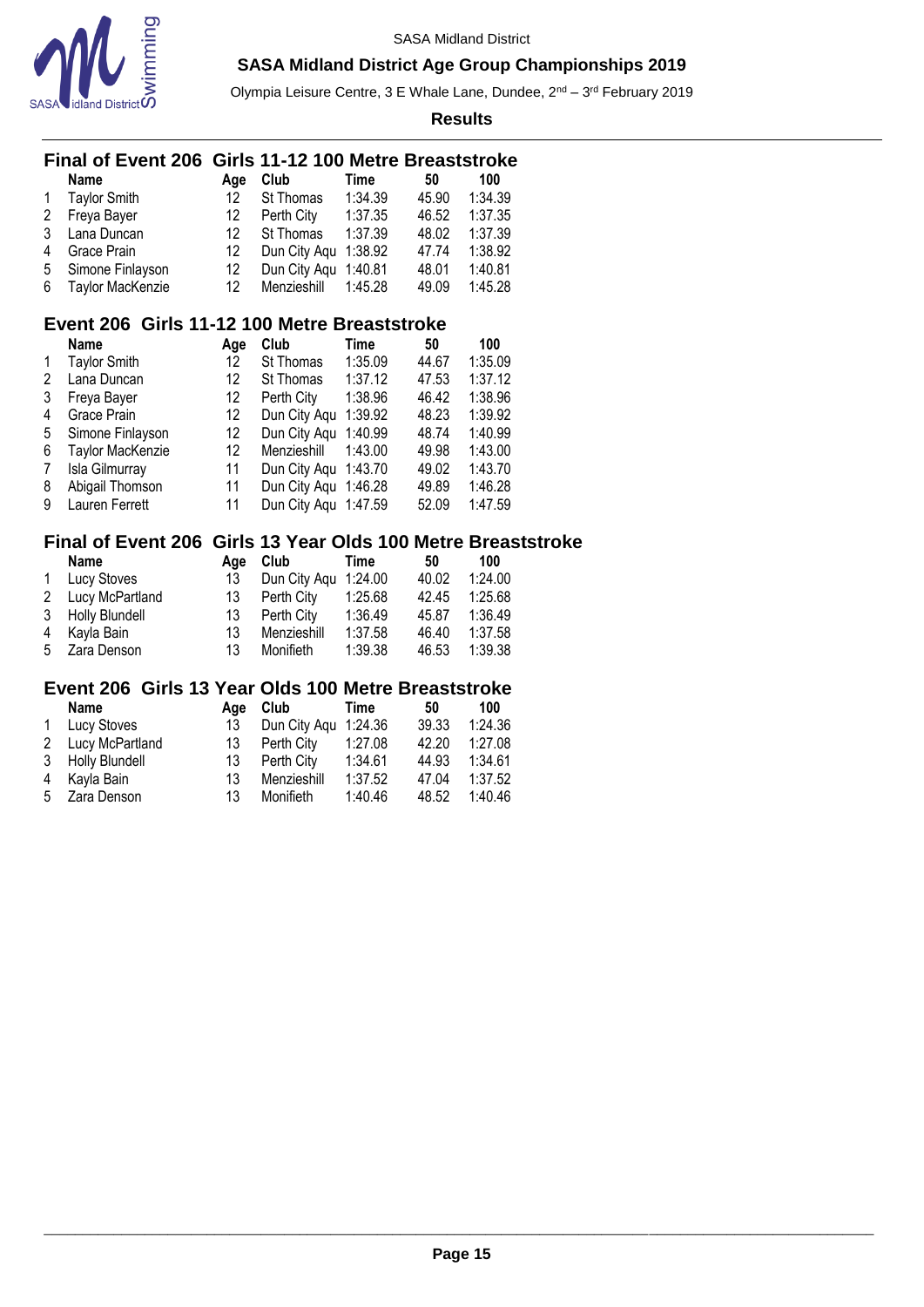

Olympia Leisure Centre, 3 E Whale Lane, Dundee, 2<sup>nd</sup> – 3<sup>rd</sup> February 2019

**Results**

# \_\_\_\_\_\_\_\_\_\_\_\_\_\_\_\_\_\_\_\_\_\_\_\_\_\_\_\_\_\_\_\_\_\_\_\_\_\_\_\_\_\_\_\_\_\_\_\_\_\_\_\_\_\_\_\_\_\_\_\_\_\_\_\_\_\_\_\_\_\_\_\_\_\_\_\_\_\_\_\_\_\_\_\_\_\_\_\_\_\_\_\_\_\_\_\_\_\_\_\_\_\_\_\_\_\_\_ **Final of Event 206 Girls 14 Year Olds 100 Metre Breaststroke Name Age Club Time 50 100**<br> **Fearne Crighton** 14 Perth City 1:20.25 39.15 1:20.2 Fearne Crighton 14 Perth City 1:20.25 39.15 1:20.25 14 Dun City Aqu 1:23.48<br>14 St Thomas 1:27.38 Natasha Phillips 14 St Thomas 1:27.38 41.65 1:27.38 Emily Cumming 14 Kinross 1:28.89 42.12 1:28.89 Ruby Methven 14 Dun City Aqu 1:34.70 44.78 1:34.70 Rosie Robertson 14 Perth City 1:38.90 45.98 1:38.90 **Event 206 Girls 14 Year Olds 100 Metre Breaststroke Name Age Club Time 50 100** Fearne Crighton 14 Perth City 1:20.76 38.92 1:20.76 Martha Reeves 14 Dun City Aqu 1:22.78 39.64 1:22.78 Natasha Phillips 14 St Thomas 1:26.57 40.55 1:26.57 Emily Cumming 14 Kinross 1:27.42 40.06 1:27.42 Ruby Methven 14 Dun City Aqu 1:33.89 45.51 1:33.89 Rosie Robertson 14 Perth City 1:33.97 45.52 1:33.97 Abbie Armstrong 14 Dun City Aqu 1:34.10 43.20 1:34.10 Lucy Fleming 14 Dun City Aqu 1:35.58 45.30 1:35.58 Hannah Kemlo 14 Menzieshill 1:38.30 47.43 1:38.30 Lucy Clarke 14 Monifieth 1:39.87 47.83 1:39.87 **Final of Event 206 Girls 15-16 100 Metre Breaststroke Name Age Club Time 50 100** Ola Stanton 16 Perth City 1:17.06 37.70 1:17.06 Shona Graham 16 Dun City Aqu 1:19.07 37.87 1:19.07 Emma McPartland 16 Perth City 1:21.22 38.83 1:21.22 Emily McGhee 16 Carnoustie 1:22.82 39.98 1:22.82 Scarlett Ferris 15 Dun City Aqu 1:22.92 39.65 1:22.92 Iona MacLeod 16 Dun City Aqu 1:23.06 39.15 1:23.06 **Event 206 Girls 15-16 100 Metre Breaststroke Name Age Club Time 50 100** Ola Stanton 16 Perth City 1:18.99 38.24 1:18.99 Shona Graham 16 Dun City Aqu 1:20.44 38.51 1:20.44 Emma McPartland 16 Perth City 1:20.78 38.65 1:20.78 Emily McGhee 16 Carnoustie 1:22.43 40.43 1:22.43 Iona MacLeod 16 Dun City Aqu 1:22.61 39.09 1:22.61 Scarlett Ferris 15 Dun City Aqu 1:23.42 40.60 1:23.42 Darcey Reid 16 Montrose 1:24.06 39.74 1:24.06 Ellie Parker 15 Monifieth 1:24.89 38.89 1:24.89 Olivia Clarke 15 Dun City Aqu 1:25.63 39.26 1:25.63 Erika Brown 15 Perth City 1:27.69 42.44 1:27.69 Lauren Baillie 15 Monifieth 1:28.43 42.40 1:28.43 Lily Walker 16 Menzieshill 1:30.02 41.84 1:30.02 Carolyn Rae 15 Monifieth 1:31.37 43.17 1:31.37 Zosia P Stanton 15 Kinross 1:32.75 43.33 1:32.75 Lauren Sainsbury 15 Carnoustie 1:34.30 43.44 1:34.30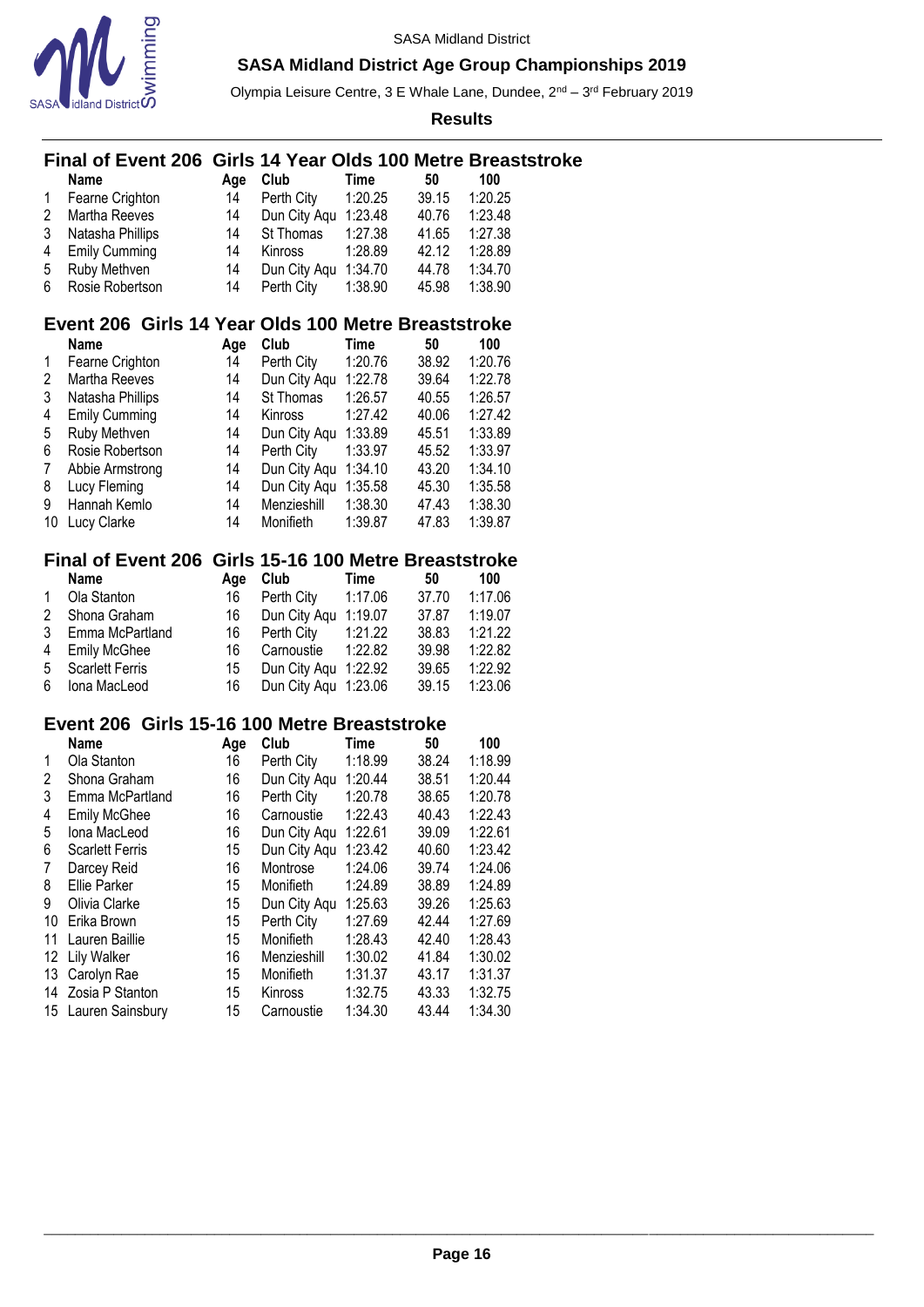

Olympia Leisure Centre, 3 E Whale Lane, Dundee, 2<sup>nd</sup> – 3<sup>rd</sup> February 2019

|                     | <b>Final of Event 206</b>                           |        | Girls 17-99 100 Metre Breaststroke |                |         |                                    |                    |
|---------------------|-----------------------------------------------------|--------|------------------------------------|----------------|---------|------------------------------------|--------------------|
|                     | <b>Name</b>                                         | Age    | Club                               | <b>Time</b>    | 50      | 100                                |                    |
| 1                   | Nicole Reynolds                                     | 17     | Dun City Aqu 1:17.02               |                | 37.23   | 1:17.02                            |                    |
| 2                   | Hannah Coull                                        | 17     | St Thomas                          | 1:17.14        | 37.03   | 1:17.14                            |                    |
| 3                   | Morven Adams                                        | 18     | Dun City Aqu 1:22.71               |                | 39.03   | 1:22.71                            |                    |
| 4                   | Chloe Strachan                                      | 17     | Menzieshill                        | 1:24.50        | 39.33   | 1:24.50                            |                    |
| 5                   | Freya Bannerman                                     | 17     | Perth City                         | 1:25.69        | 39.68   | 1:25.69                            |                    |
| 6                   | Anya Wilson                                         | 17     | Dun City Aqu 1:26.10               |                | 40.19   | 1:26.10                            |                    |
|                     | Event 206 Girls 17-99 100 Metre Breaststroke        |        |                                    |                |         |                                    |                    |
|                     | <b>Name</b>                                         | Age    | Club                               | Time           | 50      | 100                                |                    |
| 1                   | Hannah Coull                                        | 17     | St Thomas                          | 1:17.24        | 36.83   | 1:17.24                            |                    |
| 2                   | Nicole Reynolds                                     | 17     | Dun City Aqu 1:19.18               |                | 38.28   | 1:19.18                            |                    |
| 3                   | Morven Adams                                        | 18     | Dun City Aqu 1:22.68               |                | 39.19   | 1:22.68                            |                    |
| 4                   | Chloe Strachan                                      | 17     | Menzieshill                        | 1:24.02        | 38.45   | 1:24.02                            |                    |
| 5                   | Freya Bannerman                                     | 17     | Perth City                         | 1:24.62        | 40.23   | 1:24.62                            |                    |
| 6                   | Anya Wilson                                         | 17     | Dun City Aqu 1:28.42               |                | 40.94   | 1:28.42                            |                    |
| $\overline{7}$      | Niamh McCall                                        | 17     | Perth City                         | 1:29.88        | 42.36   | 1:29.88                            |                    |
| 8                   | Fiona C Stewart                                     | 18     | Blairgowrie                        | 1:38.48        | 45.72   | 1:38.48                            |                    |
|                     | Event 207 Boys 11-16 4 x 50 Metre Freestyle Relay   |        |                                    |                |         |                                    |                    |
|                     | Team                                                |        | <b>Time</b>                        | 50             | 100     | 150                                | 200                |
| 1                   | Perth City                                          | Α      | 1:46.84                            | 26.69          | 53.24   | 1:20.53                            | 1:46.84            |
| 2                   | St Thomas                                           | A      | 1:48.84                            | 27.89          | 54.80   | 1:22.33                            | 1:48.84            |
| 3                   | Dun City Aqu                                        | Α      | 1:50.41                            | 27.02          | 54.32   | 1:22.21                            | 1:50.41            |
| 4                   | Dun City Aqu                                        | B      | 2:12.47                            | 32.06          | 1:08.54 | 1:40.41                            | 2:12.47            |
|                     | Event 208 Girls 11-16 4 x 50 Metre Freestyle Relay  |        |                                    |                |         |                                    |                    |
|                     | Team                                                |        | <b>Time</b>                        | 50             | 100     | 150                                | 200                |
| 1                   | Dun City Aqu                                        | A      | 1:55.59                            | 29.96          | 58.55   | 1:27.97                            | 1:55.59            |
| $\overline{c}$<br>3 | Perth City                                          | Α      | 2:00.12                            | 29.43<br>33.22 | 59.15   | 1:30.21                            | 2:00.12<br>2:11.97 |
| 4                   | Carnoustie<br>St Thomas                             | Α<br>Α | 2:11.97<br>2:13.33                 | 33.93          |         | 1:07.88 1:40.29<br>1:07.72 1:42.20 | 2:13.33            |
| 5                   | Menzieshill                                         | Α      | 2:17.26                            | 35.16          |         | 1:10.19 1:44.68                    | 2:17.26            |
| 6                   | Dun City Aqu                                        | B      | 2:25.64                            | 34.53          |         | 1:13.59 1:49.40                    | 2:25.64            |
|                     |                                                     |        |                                    |                |         |                                    |                    |
|                     | Event 209 Boys 4 x 50 Metre Freestyle Relay<br>Team |        | <b>Time</b>                        |                | 100     | 150                                | 200                |
| 1                   | Perth City                                          | А      | 1:46.00                            | 50<br>26.97    | 53.54   | 1:19.17                            | 1:46.00            |
| 2                   | Dun City Aqu                                        | Α      | 1:46.61                            | 27.43          | 55.03   | 1:20.69                            | 1:46.61            |
| 3                   | Perth City                                          | B      | 1:49.19                            | 27.57          | 54.99   | 1:21.97                            | 1:49.19            |
| 4                   | Dun City Aqu                                        | В      | 1:53.44                            | 28.57          | 57.50   | 1:24.41                            | 1:53.44            |
|                     |                                                     |        |                                    |                |         |                                    |                    |
|                     | Event 210 Girls 4 x 50 Metre Freestyle Relay        |        |                                    |                |         |                                    |                    |
|                     | Team                                                |        | <b>Time</b>                        | 50             | 100     | 150                                | 200                |
| 1                   | St Thomas                                           | A      | 1:53.99                            | 27.12          | 56.10   | 1:25.87                            | 1:53.99            |
| 2                   | Perth City                                          | Α      | 1:59.51                            | 29.85          |         | 1:01.22 1:31.06                    | 1:59.51            |
| 3                   | Dun City Aqu                                        | А      | 1:59.92                            | 30.16          | 59.67   | 1:30.03                            | 1:59.92            |
| 4                   | Perth City                                          | B<br>B | 2:06.65<br>2:09.96                 | 31.29          | 1:03.49 | 1:03.55 1:36.75                    | 2:06.65<br>2:09.96 |
| 5<br>6              | Dun City Aqu<br>Menzieshill                         | Α      | 2:13.79                            | 32.75<br>33.09 |         | 1:07.14 1:43.12                    | 2:13.79            |
|                     |                                                     |        |                                    |                |         |                                    |                    |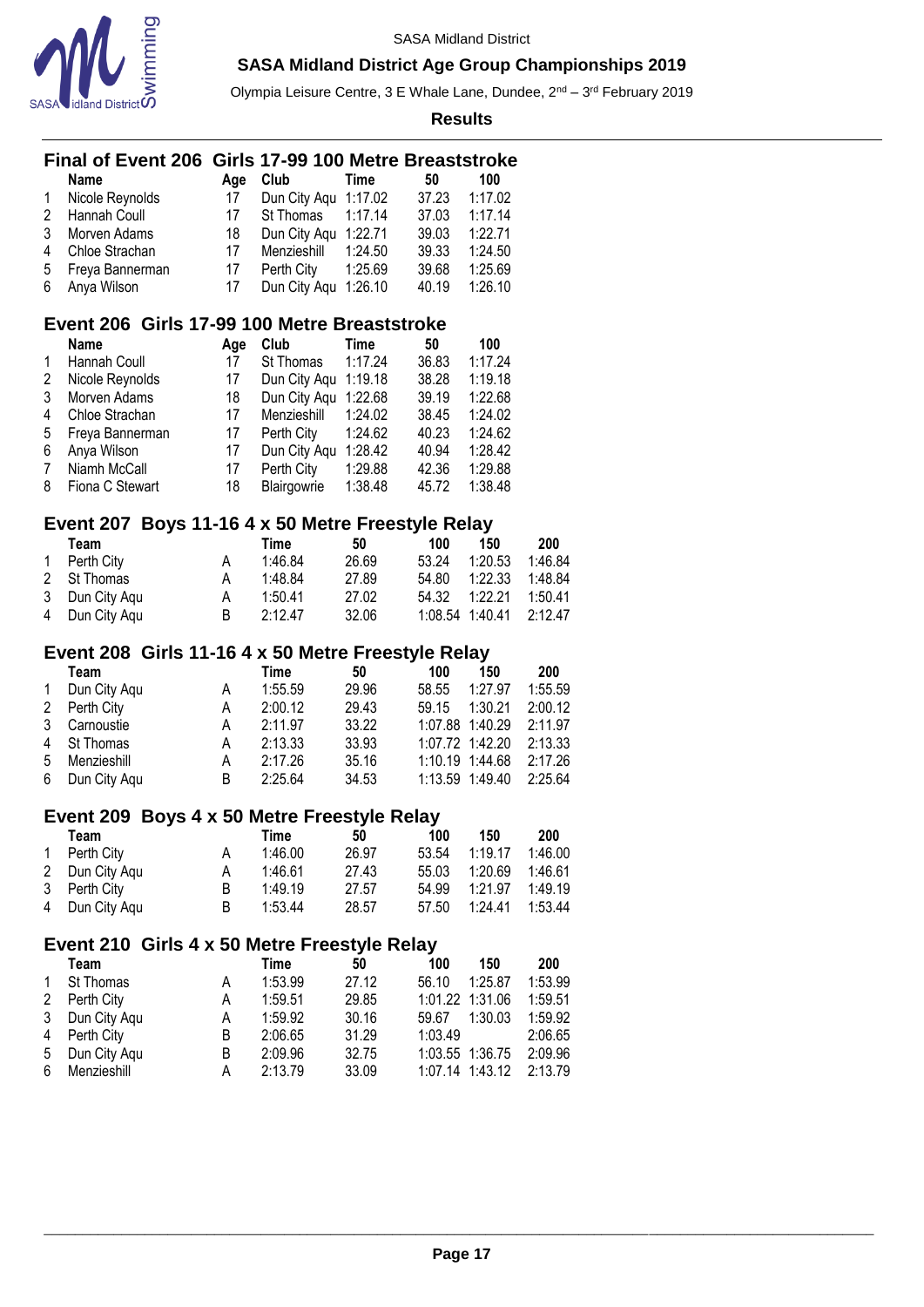

Olympia Leisure Centre, 3 E Whale Lane, Dundee, 2<sup>nd</sup> – 3<sup>rd</sup> February 2019

**Results**

# **Session 3 Event 301 Girls 11-12 200 Metre IM**

|                 | Name                | Aae | Club                 | Time    | 50    | 100     | 150     | 200     |
|-----------------|---------------------|-----|----------------------|---------|-------|---------|---------|---------|
| $\mathbf{1}$    | Katherine Renfrew   | 12  | Perth City           | 2:59.17 | 40.28 | 1:25.45 | 2:22.14 | 2:59.17 |
| 2               | <b>Taylor Smith</b> | 12  | St Thomas            | 3:02.22 | 40.71 | 1:27.95 | 2:22.43 | 3:02.22 |
| 3               | Lana Duncan         | 12  | St Thomas            | 3:03.06 | 41.88 | 1:30.42 | 2:21.86 | 3:03.06 |
| 4               | Simone Finlayson    | 12  | Dun City Agu 3:04.58 |         | 41.84 | 1:27.70 | 2:22.96 | 3:04.58 |
| 5               | Grace Prain         | 12  | Dun City Agu 3:05.07 |         | 40.97 | 1:27.84 | 2:23.50 | 3:05.07 |
| 6               | Taylor MacKenzie    | 12  | Menzieshill          | 3:09.44 | 41.24 | 1:26.75 | 2:27.83 | 3:09.44 |
| $7\phantom{.0}$ | Libby Coull         | 12  | St Thomas            | 3:14.92 | 44.97 | 1:34.52 | 2:32.15 | 3:14.92 |
| 8               | Lauren Ferrett      | 11  | Dun City Aqu 3:23.01 |         | 49.27 | 1:41.73 | 2:40.07 | 3:23.01 |
| 9               | Darci Reid          | 12  | Dun City Agu 3:24.17 |         | 46.34 | 1:38.02 | 2:39.15 | 3:24.17 |

## **Event 301 Girls 13 Year Olds 200 Metre IM**

| Name              |     | Age Club Time         |         | 50    | 100             | 150                              | 200     |
|-------------------|-----|-----------------------|---------|-------|-----------------|----------------------------------|---------|
| 1 Lucy Stoves     | 13. | Dun City Agu 2:46.89  |         | 37.23 | 1:19.65 2:07.71 |                                  | 2:46.89 |
| 2 Lucy McPartland |     | 13 Perth City 2:49.56 |         |       |                 | 36.91  1:20.38  2:10.00  2:49.56 |         |
| 3 Holly Blundell  |     | 13 Perth City         | 3:01.09 |       |                 | 42.70 1:29.89 2:21.65 3:01.09    |         |
| 4 Ellie Kinnaird  |     | 13 St Thomas 3:02.52  |         |       |                 | 41.05  1:28.47  2:23.57  3:02.52 |         |

## **Event 301 Girls 14 Year Olds 200 Metre IM**

|              | <b>Name</b>       | Age Club                | Time | 50    | 100     | 150                              | 200 |
|--------------|-------------------|-------------------------|------|-------|---------|----------------------------------|-----|
| $\mathbf{1}$ | Martha Reeves     | 14 Dun City Agu 2:36.07 |      | 34.09 | 1:14.46 | 1:59.72 2:36.07                  |     |
|              | 2 Fearne Crighton | 14 Perth City 2:38.98   |      |       |         | 36.07 1:16.37 2:02.05 2:38.98    |     |
|              | 3 Abbie Armstrong | 14 Dun City Agu 2:46.60 |      |       |         | 35.09  1:17.36  2:08.65  2:46.60 |     |
|              | 4 Ruby Methven    | 14 Dun City Agu 2:51.01 |      | 38.41 |         | 1:20.55 2:13.27 2:51.01          |     |
|              | 5 Lily Dewar      | 14 Dun City Agu 3:06.00 |      |       |         | 38.59 1:26.15 2:23.26 3:06.00    |     |

### **Event 301 Girls 15-16 200 Metre IM**

|              | Name                   | Age | Club                 | Time    | 50    | 100     | 150     | 200     |
|--------------|------------------------|-----|----------------------|---------|-------|---------|---------|---------|
| $\mathbf{1}$ | <b>Scarlett Ferris</b> | 15  | Dun City Agu 2:26.79 |         | 31.44 | 1:08.74 | 1:52.61 | 2:26.79 |
| 2            | Emma McPartland        | 16  | Perth City           | 2:34.08 | 32.91 | 1:13.54 | 1:57.72 | 2:34.08 |
| 3            | Maria Cabrelli         | 16  | Dun City Agu 2:34.43 |         | 33.02 | 1:10.79 | 1:58.93 | 2:34.43 |
| 4            | Ola Stanton            | 16  | Perth City           | 2:42.00 | 34.65 | 1:18.54 | 2:04.29 | 2:42.00 |
|              | 5 Emily McGhee         | 16  | Carnoustie           | 2:45.03 | 36.18 | 1:20.45 | 2:07.73 | 2:45.03 |
| 6            | Darcey Reid            | 16  | Montrose             | 2:53.04 | 37.70 | 1:23.63 | 2:12.65 | 2:53.04 |
| $7^{\circ}$  | Gemma Dalgety          | 15  | Dun City Aqu 2:53.43 |         | 38.04 | 1:23.24 | 2:15.72 | 2:53.43 |
| 8            | Olivia Clarke          | 15  | Dun City Agu 2:56.64 |         | 38.29 | 1:21.77 | 2:11.09 | 2:56.64 |

### **Event 301 Girls 17-99 200 Metre IM**

| Name              |    | Age Club              | Time    | 50    | 100                   | 150 | 200     |
|-------------------|----|-----------------------|---------|-------|-----------------------|-----|---------|
| 1 Hannah Coull    | 17 | St Thomas             | 2:32.89 | 33.03 | 1:13.63  1:55.87      |     | 2:32.89 |
| 2 Elle McMillan   | 17 | $St$ Thomas $2:33.55$ |         |       | 33.34 1:12.67 1:59.39 |     | 2:33.55 |
| 3 Nicole Reynolds |    | Dun City Agu 2:33.65  |         |       |                       |     | 2:33.65 |
| 4 Anya Wilson     |    | Dun City Aqu 2:40.51  |         |       |                       |     |         |

## **Event 302 Boys 11-12 200 Metre IM**

|   | <b>Name</b>       | Aae | Club                 | Time    | 50    | 100     | 150     | 200     |
|---|-------------------|-----|----------------------|---------|-------|---------|---------|---------|
| 1 | Cain Buchanan     | 12  | Dun City Aqu 2:51.74 |         | 34.15 | 1:19.23 | 2:11.54 | 2:51.74 |
| 2 | Rory Webster      | 12  | Monifieth            | 2:59.81 | 38.21 | 1:22.56 | 2:20.54 | 2:59.81 |
| 3 | Aidan Duncan      | 12  | Perth City           | 3:01.84 | 39.13 | 1:27.22 | 2:23.71 | 3:01.84 |
| 4 | George Nedyalkov  | 12  | St Thomas            | 3:06.68 | 42.90 | 1:30.73 | 2:27.88 | 3:06.68 |
| 5 | Lewis Brander     | 12  | Monifieth            | 3:07.40 | 44.27 | 1:33.34 | 2:26.37 | 3:07.40 |
| 6 | Finlay Watson     | 12  | St Thomas            | 3:11.11 | 41.70 | 1:33.85 | 2:28.97 | 3:11.11 |
| 7 | Finn Bannerman    | 12  | Perth City           | 3:13.43 | 43.28 | 1:35.31 | 2:29.77 | 3:13.43 |
| 8 | Oscar Tivendale   | 12  | Dun City Aqu 3:32.85 |         | 49.22 | 1:46.43 | 2:47.34 | 3:32.85 |
|   | --- Jensen Norris | 11  | Perth City           | DQ      |       |         |         |         |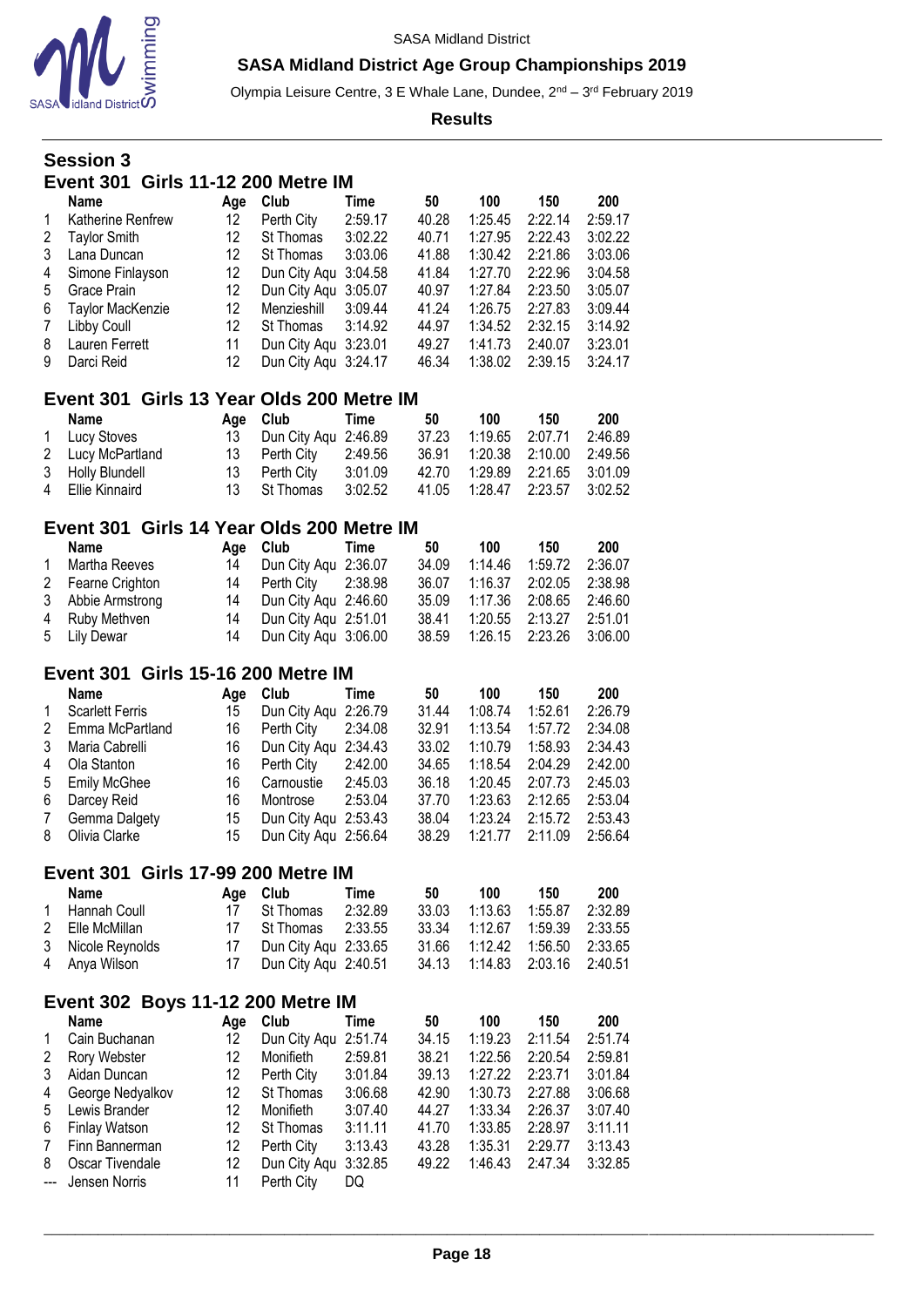

Olympia Leisure Centre, 3 E Whale Lane, Dundee, 2<sup>nd</sup> – 3<sup>rd</sup> February 2019

|                  |                                           |  |          | Event 302 Boys 13 Year Olds 200 Metre IM          |                    |                |   |                    |                         |                    |     |             |             |
|------------------|-------------------------------------------|--|----------|---------------------------------------------------|--------------------|----------------|---|--------------------|-------------------------|--------------------|-----|-------------|-------------|
|                  | Name                                      |  | Age      | Club                                              | Time               | 50             |   | 100                | 150                     | 200                |     |             |             |
| 1                | Cameron Mitchell                          |  | 13       | St Thomas                                         | 2:46.81            | 34.71          |   | 1:20.37            | 2:06.44                 | 2:46.81            |     |             |             |
| 2                | Cailean J Thomson                         |  | 13       | Kinross                                           | 2:56.00            | 39.85          |   | 1:25.30            | 2:19.77                 | 2:56.00            |     |             |             |
| 3                | <b>Connor Brierley</b>                    |  | 13       | Dun City Aqu 2:58.53                              |                    | 39.55          |   | 1:24.18            | 2:20.48                 | 2:58.53            |     |             |             |
| 4                | William Shepherd                          |  | 13       | Perth City                                        | 3:00.84            | 39.98          |   | 1:26.55            | 2:24.30                 | 3:00.84            |     |             |             |
| 5                | Lewis McGregor                            |  | 13       | Perth City                                        | 3:10.68            | 43.62          |   | 1:32.25            | 2:29.19                 | 3:10.68            |     |             |             |
|                  |                                           |  |          | Event 302 Boys 14 Year Olds 200 Metre IM          |                    |                |   |                    |                         |                    |     |             |             |
|                  | Name                                      |  | Age      | Club                                              | <b>Time</b>        | 50             |   | 100                | 150                     | 200                |     |             |             |
| 1                | <b>Travis Davey</b>                       |  | 14       | Dun City Aqu                                      | 2:28.82            | 32.18          |   | 1:09.37            | 1:54.95                 | 2:28.82            |     |             |             |
| 2                | Owen Carroll                              |  | 14       | Perth City                                        | 2:32.49            | 32.76          |   | 1:09.51            | 1:56.27                 | 2:32.49            |     |             |             |
| 3                | Nathan Crighton                           |  | 14       | Forfar                                            | 2:55.35            | 39.42          |   | 1:23.89            | 2:17.47                 | 2:55.35            |     |             |             |
|                  |                                           |  |          | Event 302 Boys 15-16 200 Metre IM                 |                    |                |   |                    |                         |                    |     |             |             |
|                  | Name                                      |  | Age      | Club                                              | Time               | 50             |   | 100                | 150                     | 200                |     |             |             |
| 1                | James McGregor                            |  | 15       | Perth City                                        | 2:15.36            | 28.79          |   | 1:04.31            | 1:45.16                 | 2:15.36            |     |             |             |
| 2                | Jack Muncey                               |  | 16       | Perth City                                        | 2:15.73            | 28.62          |   | 1:01.53            | 1:45.34                 | 2:15.73            |     |             |             |
| 3                | <b>Finlay Wallace</b>                     |  | 16       | St Thomas                                         | 2:21.10            | 31.73          |   | 1:07.65            | 1:49.15                 | 2:21.10            |     |             |             |
| 4                | Ryan Duncan                               |  | 16       | St Thomas                                         | 2:21.74            | 29.81          |   | 1:07.35            | 1:48.73                 | 2:21.74            |     |             |             |
| 5                | Adam Young                                |  | 16       | Dun City Aqu                                      | 2:23.89            | 30.62          |   | 1:06.71            | 1:51.32                 | 2:23.89            |     |             |             |
| 6                | Kerr Lumsden                              |  | 16       | Monifieth                                         | 2:25.63            | 29.58          |   | 1:04.78            | 1:49.72                 | 2:25.63            |     |             |             |
| $\boldsymbol{7}$ | Donald Queen                              |  | 16       | Perth City                                        | 2:27.61            | 31.80          |   | 1:08.63            | 1:52.76                 | 2:27.61            |     |             |             |
| 8                | Murray Pritchard                          |  | 15       | Perth City                                        | 2:29.00            | 32.58          |   | 1:12.62            | 1:57.34                 | 2:29.00            |     |             |             |
| 9                | Ethan Brown                               |  | 16       | St Thomas                                         | 2:29.15            | 31.07          |   | 1:09.19            | 1:54.89                 | 2:29.15            |     |             |             |
| 10               | Jonathan Venter                           |  | 16       | Perth City<br>St Thomas                           | 2:29.52<br>2:32.10 | 30.47          |   | 1:08.48<br>1:10.84 | 1:54.94<br>1:56.46      | 2:29.52            |     |             |             |
| 11<br>12         | <b>Harris Harley</b><br><b>Rory Grant</b> |  | 15<br>15 | Dun City Aqu 2:32.96                              |                    | 31.02<br>32.28 |   | 1:10.36            | 1:57.29                 | 2:32.10<br>2:32.96 |     |             |             |
|                  | 13 Drew Croll                             |  | 15       | Dun City Aqu 2:34.83                              |                    | 32.97          |   | 1:15.23            | 1:59.13                 | 2:34.83            |     |             |             |
| 14               | Struan B Bennet                           |  | 15       | Kinross                                           | 2:35.25            | 33.27          |   | 1:13.07            | 2:00.73                 | 2:35.25            |     |             |             |
| 15               | Innes Croll                               |  | 15       | Dun City Aqu 2:37.40                              |                    | 33.79          |   | 1:15.35            | 2:00.87                 | 2:37.40            |     |             |             |
| 16               | Caelan Milne                              |  | 15       | Menzieshill                                       | 2:37.85            | 33.02          |   | 1:13.76            | 2:02.34                 | 2:37.85            |     |             |             |
| 17               | Greg Oliphant                             |  | 16       | Carnoustie                                        | 2:41.78            | 33.59          |   | 1:13.38            | 2:03.85                 | 2:41.78            |     |             |             |
|                  | 18 Matthew Spalding                       |  | 16       | Menzieshill                                       | 2:43.38            | 33.82          |   | 1:14.22            | 2:03.97                 | 2:43.38            |     |             |             |
|                  |                                           |  |          | <b>Event 302 Boys 17-99 200 Metre IM</b>          |                    |                |   |                    |                         |                    |     |             |             |
|                  | <b>Name</b>                               |  | Age      | Club                                              | Time               | 50             |   | 100                | 150                     | 200                |     |             |             |
| 1                | Maxwell Cattermole                        |  | 18       | St Thomas                                         | 2:17.94            | 27.76          |   | 1:02.33            | 1:46.52                 | 2:17.94            |     |             |             |
| 2                | Thomas Jeffers                            |  | 19       | Perth City                                        | 2:22.54            | 29.60          |   | 1:09.02            | 1:50.05                 | 2:22.54            |     |             |             |
| 3                | <b>Cole Price</b>                         |  | 18       | Perth City                                        | 2:23.79            | 29.22          |   | 1:09.92            | 1:49.03                 | 2:23.79            |     |             |             |
| 4                | <b>Findlay Baillie</b>                    |  | 17       | Dun City Aqu 2:24.43                              |                    | 30.78          |   | 1:08.50            | 1:50.77                 | 2:24.43            |     |             |             |
| 5                | <b>Timothy Ridgley</b>                    |  | 22       | Dun City Aqu 2:31.79                              |                    | 31.74          |   | 1:10.73            | 1:53.01                 | 2:31.79            |     |             |             |
| 6                | John M Burke                              |  | 18       | Menzieshill                                       | 2:36.67            | 31.86          |   | 1:14.40            | 2:01.98                 | 2:36.67            |     |             |             |
| 7                | Jay Doherty                               |  | 17       | Blairgowrie                                       | 2:37.53            | 30.91          |   | 1:11.58            | 1:59.53                 | 2:37.53            |     |             |             |
|                  | <b>Tielo Walters</b>                      |  | 17       | Dun City Aqu DQ                                   |                    |                |   |                    |                         |                    |     |             |             |
|                  |                                           |  |          | Final of Event 303 Girls 11-12 50 Metre Butterfly |                    |                |   |                    |                         |                    |     |             |             |
|                  | <b>Name</b>                               |  | Age      | Club                                              | <b>Time</b>        |                |   | <b>Name</b>        |                         |                    | Age | Club        | <b>Time</b> |
| 1                | Lana Duncan                               |  | 12       | St Thomas                                         | 36.41              |                | 3 |                    | <b>Taylor MacKenzie</b> |                    | 12  | Menzieshill | 38.18       |
| 2                | Katherine Renfrew                         |  | 12       | Perth City                                        | 37.64              |                | 4 |                    | <b>Claire Gilmore</b>   |                    | 12  | Perth City  | 39.30       |
|                  |                                           |  |          | Event 303 Girls 11-12 50 Metre Butterfly          |                    |                |   |                    |                         |                    |     |             |             |
|                  | <b>Name</b>                               |  | Age      | Club                                              | <b>Time</b>        |                |   | <b>Name</b>        |                         |                    | Age | Club        | <b>Time</b> |
| 1                | Lana Duncan                               |  | 12       | St Thomas                                         | 36.00              |                | 3 |                    | Katherine Renfrew       |                    | 12  | Perth City  | 37.51       |
| 2                | Taylor MacKenzie                          |  | 12       | Menzieshill                                       | 37.34              |                | 4 |                    | <b>Claire Gilmore</b>   |                    | 12  | Perth City  | 38.96       |
|                  |                                           |  |          |                                                   |                    |                |   |                    |                         |                    |     |             |             |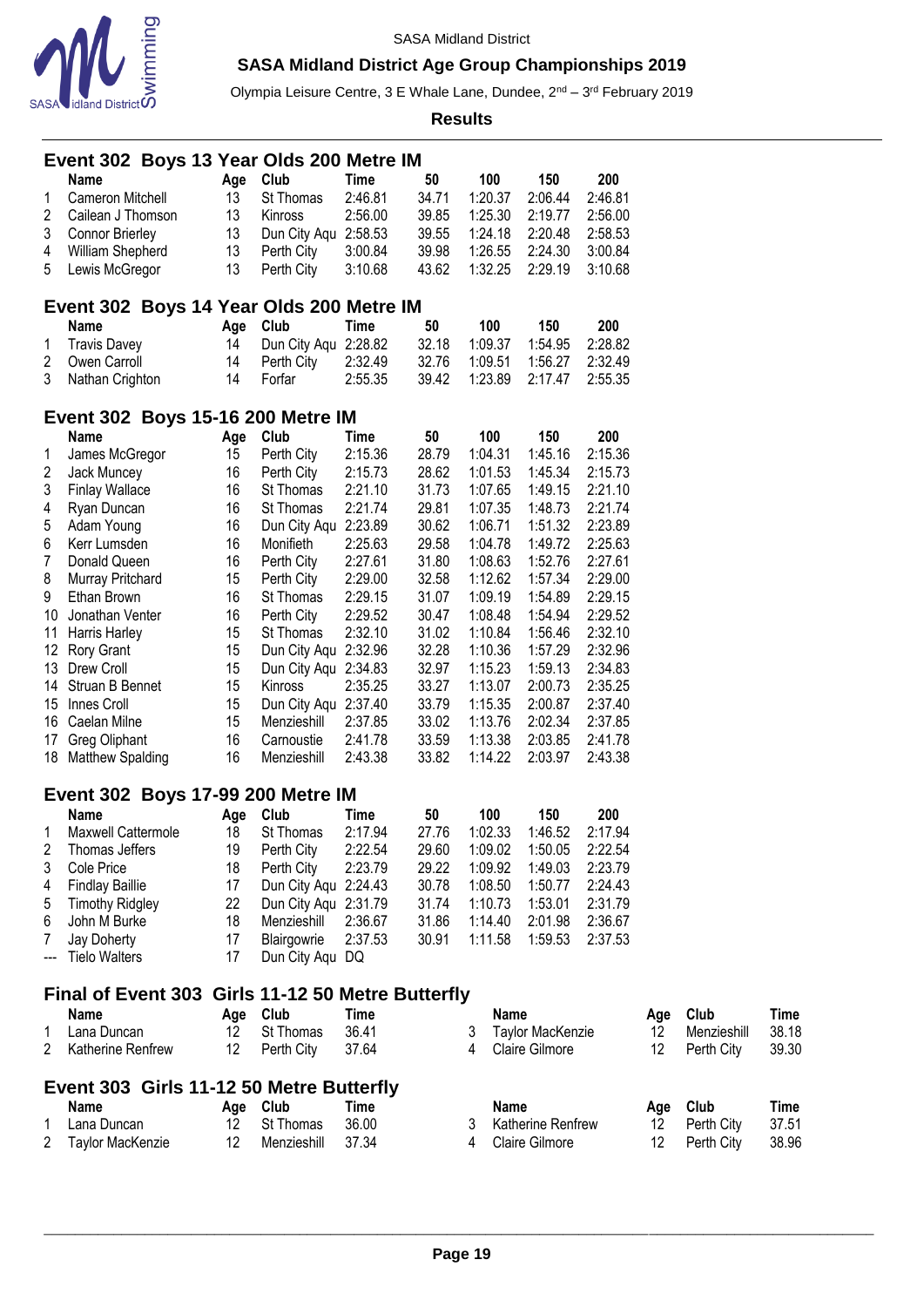

# **SASA Midland District Age Group Championships 2019**

Olympia Leisure Centre, 3 E Whale Lane, Dundee, 2<sup>nd</sup> – 3<sup>rd</sup> February 2019

|                | Final of Event 303 Girls 13 Year Olds 50 Metre Butterfly |          |                                      |                |        |                                |          |                                          |             |  |  |
|----------------|----------------------------------------------------------|----------|--------------------------------------|----------------|--------|--------------------------------|----------|------------------------------------------|-------------|--|--|
|                | Name                                                     | Age      | Club                                 | Time           |        | <b>Name</b>                    | Age      | Club                                     | Time        |  |  |
| 1              | Darcey Brown                                             | 13       | St Thomas                            | 33.59          | 3      | Abbie Dewar                    | 13       | Monifieth                                | 34.42       |  |  |
| 2              | Lucy McPartland                                          | 13       | Perth City                           | 34.25          |        |                                |          |                                          |             |  |  |
|                | Event 303 Girls 13 Year Olds 50 Metre Butterfly          |          |                                      |                |        |                                |          |                                          |             |  |  |
|                | <b>Name</b>                                              | Age      | Club                                 | Time           |        | <b>Name</b>                    | Age      | Club                                     | <b>Time</b> |  |  |
| 1              | Darcey Brown                                             | 13       | St Thomas                            | 32.15          | 3      | Lucy McPartland                | 13       | Perth City                               | 34.86       |  |  |
| 2              | Abbie Dewar                                              | 13       | Monifieth                            | 34.23          |        |                                |          |                                          |             |  |  |
|                | Final of Event 303 Girls 14 Year Olds 50 Metre Butterfly |          |                                      |                |        |                                |          |                                          |             |  |  |
|                | Name                                                     | Age      | Club                                 | <b>Time</b>    |        | <b>Name</b>                    | Age      | Club                                     | <b>Time</b> |  |  |
| 1              | <b>Emily Cumming</b>                                     | 14       | Kinross                              | 31.26          | 4      | Abbie Armstrong                | 14       | Dun City Aqu                             | 33.59       |  |  |
| 2              | Martha Reeves                                            | 14       | Dun City Aqu                         | 31.39          | 5      | Lucy Clarke                    | 14       | Monifieth                                | 34.02       |  |  |
| 3              | Rosie Robertson                                          | 14       | Perth City                           | 31.52          | 6      | Ruby Methven                   | 14       | Dun City Aqu                             | 36.40       |  |  |
|                | Event 303 Girls 14 Year Olds 50 Metre Butterfly          |          |                                      |                |        |                                |          |                                          |             |  |  |
|                | Name                                                     | Age      | Club                                 | <b>Time</b>    |        | <b>Name</b>                    | Age      | Club                                     | <b>Time</b> |  |  |
| 1              | Rosie Robertson                                          | 14       | Perth City                           | 31.68          | 5      | Abbie Armstrong                | 14       | Dun City Aqu                             | 33.15       |  |  |
| $\overline{c}$ | <b>Emily Cumming</b>                                     | 14       | Kinross                              | 31.74          | 6      | Fearne Crighton                | 14       | Perth City                               | 35.90       |  |  |
| 3              | Martha Reeves                                            | 14       | Dun City Aqu                         | 31.80          | 7      | Ruby Methven                   | 14       | Dun City Aqu 36.25                       |             |  |  |
| 4              | Lucy Clarke                                              | 14       | Monifieth                            | 32.00          | 8      | <b>Lily Dewar</b>              | 14       | Dun City Aqu 36.49                       |             |  |  |
|                | Final of Event 303 Girls 15-16 50 Metre Butterfly        |          |                                      |                |        |                                |          |                                          |             |  |  |
|                | Name                                                     | Age      | Club                                 | <b>Time</b>    |        | <b>Name</b>                    | Age      | Club                                     | <b>Time</b> |  |  |
| 1              | <b>Scarlett Ferris</b>                                   | 15       | Dun City Aqu                         | 29.77          | 4      | Morgan Anderson                | 15       | Dun City Aqu                             | 31.57       |  |  |
| 2              | <b>Blythe Brown</b>                                      | 16       | St Thomas                            | 31.17          | 5      | Maria Cabrelli                 | 16       | Dun City Aqu                             | 32.15       |  |  |
| 3              | Katherine Bailey                                         | 15       | Perth City                           | 31.48          | 6      | Skye Murray-Trail              | 16       | Perth City                               | 35.59       |  |  |
|                | Event 303 Girls 15-16 50 Metre Butterfly                 |          |                                      |                |        |                                |          |                                          |             |  |  |
|                | Name                                                     | Age      | Club                                 | <b>Time</b>    |        | <b>Name</b>                    | Age      | Club                                     | <b>Time</b> |  |  |
| 1              | <b>Scarlett Ferris</b>                                   | 15       | Dun City Aqu                         | 30.20          | 5      | Maria Cabrelli                 | 16       | Dun City Aqu                             | 31.70       |  |  |
| 2              | <b>Blythe Brown</b>                                      | 16       | St Thomas                            | 30.46          |        |                                | 16       | Perth City                               | 34.92       |  |  |
|                |                                                          |          |                                      |                | 6      | Skye Murray-Trail              |          |                                          |             |  |  |
| 3<br>4         | Morgan Anderson<br>Katherine Bailey                      | 15<br>15 | Dun City Aqu<br>Perth City           | 30.74<br>31.59 | 7<br>8 | Gemma Dalgety<br>Olivia Clarke | 15<br>15 | Dun City Aqu 35.55<br>Dun City Aqu 37.91 |             |  |  |
|                |                                                          |          |                                      |                |        |                                |          |                                          |             |  |  |
|                | Final of Event 303 Girls 17-99 50 Metre Butterfly        |          |                                      |                |        |                                |          |                                          |             |  |  |
|                | Name                                                     | Age      | Club                                 | Time           |        | <b>Name</b>                    | Age      | Club                                     | Time        |  |  |
| 1              | Nicole Reynolds                                          | 17       | Dun City Aqu                         | 30.87          | 3      | Hannah Coull                   | 17       | St Thomas                                | 32.02       |  |  |
| 2              | Freya Bannerman                                          | 17       | Perth City                           | 31.82          | 4      | <b>Beth Greig</b>              | 19       | St Thomas                                | 58.11       |  |  |
|                | Event 303 Girls 17-99 50 Metre Butterfly                 |          |                                      |                |        |                                |          |                                          |             |  |  |
|                | <b>Name</b>                                              | Age      | Club                                 | Time           |        | <b>Name</b>                    | Age      | Club                                     | <b>Time</b> |  |  |
| 1              | Nicole Reynolds                                          | 17       | Dun City Aqu                         | 31.07          | 3      | <b>Hannah Coull</b>            | 17       | St Thomas                                | 32.27       |  |  |
| 2              | Freya Bannerman                                          | 17       | Perth City                           | 32.04          | 4      | <b>Beth Greig</b>              | 19       | St Thomas                                | 56.30       |  |  |
|                | <b>Final of Event 304</b>                                |          | <b>Boys 11-12 50 Metre Butterfly</b> |                |        |                                |          |                                          |             |  |  |
|                | Name                                                     | Age      | Club                                 | Time           |        | <b>Name</b>                    | Age      | Club                                     | <b>Time</b> |  |  |
| 1              | Cain Buchanan                                            | 12       | Dun City Aqu                         | 33.43          | 4      | George Nedyalkov               | 12       | St Thomas                                | 37.86       |  |  |
| 2              | Jensen Norris                                            | 11       | Perth City                           | 35.11          | 5      | Finn Bannerman                 | 12       | Perth City                               | 41.42       |  |  |
| 3              | Rory Webster                                             | 12       | Monifieth                            | 35.53          | 6      | Oscar Tivendale                | 12       | Dun City Aqu                             | 47.00       |  |  |
|                | Event 304 Boys 11-12 50 Metre Butterfly                  |          |                                      |                |        |                                |          |                                          |             |  |  |
|                | <b>Name</b>                                              | Age      | Club                                 | Time           |        | <b>Name</b>                    | Age      | Club                                     | <b>Time</b> |  |  |
| 1              | Cain Buchanan                                            | 12       | Dun City Aqu                         | 33.99          | 4      | George Nedyalkov               | 12       | St Thomas                                | 38.68       |  |  |
| 2              | Rory Webster                                             | 12       | Monifieth                            | 35.62          | 5      | Finn Bannerman                 | 12       | Perth City                               | 41.30       |  |  |
| 3              | Jensen Norris                                            | 11       | Perth City                           | 36.61          | 6      | Oscar Tivendale                | 12       | Dun City Aqu 45.87                       |             |  |  |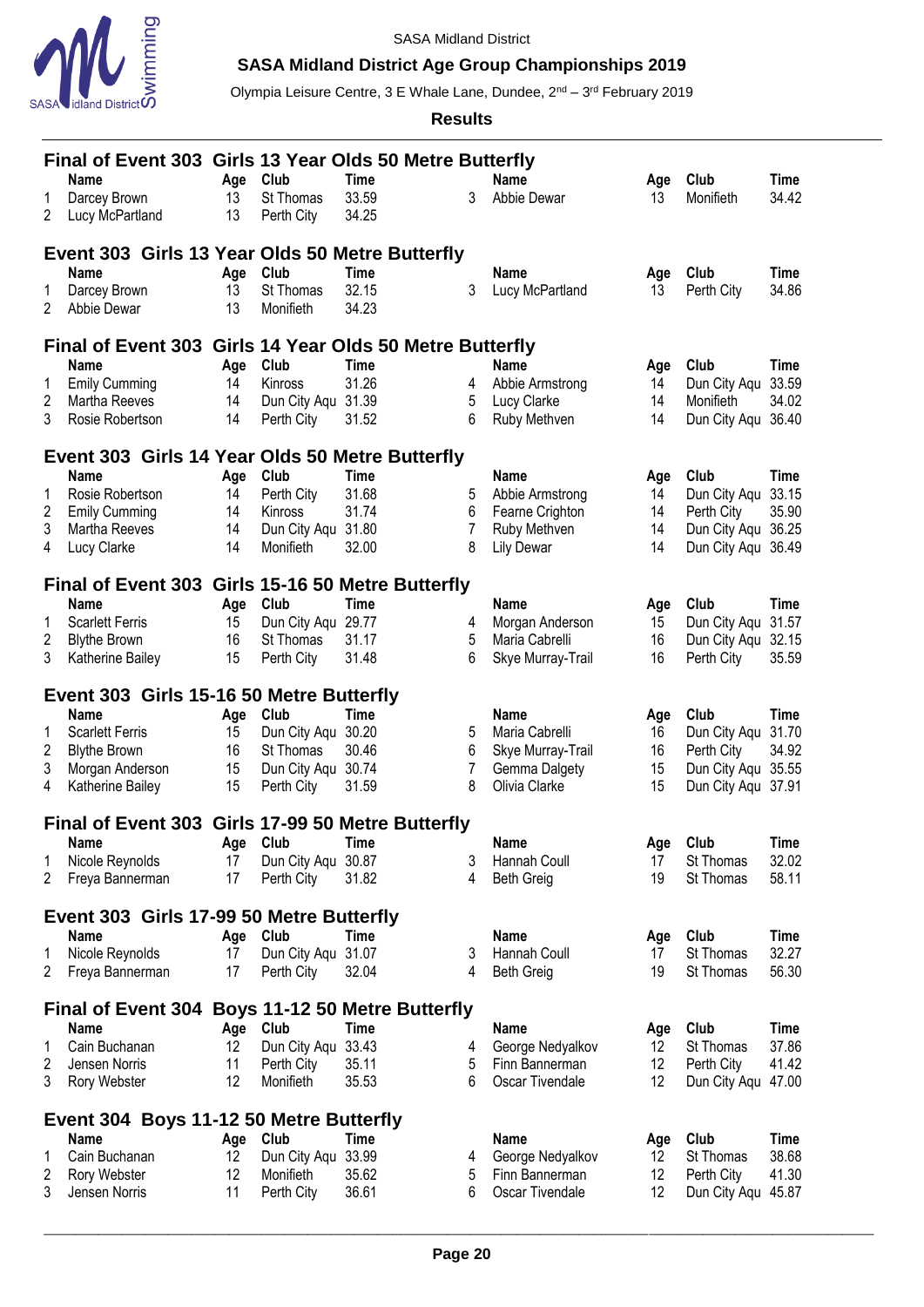

# **SASA Midland District Age Group Championships 2019**

Olympia Leisure Centre, 3 E Whale Lane, Dundee, 2<sup>nd</sup> – 3<sup>rd</sup> February 2019

|                         | Final of Event 304 Boys 13 Year Olds 50 Metre Butterfly |     |                    |             |    |                        |     |                    |             |  |  |
|-------------------------|---------------------------------------------------------|-----|--------------------|-------------|----|------------------------|-----|--------------------|-------------|--|--|
|                         | <b>Name</b>                                             | Age | Club               | <b>Time</b> |    | <b>Name</b>            | Age | Club               | <b>Time</b> |  |  |
| 1                       | Cameron Mitchell                                        | 13  | St Thomas          | 32.23       | 4  | William Shepherd       | 13  | Perth City         | 40.00       |  |  |
| 2                       | Ben M Smallwood                                         | 13  | Kinross            | 32.87       | 5  | Lewis McGregor         | 13  | Perth City         | 41.11       |  |  |
| 3                       | Cailean J Thomson                                       | 13  | Kinross            | 36.43       |    |                        |     |                    |             |  |  |
|                         | Event 304 Boys 13 Year Olds 50 Metre Butterfly          |     |                    |             |    |                        |     |                    |             |  |  |
|                         | <b>Name</b>                                             | Age | Club               | <b>Time</b> |    | <b>Name</b>            | Age | Club               | <b>Time</b> |  |  |
| 1                       | Cameron Mitchell                                        | 13  | St Thomas          | 32.30       | 4  | William Shepherd       | 13  | Perth City         | 39.42       |  |  |
| 2                       | Ben M Smallwood                                         | 13  | Kinross            | 33.09       | 5  | Lewis McGregor         | 13  | Perth City         | 40.83       |  |  |
| 3                       | Cailean J Thomson                                       | 13  | Kinross            | 35.68       |    |                        |     |                    |             |  |  |
|                         | Final of Event 304 Boys 14 Year Olds 50 Metre Butterfly |     |                    |             |    |                        |     |                    |             |  |  |
|                         | <b>Name</b>                                             | Age | Club               | <b>Time</b> |    | <b>Name</b>            | Age | Club               | <b>Time</b> |  |  |
| 1                       | Micah van Blerk                                         | 14  | Perth City         | 30.75       | 3  | Sam Currie             | 14  | Perth City         | 34.00       |  |  |
| 2                       | Owen Carroll                                            | 14  | Perth City         | 31.33       | 4  | Nathan Crighton        | 14  | Forfar             | 38.39       |  |  |
|                         | Event 304 Boys 14 Year Olds 50 Metre Butterfly          |     |                    |             |    |                        |     |                    |             |  |  |
|                         | <b>Name</b>                                             | Age | Club               | <b>Time</b> |    | <b>Name</b>            | Age | Club               | <b>Time</b> |  |  |
| 1                       | Micah van Blerk                                         | 14  | Perth City         | 31.30       | 3  | Sam Currie             | 14  | Perth City         | 34.16       |  |  |
| 2                       | Owen Carroll                                            | 14  | Perth City         | 31.75       | 4  | Nathan Crighton        | 14  | Forfar             | 38.40       |  |  |
|                         |                                                         |     |                    |             |    |                        |     |                    |             |  |  |
|                         | Final of Event 304 Boys 15-16 50 Metre Butterfly        |     |                    |             |    |                        |     |                    |             |  |  |
|                         | <b>Name</b>                                             | Age | Club               | <b>Time</b> |    | <b>Name</b>            | Age | Club               | <b>Time</b> |  |  |
| 1                       | Christopher Aitken                                      | 16  | Perth City         | 27.49       | 4  | Ethan Brown            | 16  | St Thomas          | 28.27       |  |  |
| $\overline{\mathbf{c}}$ | Adam Young                                              | 16  | Dun City Aqu       | 27.82       | 5  | Demid Taylor           | 16  | Perth City         | 28.99       |  |  |
| 3                       | Kerr Lumsden                                            | 16  | Monifieth          | 28.08       | 6  | Harris Harley          | 15  | St Thomas          | 29.58       |  |  |
|                         | Event 304 Boys 15-16 50 Metre Butterfly                 |     |                    |             |    |                        |     |                    |             |  |  |
|                         | <b>Name</b>                                             | Age | Club               | <b>Time</b> |    | <b>Name</b>            | Age | Club               | <b>Time</b> |  |  |
|                         | Christopher Aitken                                      | 16  | Perth City         | 27.55       | 8  | Jonathan Venter        | 16  | Perth City         | 30.09       |  |  |
| 2                       | Adam Young                                              | 16  | Dun City Aqu       | 27.75       | 9  | Rory Grant             | 15  | Dun City Aqu       | 30.46       |  |  |
| 3                       | Ethan Brown                                             | 16  | St Thomas          | 27.89       | 10 | Gavin Johansen         | 16  | Montrose           | 31.24       |  |  |
| 4                       | Kerr Lumsden                                            | 16  | Monifieth          | 28.30       | 11 | Ross McLean            | 16  | Monifieth          | 31.39       |  |  |
| 5                       | Demid Taylor                                            | 16  | Perth City         | 28.69       | 12 | Caelan Milne           | 15  | Menzieshill        | 32.23       |  |  |
| 6                       | Harris Harley                                           | 15  | St Thomas          | 29.67       | 13 | Jamie Maroto           | 15  | Dun City Aqu 34.51 |             |  |  |
| 7                       | Ryan Duncan                                             | 16  | St Thomas          | 29.68       |    |                        |     |                    |             |  |  |
|                         | Final of Event 304 Boys 17-99 50 Metre Butterfly        |     |                    |             |    |                        |     |                    |             |  |  |
|                         | <b>Name</b>                                             | Age | Club               | <b>Time</b> |    | <b>Name</b>            | Age | Club               | <b>Time</b> |  |  |
| 1                       | Cole Price                                              | 18  | Perth City         | 27.72       | 4  | <b>Findlay Baillie</b> | 17  | Dun City Aqu       | 29.69       |  |  |
| 2                       | <b>Tielo Walters</b>                                    | 17  | Dun City Aqu       | 28.24       | 5  | Cameron McMaster       | 17  | Dun City Aqu       | 30.55       |  |  |
| 3                       | Robert Allan                                            | 18  | St Thomas          | 29.33       | 6  | Jay Doherty            | 17  | Blairgowrie        | 30.75       |  |  |
|                         | Event 304 Boys 17-99 50 Metre Butterfly                 |     |                    |             |    |                        |     |                    |             |  |  |
|                         | <b>Name</b>                                             | Age | Club               | <b>Time</b> |    | <b>Name</b>            | Age | Club               | <b>Time</b> |  |  |
| 1                       | Cole Price                                              | 18  | Perth City         | 27.95       | 5  | Jay Doherty            | 17  | Blairgowrie        | 30.23       |  |  |
| 2                       | <b>Tielo Walters</b>                                    | 17  | Dun City Aqu 29.00 |             | 6  | Cameron McMaster       | 17  | Dun City Aqu       | 30.42       |  |  |
| 3                       | Robert Allan                                            | 18  | St Thomas          | 29.29       | 7  | John M Burke           | 18  | Menzieshill        | 30.85       |  |  |
| 4                       | <b>Findlay Baillie</b>                                  | 17  | Dun City Aqu 29.97 |             |    |                        |     |                    |             |  |  |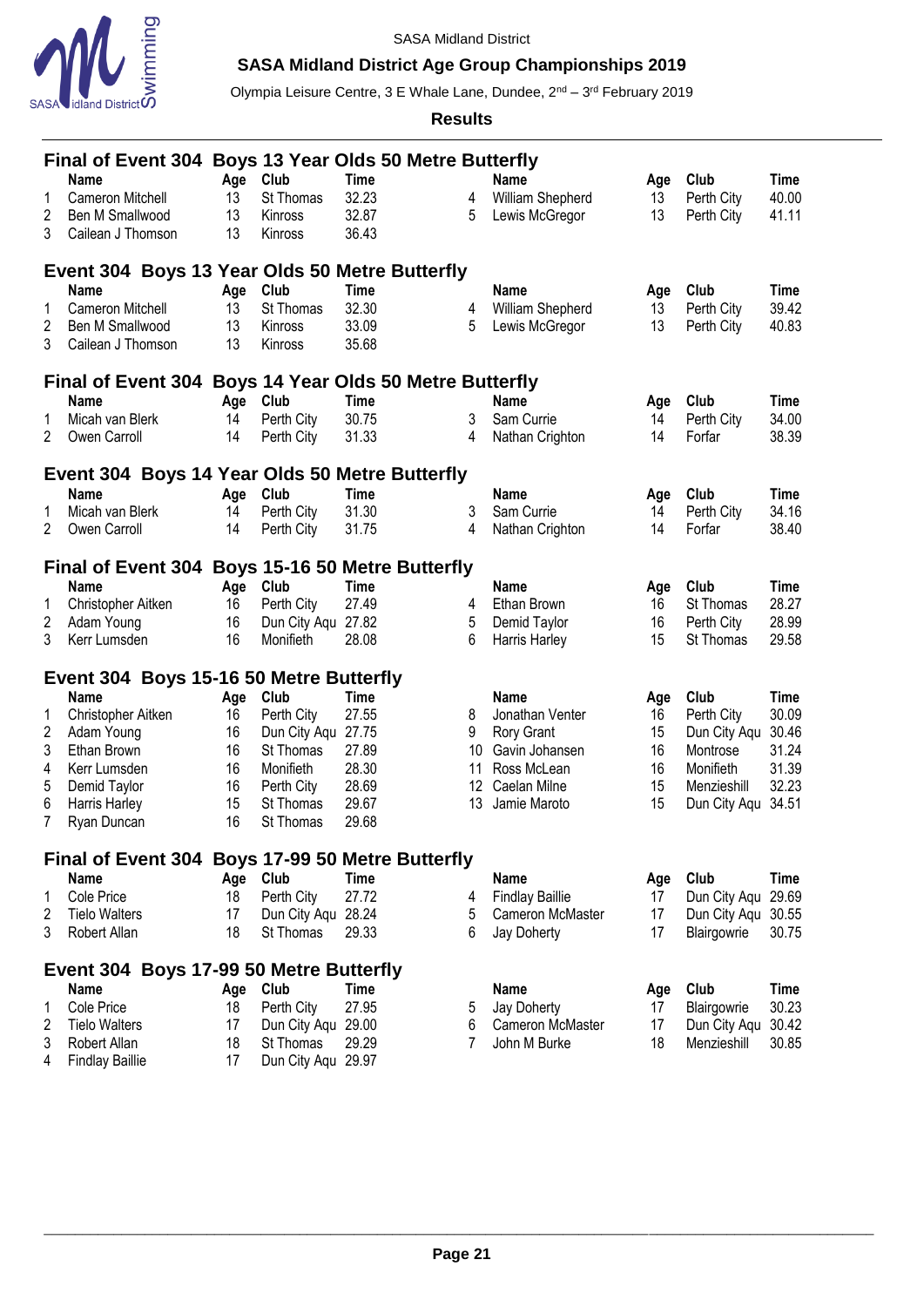

Olympia Leisure Centre, 3 E Whale Lane, Dundee, 2<sup>nd</sup> – 3<sup>rd</sup> February 2019

**Results**

|                         | Final of Event 305 Girls 11-12 100 Metre Freestyle |     |                      |             |       |                                        |
|-------------------------|----------------------------------------------------|-----|----------------------|-------------|-------|----------------------------------------|
|                         | <b>Name</b>                                        | Age | Club                 | <b>Time</b> | 50    | 100                                    |
| 1                       | Katherine Renfrew                                  | 12  | Perth City           | 1:09.94     | 34.61 | 1:09.94                                |
| $\overline{\mathbf{c}}$ | <b>Taylor Smith</b>                                | 12  | St Thomas            | 1:10.27     | 34.45 | 1:10.27                                |
| 3                       | Taylor MacKenzie                                   | 12  | Menzieshill          | 1:13.38     | 34.93 | 1:13.38                                |
| 4                       | Anna Easton                                        | 12  | Dun City Aqu         | 1:13.40     | 34.81 | 1:13.40                                |
| 5                       | Grace Prain                                        | 12  | Dun City Aqu         | 1:14.16     | 35.03 | 1:14.16                                |
| 6                       | Simone Finlayson                                   | 12  | Dun City Aqu         | 1:17.63     | 36.52 | 1:17.63                                |
|                         | Event 305 Girls 11-12 100 Metre Freestyle          |     |                      |             |       |                                        |
|                         | <b>Name</b>                                        | Age | Club                 | <b>Time</b> | 50    | 100                                    |
| 1                       | <b>Taylor Smith</b>                                | 12  | St Thomas            | 1:12.59     | 35.14 | 1:12.59                                |
| $\overline{\mathbf{c}}$ | Katherine Renfrew                                  | 12  | Perth City           | 1:13.45     | 35.12 | 1:13.45                                |
| 3                       | Taylor MacKenzie                                   | 12  | Menzieshill          | 1:13.90     | 35.33 | 1:13.90                                |
| 4                       | Anna Easton                                        | 12  | Dun City Aqu 1:14.30 |             | 35.55 | 1:14.30                                |
| 5                       | Grace Prain                                        | 12  | Dun City Aqu 1:15.97 |             | 36.35 | 1:15.97                                |
| 6                       | Simone Finlayson                                   | 12  | Dun City Aqu 1:16.41 |             | 37.10 | 1:16.41                                |
| 7                       | Lauren Ferrett                                     | 11  | Dun City Aqu         | 1:18.19     | 38.00 | 1:18.19                                |
| 8                       | Libby Coull                                        | 12  | St Thomas            | 1:19.04     | 38.14 | 1:19.04                                |
| 9                       | Darci Reid                                         | 12  | Dun City Aqu         | 1:26.00     | 41.29 | 1:26.00                                |
|                         | <b>Final of Event 305</b>                          |     |                      |             |       | Girls 13 Year Olds 100 Metre Freestyle |
|                         | Name                                               | Age | Club                 | Time        | 50    | 100                                    |
| 1                       | Darcey Brown                                       | 13  | St Thomas            | 1:06.74     | 32.49 | 1:06.74                                |
| $\overline{c}$          | Lucy Stoves                                        | 13  | Dun City Aqu         | 1:08.40     | 33.05 | 1:08.40                                |
| 3                       | Lucy McPartland                                    | 13  | Perth City           | 1:10.37     | 33.88 | 1:10.37                                |
| 4                       | <b>Holly Blundell</b>                              | 13  | Perth City           | 1:12.00     | 34.26 | 1:12.00                                |
| 5                       | Abbie Dewar                                        | 13  | Monifieth            | 1:14.85     | 35.25 | 1:14.85                                |
| 6                       | Ruby McIntee                                       | 13  | Menzieshill          | 1:15.41     | 35.36 | 1:15.41                                |
|                         |                                                    |     |                      |             |       |                                        |
|                         | Event 305 Girls 13 Year Olds 100 Metre Freestyle   |     |                      |             |       |                                        |
|                         | <b>Name</b>                                        | Age | Club                 | Time        | 50    | 100                                    |
| 1                       | Darcey Brown                                       | 13  | St Thomas            | 1:07.71     | 32.40 | 1:07.71                                |
| $\overline{c}$          | Lucy Stoves                                        | 13  | Dun City Aqu         | 1:08.44     | 32.77 | 1:08.44                                |
| 3                       | <b>Holly Blundell</b>                              | 13  | Perth City           | 1:11.40     | 34.89 | 1:11.40                                |
| $\overline{4}$          | Lucy McPartland                                    | 13  | Perth City           | 1:12.02     | 34.45 | 1:12.02                                |

 Abbie Dewar 13 Monifieth 1:14.97 35.66 1:14.97 Ruby McIntee 13 Menzieshill 1:15.38 35.50 1:15.38

13 Dun City Aqu 1:16.70 37.40 1:16.70

#### \_\_\_\_\_\_\_\_\_\_\_\_\_\_\_\_\_\_\_\_\_\_\_\_\_\_\_\_\_\_\_\_\_\_\_\_\_\_\_\_\_\_\_\_\_\_\_\_\_\_\_\_\_\_\_\_\_\_\_\_\_\_\_\_\_\_\_\_\_\_\_\_\_\_\_\_\_\_\_\_\_\_\_\_\_\_\_\_\_\_\_\_\_\_\_\_\_\_\_\_\_\_\_\_\_\_\_ **Page 22**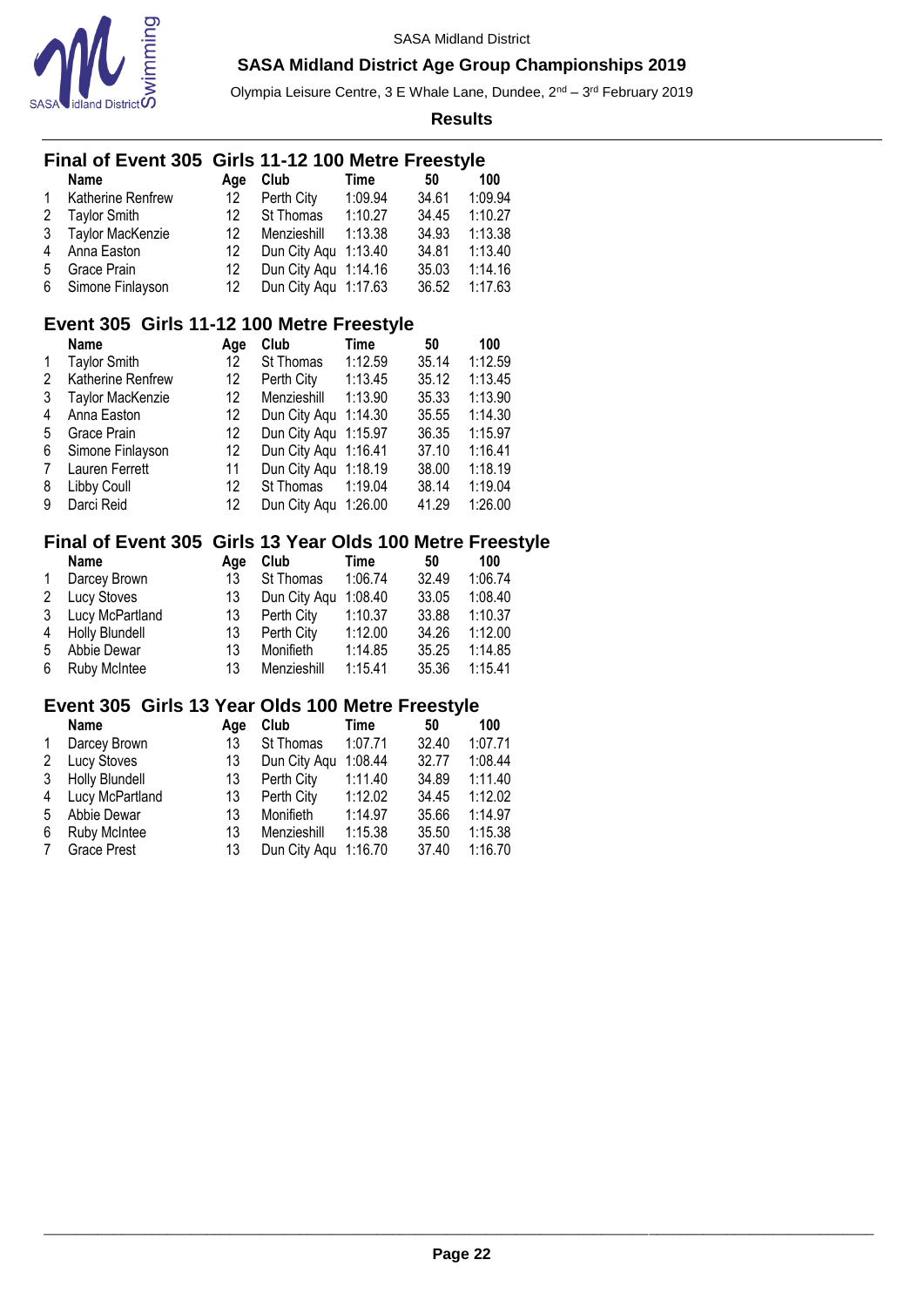

Olympia Leisure Centre, 3 E Whale Lane, Dundee, 2<sup>nd</sup> – 3<sup>rd</sup> February 2019

**Results**

#### **Final of Event 305 Girls 14 Year Olds 100 Metre Freestyle**

|    | <b>Name</b>          | Aae | Club         | Time    | 50    | 100     |
|----|----------------------|-----|--------------|---------|-------|---------|
| 1  | Martha Reeves        | 14  | Dun City Aqu | 1:03.09 | 30.63 | 1:03.09 |
| 2  | <b>Lucy Clarke</b>   | 14  | Monifieth    | 1:06.35 | 32.05 | 1:06.35 |
| 3  | <b>Emily Cumming</b> | 14  | Kinross      | 1:07.41 | 32.71 | 1:07.41 |
| 4  | Fearne Crighton      | 14  | Perth City   | 1:07.69 | 32.91 | 1:07.69 |
| 5  | Ruby Methven         | 14  | Dun City Agu | 1:08.19 | 33.19 | 1:08.19 |
| 6. | Rosie Robertson      | 14  | Perth City   | 1:09.26 | 32.66 | 1:09.26 |

### **Event 305 Girls 14 Year Olds 100 Metre Freestyle**

|   | <b>Name</b>          | Aae | Club         | Time    | 50    | 100     |
|---|----------------------|-----|--------------|---------|-------|---------|
| 1 | Lucy Clarke          | 14  | Monifieth    | 1:05.72 | 32.25 | 1:05.72 |
| 2 | Martha Reeves        | 14  | Dun City Agu | 1:06.05 | 31.92 | 1:06.05 |
| 3 | <b>Emily Cumming</b> | 14  | Kinross      | 1:06.24 | 31.66 | 1:06.24 |
| 4 | Ruby Methven         | 14  | Dun City Agu | 1:08.83 | 33.37 | 1:08.83 |
| 5 | Fearne Crighton      | 14  | Perth City   | 1:09.50 | 33.91 | 1:09.50 |
| 6 | Rosie Robertson      | 14  | Perth City   | 1:09.91 | 33.77 | 1:09.91 |
| 7 | Lily Dewar           | 14  | Dun City Aqu | 1:15.14 | 36.47 | 1:15.14 |

### **Final of Event 305 Girls 15-16 100 Metre Freestyle**

|              | <b>Name</b>        | Aae | Club                 | Time    | 50    | 100     |
|--------------|--------------------|-----|----------------------|---------|-------|---------|
| $\mathbf{1}$ | lona MacLeod       | 16  | Dun City Agu 1:00.39 |         | 29.48 | 1:00.39 |
|              | 2 Morgan Anderson  | 15  | Dun City Agu 1:02.20 |         | 30.36 | 1:02.20 |
|              | 3 Katherine Bailey | 15  | Perth City           | 1:02.52 | 30.73 | 1:02.52 |
| 4            | Ola Stanton        | 16  | Perth City           | 1:03.95 | 30.27 | 1:03.95 |
|              | 5 Blythe Brown     | 16  | St Thomas            | 1:04.10 | 31.32 | 1:04.10 |
|              | 6 Shona Graham     | 16  | Dun City Aqu 1:05.01 |         | 31.45 | 1:05.01 |

## **Event 305 Girls 15-16 100 Metre Freestyle**

|    | <b>Name</b>         | Age | Club           | Time    | 50    | 100     |
|----|---------------------|-----|----------------|---------|-------|---------|
| 1  | Iona MacLeod        | 16  | Dun City Aqu   | 1:00.75 | 29.09 | 1:00.75 |
| 2  | Morgan Anderson     | 15  | Dun City Aqu   | 1:02.08 | 29.63 | 1:02.08 |
| 3  | <b>Blythe Brown</b> | 16  | St Thomas      | 1:02.96 | 30.85 | 1:02.96 |
| 4  | Katherine Bailey    | 15  | Perth City     | 1:03.13 | 31.56 | 1:03.13 |
| 5  | Shona Graham        | 16  | Dun City Aqu   | 1:04.01 | 31.00 | 1:04.01 |
| 6  | Ola Stanton         | 16  | Perth City     | 1:04.39 | 31.35 | 1:04.39 |
| 7  | Emma McPartland     | 16  | Perth City     | 1:05.70 | 31.44 | 1:05.70 |
| 8  | Darcey Reid         | 16  | Montrose       | 1:08.39 | 32.49 | 1:08.39 |
| 9  | Zosia P Stanton     | 15  | <b>Kinross</b> | 1:10.89 | 33.80 | 1:10.89 |
| 10 | Gemma Dalgety       | 15  | Dun City Aqu   | 1:11.23 | 34.40 | 1:11.23 |
| 11 | Skye Murray-Trail   | 16  | Perth City     | 1:11.83 | 35.03 | 1:11.83 |
|    | 12 Olivia Clarke    | 15  | Dun City Agu   | 1:12.69 | 34.85 | 1:12.69 |

### **Final of Event 305 Girls 17-99 100 Metre Freestyle**

| Name             |    | Age Club             | Time    | 50    | 100     |
|------------------|----|----------------------|---------|-------|---------|
| 1 Sophie Jenkins | 17 | Perth City           | 1:01.66 | 29.90 | 1:01.66 |
| 2 Elle McMillan  | 17 | St Thomas            | 1:02.77 | 30.83 | 1:02.77 |
| 3 Anya Wilson    | 17 | Dun City Agu 1:07.06 |         | 31.53 | 1:07.06 |
| 4 Niamh McCall   | 17 | Perth City           | 1:08.23 | 32.58 | 1:08.23 |

#### **Event 305 Girls 17-99 100 Metre Freestyle**

|              | Name              | Aae | Club                 | Time    | -50   | 100     |
|--------------|-------------------|-----|----------------------|---------|-------|---------|
| $\mathbf{1}$ | Sophie Jenkins    | 17  | Perth City           | 1:02.17 | 29.93 | 1:02.17 |
| 2            | Elle McMillan     | 17  | St Thomas            | 1:03.59 | 30.88 | 1:03.59 |
|              | 3 Freya Bannerman | 17  | Perth City           | 1:06.03 | 31.71 | 1:06.03 |
|              | 4 Anya Wilson     | 17  | Dun City Aqu 1:07.43 |         | 32.13 | 1:07.43 |
|              | 5 Niamh McCall    | 17  | Perth City 1:08.06   |         | 32.84 | 1:08.06 |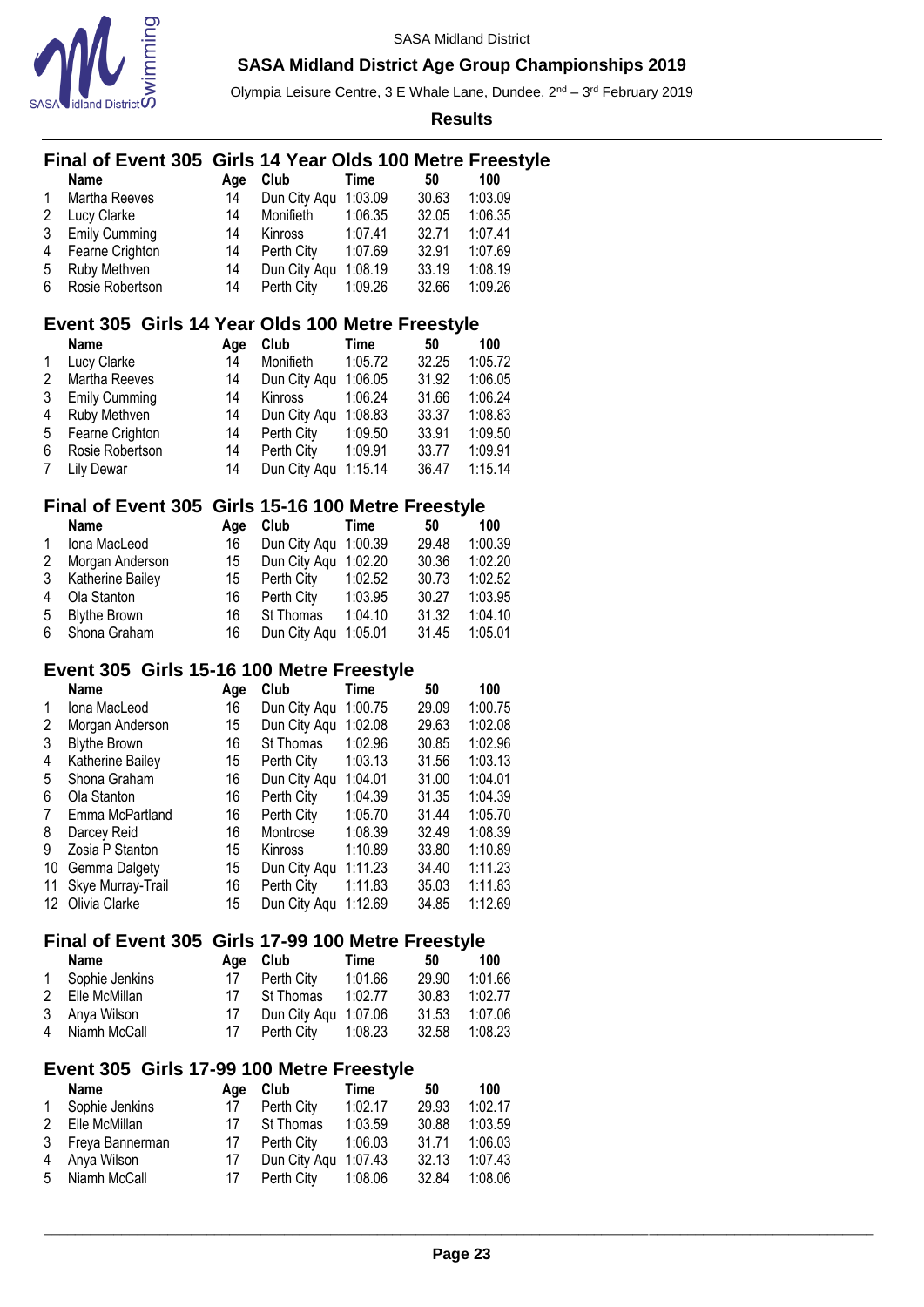



Olympia Leisure Centre, 3 E Whale Lane, Dundee, 2<sup>nd</sup> – 3<sup>rd</sup> February 2019

|   | Final of Event 306 Boys 11-12 100 Metre Freestyle        |     |                      |             |       |                                              |
|---|----------------------------------------------------------|-----|----------------------|-------------|-------|----------------------------------------------|
|   | <b>Name</b>                                              | Age | Club                 | <b>Time</b> | 50    | 100                                          |
| 1 | Cain Buchanan                                            | 12  | Dun City Aqu         | 1:07.34     | 33.16 | 1:07.34                                      |
| 2 | Jensen Norris                                            | 11  | Perth City           | 1:13.22     | 36.13 | 1:13.22                                      |
| 3 | Rory Webster                                             | 12  | Monifieth            | 1:13.50     | 35.22 | 1:13.50                                      |
| 4 | George Nedyalkov                                         | 12  | St Thomas            | 1:14.81     | 37.09 | 1:14.81                                      |
| 5 | Aidan Duncan                                             | 12  | Perth City           | 1:16.22     | 37.15 | 1:16.22                                      |
| 6 | Finn Bannerman                                           | 12  | Perth City           | 1:18.45     | 37.66 | 1:18.45                                      |
|   | Event 306 Boys 11-12 100 Metre Freestyle                 |     |                      |             |       |                                              |
|   | <b>Name</b>                                              | Age | Club                 | <b>Time</b> | 50    | 100                                          |
| 1 | Cain Buchanan                                            | 12  | Dun City Aqu         | 1:07.30     | 33.09 | 1:07.30                                      |
| 2 | Jensen Norris                                            | 11  | Perth City           | 1:12.83     | 36.95 | 1:12.83                                      |
| 3 | Finn Bannerman                                           | 12  | Perth City           | 1:14.70     | 36.90 | 1:14.70                                      |
| 4 | George Nedyalkov                                         | 12  | St Thomas            | 1:14.86     | 37.56 | 1:14.86                                      |
| 5 | Rory Webster                                             | 12  | Monifieth            | 1:16.49     | 36.04 | 1:16.49                                      |
| 6 | Aidan Duncan                                             | 12  | Perth City           | 1:16.91     | 37.45 | 1:16.91                                      |
| 7 | Finlay Watson                                            | 12  | St Thomas            | 1:18.51     | 37.82 | 1:18.51                                      |
| 8 | Oscar Tivendale                                          | 12  | Dun City Aqu 1:20.67 |             | 38.25 | 1:20.67                                      |
|   | Final of Event 306 Boys 13 Year Olds 100 Metre Freestyle |     |                      |             |       |                                              |
|   | Name                                                     | Age | Club                 | <b>Time</b> | 50    | 100                                          |
| 1 | Cameron Mitchell                                         | 13  | St Thomas            | 1:04.90     | 32.03 | 1:04.90                                      |
| 2 | Ben M Smallwood                                          | 13  | Kinross              | 1:05.64     | 32.62 | 1:05.64                                      |
| 3 | William Shepherd                                         | 13  | Perth City           | 1:11.27     | 34.94 | 1:11.27                                      |
| 4 | Connor Brierley                                          | 13  | Dun City Aqu 1:11.39 |             | 34.36 | 1:11.39                                      |
| 5 | Cailean J Thomson                                        | 13  | Kinross              | 1:11.86     | 34.79 | 1:11.86                                      |
| 6 | Lewis McGregor                                           | 13  | Perth City           | 1:16.70     | 36.32 | 1:16.70                                      |
|   | Event 306 Boys 13 Year Olds 100 Metre Freestyle          |     |                      |             |       |                                              |
|   | <b>Name</b>                                              | Age | Club                 | <b>Time</b> | 50    | 100                                          |
| 1 | Ben M Smallwood                                          | 13  | Kinross              | 1:06.29     | 31.99 | 1:06.29                                      |
| 2 | Cameron Mitchell                                         | 13  | St Thomas            | 1:09.80     | 33.34 | 1:09.80                                      |
| 3 | <b>Connor Brierley</b>                                   | 13  | Dun City Aqu 1:10.34 |             | 34.40 | 1:10.34                                      |
| 4 | Cailean J Thomson                                        | 13  | Kinross              | 1:12.05     | 35.04 | 1:12.05                                      |
| 5 | William Shepherd                                         | 13  | Perth City           | 1:12.51     | 34.86 | 1:12.51                                      |
| 6 | Lewis McGregor                                           | 13  | Perth City           | 1:18.48     | 37.76 | 1:18.48                                      |
|   | <b>Final of Event 306</b>                                |     |                      |             |       | <b>Boys 14 Year Olds 100 Metre Freestyle</b> |
|   | <b>Name</b>                                              | Age | Club                 | <b>Time</b> | 50    | 100                                          |
| 1 | <b>Travis Davey</b>                                      | 14  | Dun City Aqu 59.97   |             | 29.32 | 59.97                                        |
| 2 | Owen Carroll                                             | 14  | Perth City           | 1:01.92     | 30.43 | 1:01.92                                      |
| 3 | Ewan Muirhead                                            | 14  | Menzieshill          | 1:02.62     | 30.72 | 1:02.62                                      |
| 4 | Micah van Blerk                                          | 14  | Perth City           | 1:04.75     | 31.71 | 1:04.75                                      |
| 5 | Sam Currie                                               | 14  | Perth City           | 1:07.61     | 32.12 | 1:07.61                                      |
| 6 | Nathan Crighton                                          | 14  | Forfar               | 1:11.10     | 33.54 | 1:11.10                                      |
|   | Event 306 Boys 14 Year Olds 100 Metre Freestyle          |     |                      |             |       |                                              |
|   | <b>Name</b>                                              | Age | Club                 | <b>Time</b> | 50    | 100                                          |
| 1 | <b>Travis Davey</b>                                      | 14  | Dun City Aqu         | 1:00.68     | 29.23 | 1:00.68                                      |
| 2 | Owen Carroll                                             | 14  | Perth City           | 1:02.25     | 31.43 | 1:02.25                                      |
| 3 | Ewan Muirhead                                            | 14  | Menzieshill          | 1:03.79     | 31.62 | 1:03.79                                      |
| 4 | Micah van Blerk                                          | 14  | Perth City           | 1:03.98     | 31.32 | 1:03.98                                      |
| 5 | Sam Currie                                               | 14  | Perth City           | 1:08.18     | 33.16 | 1:08.18                                      |
| 6 | Nathan Crighton                                          | 14  | Forfar               | 1:09.90     | 34.00 | 1:09.90                                      |
|   |                                                          |     |                      |             |       |                                              |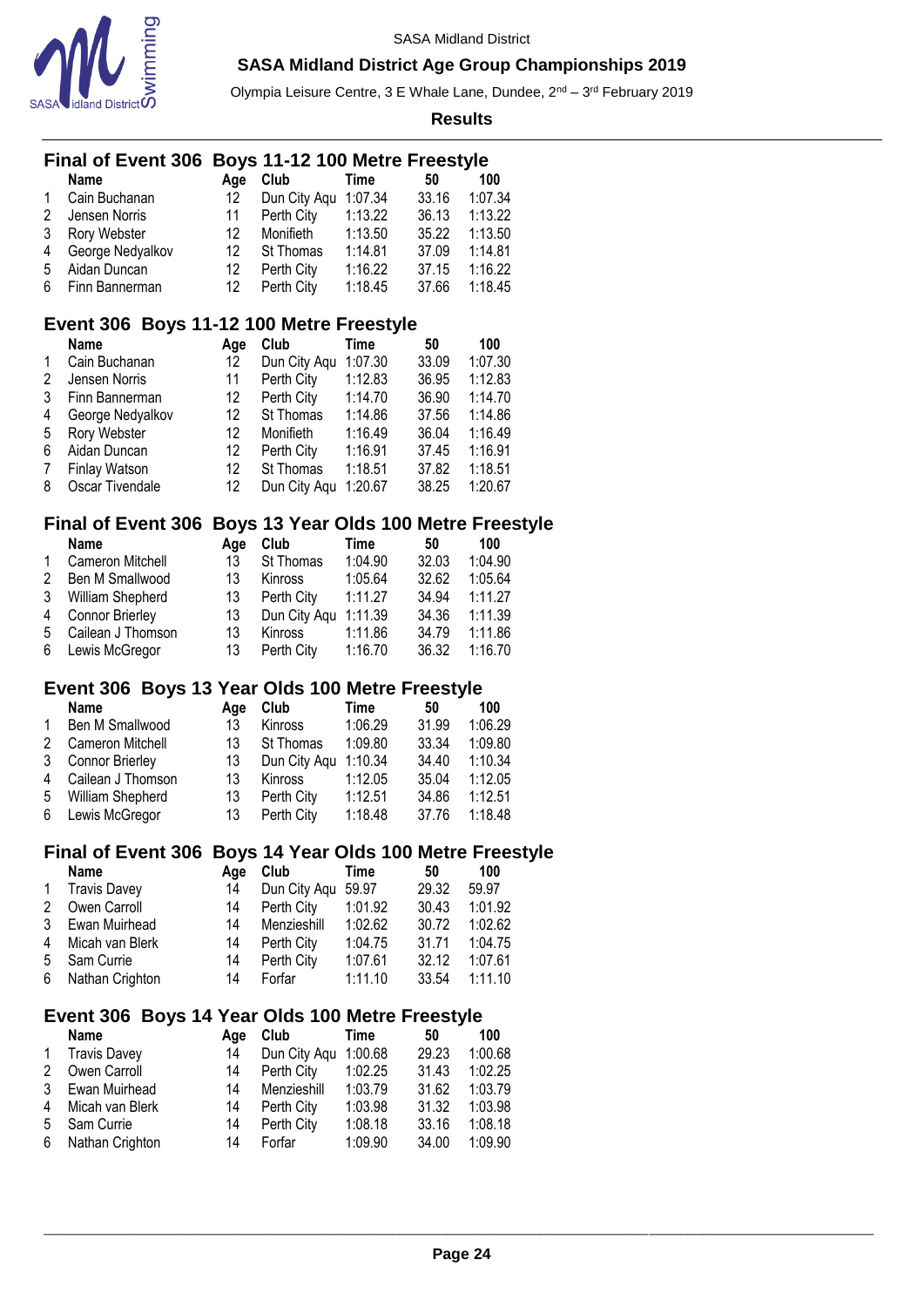



Olympia Leisure Centre, 3 E Whale Lane, Dundee, 2<sup>nd</sup> – 3<sup>rd</sup> February 2019

**Results**

| Final of Event 306 Boys 15-16 100 Metre Freestyle |                       |         |             |       |
|---------------------------------------------------|-----------------------|---------|-------------|-------|
| Name                                              | Age Club              | Time    | 50          | 100   |
| 1 Jack Muncev                                     | 16 Perth City         | - 56.26 | 27.51       | 56.26 |
| 2 Adam Young                                      | 16 Dun City Aqu 58.15 |         | 28.12 58.15 |       |

| 3 Eric Davey       | 15 Dun City Agu 58.80 |       | 28.70       | 58.80 |
|--------------------|-----------------------|-------|-------------|-------|
| 4 Ryan Duncan      | 16 St Thomas 58.96    |       | 28.41       | 58.96 |
| 5 Murray Pritchard | 15 Perth City         | 59.57 | 29.62       | 59.57 |
| 6 Demid Taylor     | 16 Perth City         | 59.93 | 29.37 59.93 |       |

# **Event 306 Boys 15-16 100 Metre Freestyle**

|    | Name                    | Age | Club         | Time    | 50    | 100     |
|----|-------------------------|-----|--------------|---------|-------|---------|
| 1  | Jack Muncey             | 16  | Perth City   | 57.89   | 27.93 | 57.89   |
| 2  | Adam Young              | 16  | Dun City Aqu | 58.22   | 28.38 | 58.22   |
| 3  | Demid Taylor            | 16  | Perth City   | 58.93   | 28.27 | 58.93   |
| 4  | Eric Davey              | 15  | Dun City Aqu | 58.98   | 28.56 | 58.98   |
| 5  | Ryan Duncan             | 16  | St Thomas    | 59.20   | 28.90 | 59.20   |
| 6  | Murray Pritchard        | 15  | Perth City   | 59.53   | 29.46 | 59.53   |
| 7  | Donald Queen            | 16  | Perth City   | 59.78   | 28.93 | 59.78   |
| 8  | <b>Finlay Wallace</b>   | 16  | St Thomas    | 59.81   | 29.48 | 59.81   |
| 9  | Jonathan Venter         | 16  | Perth City   | 1:00.44 | 29.14 | 1:00.44 |
| 10 | Christopher Aitken      | 16  | Perth City   | 1:00.83 | 29.31 | 1:00.83 |
| 11 | Harris Harley           | 15  | St Thomas    | 1:01.06 | 29.48 | 1:01.06 |
| 12 | Gavin Johansen          | 16  | Montrose     | 1:01.38 | 30.44 | 1:01.38 |
| 13 | Rory Grant              | 15  | Dun City Aqu | 1:02.17 | 29.87 | 1:02.17 |
| 14 | Ethan Brown             | 16  | St Thomas    | 1:02.91 | 29.66 | 1:02.91 |
| 15 | Struan B Bennet         | 15  | Kinross      | 1:03.52 | 31.06 | 1:03.52 |
| 16 | Drew Croll              | 15  | Dun City Aqu | 1:03.62 | 30.35 | 1:03.62 |
| 17 | Ross McLean             | 16  | Monifieth    | 1:04.21 | 30.68 | 1:04.21 |
| 18 | Innes Croll             | 15  | Dun City Aqu | 1:04.70 | 31.19 | 1:04.70 |
| 19 | Caelan Milne            | 15  | Menzieshill  | 1:07.06 | 32.23 | 1:07.06 |
| 20 | <b>Matthew Spalding</b> | 16  | Menzieshill  | 1:08.19 | 32.10 | 1:08.19 |

### **Final of Event 306 Boys 17-99 100 Metre Freestyle**

|              | <b>Name</b>             | Aae | Club                 | Time    | 50    | 100     |
|--------------|-------------------------|-----|----------------------|---------|-------|---------|
| $\mathbf{1}$ | Maxwell Cattermole      | 18  | St Thomas            | 54.92   | 26.79 | 54.92   |
| 2            | Thomas Jeffers          | 19  | Perth City           | 57.53   | 28.07 | 57.53   |
| 3            | <b>Tielo Walters</b>    | 17  | Dun City Agu 59.90   |         | 28.77 | 59.90   |
|              | 4 John M Burke          | 18  | Menzieshill          | 1:00.36 | 29.53 | 1:00.36 |
| 5            | <b>Cameron McMaster</b> | 17  | Dun City Agu 1:00.81 |         | 29.58 | 1:00.81 |
| 6            | Robert Allan            | 18  | St Thomas            | 1:00.98 | 29.17 | 1:00.98 |
|              |                         |     |                      |         |       |         |

#### **Event 306 Boys 17-99 100 Metre Freestyle**

|    | <b>Name</b>          | Aae | Club               | Time    | 50    | 100     |
|----|----------------------|-----|--------------------|---------|-------|---------|
| 1  | Maxwell Cattermole   | 18  | St Thomas          | 56.83   | 27.76 | 56.83   |
| 2  | Thomas Jeffers       | 19  | Perth City         | 57.76   | 28.05 | 57.76   |
| 3  | <b>Tielo Walters</b> | 17  | Dun City Aqu 58.80 |         | 28.93 | 58.80   |
| 4  | Cameron McMaster     | 17  | Dun City Agu       | 1:00.46 | 28.82 | 1:00.46 |
| .5 | Robert Allan         | 18  | St Thomas          | 1:00.93 | 29.50 | 1:00.93 |
| 6  | John M Burke         | 18  | Menzieshill        | 1:01.28 | 30.52 | 1:01.28 |
| 7  | Jay Doherty          | 17  | Blairgowrie        | 1:02.99 | 30.17 | 1:02.99 |
| 8  | Jordan Young         | 25  | St Thomas          | 1:04.14 | 30.74 | 1:04.14 |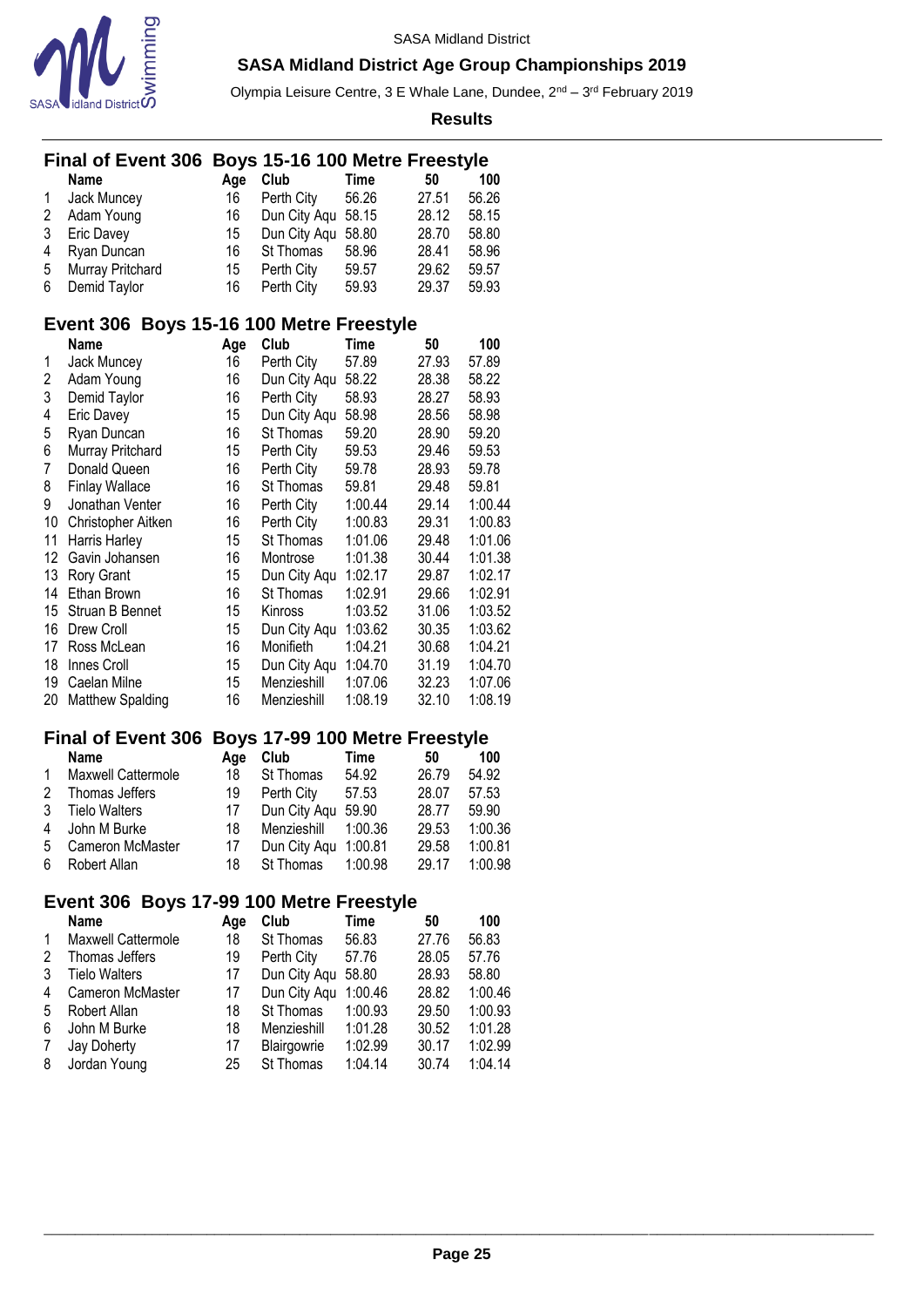

Olympia Leisure Centre, 3 E Whale Lane, Dundee, 2<sup>nd</sup> – 3<sup>rd</sup> February 2019

**Results**

#### **Session 4 Event 401 Girls 11-12 200 Metre Freestyle Name Age Club Time** 50 100 150 200<br>
Taylor Smith 12 St Thomas 2:35.36 36.23 1:16.11 1:56.97 2:35.3 Taylor Smith 12 St Thomas 2:35.36 36.23 1:16.11 1:56.97 2:35.36 Katherine Renfrew 12 Perth City 2:40.63 37.52 1:18.33 2:00.66 2:40.63

| z Alamerine Renifew | IZ PULIII VIIV Z.40.03  |  | 31.52 1.10.33 2.00.00 2.40.03       |  |
|---------------------|-------------------------|--|-------------------------------------|--|
| 3 Anna Easton       | 12 Dun City Agu 2:43.75 |  | 37.04  1:19.90  2:04.00  2:43.75    |  |
| 4 Simone Finlayson  | 12 Dun City Agu 2:44.13 |  | 37.88 1:21.75 2:05.01 2:44.13       |  |
| 5 Taylor MacKenzie  | 12 Menzieshill 2:44.18  |  | 38.09  1:20.40  2:04.61  2:44.18    |  |
| 6 Grace Prain       | 12 Dun City Agu 2:45.79 |  | 37.22   1:20.54   2:05.61   2:45.79 |  |
| 7 Libby Coull       | 12 St Thomas 2:53.21    |  | 39.48  1:24.58  2:10.83  2:53.21    |  |
|                     |                         |  |                                     |  |

### **Event 401 Girls 13 Year Olds 200 Metre Freestyle**

| Name           | Age Club                | Time    | 50 | 100 | 150                              | 200 |
|----------------|-------------------------|---------|----|-----|----------------------------------|-----|
| 1 Lucy Stoves  | 13 Dun City Agu 2:30.58 |         |    |     | 34.26  1:12.87  1:52.41  2:30.58 |     |
| 2 Darcey Brown | 13 St Thomas 2:33.31    |         |    |     | 35.29 1:14.56 1:55.60 2:33.31    |     |
| 3 Abbie Dewar  | 13 Monifieth            | 2:45.48 |    |     | 37.68 1:22.07 2:06.71 2:45.48    |     |

### **Event 401 Girls 14 Year Olds 200 Metre Freestyle**

| Name           | Age Club                                            | Time | -50 | 100 | 150 | 200 |
|----------------|-----------------------------------------------------|------|-----|-----|-----|-----|
| 1 Ruby Methven | 14 Dun City Agu 2:26.40                             |      |     |     |     |     |
| 2 Rose McLean  | 14 Perth City 2:27.02 34.12 1:12.37 1:51.87 2:27.02 |      |     |     |     |     |

### **Event 401 Girls 15-16 200 Metre Freestyle**

|    | <b>Name</b>         | Age | Club                 | Time    | 50    | 100     | 150     | 200     |
|----|---------------------|-----|----------------------|---------|-------|---------|---------|---------|
| 1  | Iona MacLeod        | 16  | Dun City Agu 2:10.71 |         | 30.06 | 1:02.69 | 1:36.93 | 2:10.71 |
| 2  | Morgan Anderson     | 15  | Dun City Agu 2:15.19 |         | 31.78 | 1:05.26 | 1:40.66 | 2:15.19 |
| 3  | Shona Graham        | 16  | Dun City Agu 2:16.90 |         | 31.71 | 1:06.70 | 1:42.48 | 2:16.90 |
| 4  | Katherine Bailey    | 15  | Perth City           | 2:17.21 | 32.26 | 1:07.23 | 1:42.72 | 2:17.21 |
| 5  | <b>Blythe Brown</b> | 16  | St Thomas            | 2:17.39 | 32.56 | 1:07.72 | 1:44.34 | 2:17.39 |
| 6  | Maria Cabrelli      | 16  | Dun City Aqu 2:23.46 |         | 33.70 | 1:10.20 | 1:47.77 | 2:23.46 |
| 7  | Emma McPartland     | 16  | Perth City           | 2:24.10 | 32.95 | 1:09.68 | 1:47.04 | 2:24.10 |
| 8  | Ola Stanton         | 16  | Perth City           | 2:29.55 | 33.43 | 1:11.86 | 1:51.30 | 2:29.55 |
| 9  | Gemma Dalgety       | 15  | Dun City Aqu 2:30.96 |         | 35.22 | 1:13.87 | 1:54.36 | 2:30.96 |
| 10 | Ella McDade         | 15  | St Thomas            | 2:32.15 | 34.73 | 1:13.05 | 1:54.13 | 2:32.15 |
| 11 | Olivia Clarke       | 15  | Dun City Agu 2:42.35 |         | 36.02 | 1:16.78 | 1:58.87 | 2:42.35 |

#### **Event 401 Girls 17-99 200 Metre Freestyle**

|              | <b>Name</b>      |     | Age Club                | Time    | 50    | 100                              | 150                       | 200 |
|--------------|------------------|-----|-------------------------|---------|-------|----------------------------------|---------------------------|-----|
| $\mathbf{1}$ | Elle McMillan    | 17  | St Thomas               | 2:15.26 | 31.12 |                                  | 1:05.06  1:40.67  2:15.26 |     |
|              | 2 Morven Adams   |     | 18 Dun City Agu 2:18.80 |         |       | 31.46  1:06.34  1:42.57  2:18.80 |                           |     |
|              | 3 Sophie Jenkins |     | Perth City 2:22.36      |         | 32.98 | 1:09.29  1:46.48  2:22.36        |                           |     |
|              | 4 Chloe Strachan | 17. | Menzieshill 2:29.56     |         |       | 33.96 1:12.47 1:52.11 2:29.56    |                           |     |

#### **Event 402 Boys 11-12 200 Metre Freestyle**

|                | <b>Name</b>      | Aae | Club                 | Time    | 50    | 100     | 150     | 200     |
|----------------|------------------|-----|----------------------|---------|-------|---------|---------|---------|
| $\mathbf{1}$   | Cain Buchanan    | 12. | Dun City Agu 2:27.48 |         | 34.07 | 1:12.40 | 1:51.48 | 2:27.48 |
| $\mathcal{P}$  | Jensen Norris    | 11  | Perth City           | 2:43.82 | 38.39 | 1:21.79 | 2:06.19 | 2:43.82 |
| 3              | Aidan Duncan     | 12. | Perth City           | 2:49.77 | 39.19 | 1:25.32 | 2:09.18 | 2:49.77 |
|                | 4 Finn Bannerman | 12. | Perth City           | 2:51.39 | 39.60 | 1:25.47 | 2:10.65 | 2:51.39 |
| 5              | George Nedyalkov | 12. | St Thomas            | 2:52.43 | 40.97 | 1:26.88 | 2:13.30 | 2:52.43 |
|                | 6 Finlay Watson  | 12  | St Thomas            | 2:53.76 | 41.25 | 1:28.05 | 2:15.91 | 2:53.76 |
| $7\phantom{0}$ | Oscar Tivendale  | 12. | Dun City Agu 3:00.53 |         | 39.97 | 1:28.00 | 2:17.73 | 3:00.53 |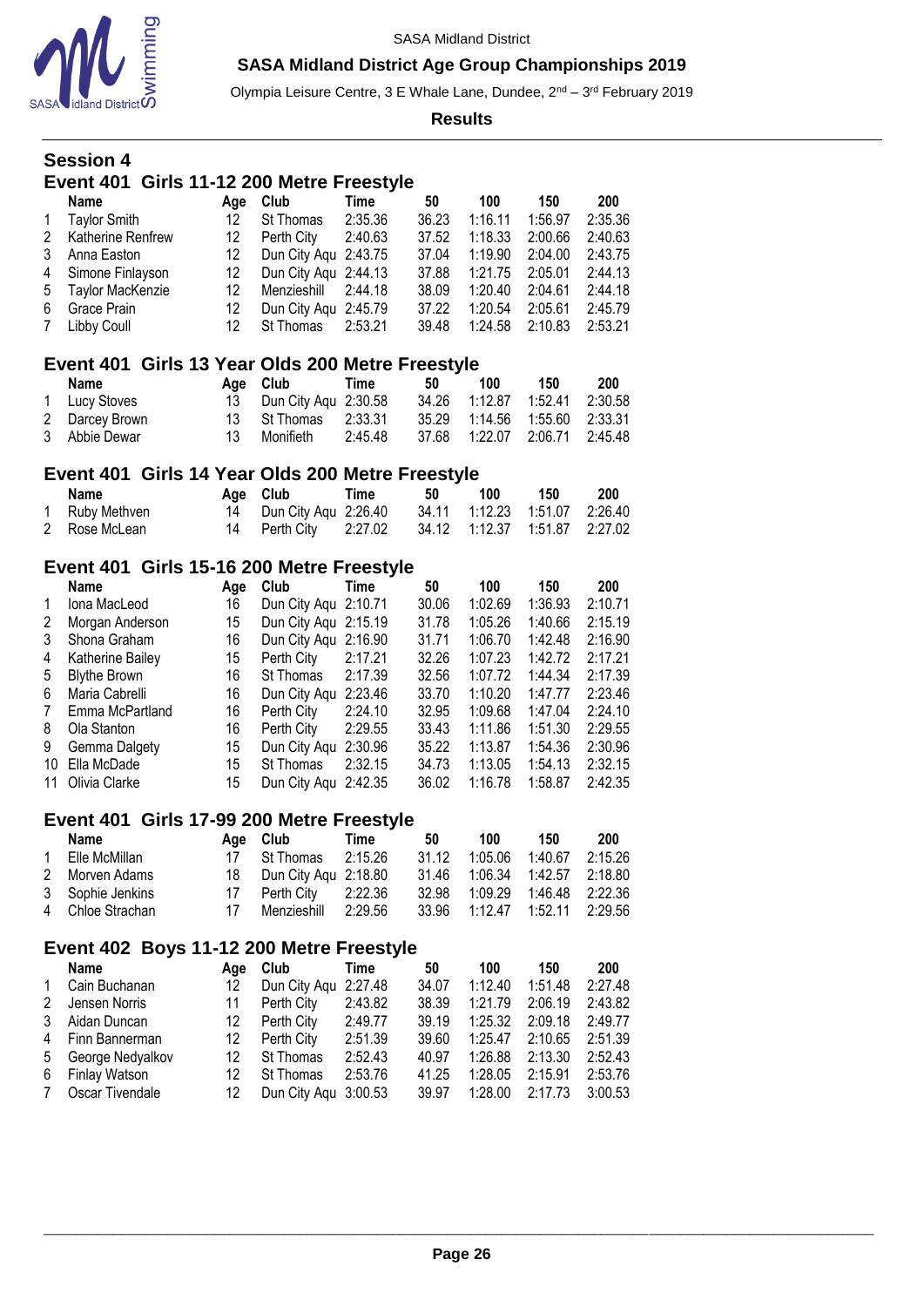

Olympia Leisure Centre, 3 E Whale Lane, Dundee, 2<sup>nd</sup> – 3<sup>rd</sup> February 2019

|   | OA Jiulanu District <b>o</b> , |  |          |                                                      |             |       | <b>Results</b> |                  |         |     |              |       |
|---|--------------------------------|--|----------|------------------------------------------------------|-------------|-------|----------------|------------------|---------|-----|--------------|-------|
|   |                                |  |          | Event 402 Boys 13 Year Olds 200 Metre Freestyle      |             |       |                |                  |         |     |              |       |
|   | Name                           |  | Age      | Club                                                 | Time        | 50    | 100            | 150              | 200     |     |              |       |
| 1 | Ben M Smallwood                |  | 13       | Kinross                                              | 2:27.13     | 33.89 | 1:11.34        | 1:50.42          | 2:27.13 |     |              |       |
| 2 | Cameron Mitchell               |  | 13       | St Thomas                                            | 2:30.96     | 32.61 | 1:10.86        | 1:51.73          | 2:30.96 |     |              |       |
| 3 | <b>Connor Brierley</b>         |  | 13       | Dun City Aqu 2:35.54                                 |             | 34.63 | 1:13.17        | 1:54.99          | 2:35.54 |     |              |       |
| 4 | William Shepherd               |  | 13       | Perth City                                           | 2:41.18     | 37.19 | 1:18.39        | 2:01.68          | 2:41.18 |     |              |       |
| 5 | Lewis McGregor                 |  | 13       | Perth City                                           | 2:43.68     | 38.78 | 1:21.29        | 2:03.93          | 2:43.68 |     |              |       |
|   |                                |  |          | Event 402 Boys 14 Year Olds 200 Metre Freestyle      |             |       |                |                  |         |     |              |       |
|   | Name                           |  | Age Club |                                                      | Time        | 50    | 100            | 150              | 200     |     |              |       |
| 1 | <b>Travis Davey</b>            |  | 14       | Dun City Aqu 2:14.46                                 |             | 30.25 | 1:04.68        | 1:40.62          | 2:14.46 |     |              |       |
| 2 | Owen Carroll                   |  | 14       | Perth City                                           | 2:17.67     | 31.46 | 1:06.60        | 1:43.38          | 2:17.67 |     |              |       |
| 3 | Ewan Muirhead                  |  | 14       | Menzieshill                                          | 2:20.87     | 32.23 | 1:08.58        | 1:45.75          | 2:20.87 |     |              |       |
| 4 | Micah van Blerk                |  | 14       | Perth City                                           | 2:24.29     | 32.83 | 1:10.45        | 1:48.74          | 2:24.29 |     |              |       |
| 5 | Sam Currie                     |  | 14       | Perth City                                           | 2:28.34     | 33.73 | 1:11.01        | 1:50.31          | 2:28.34 |     |              |       |
| 6 | Nathan Crighton                |  | 14       | Forfar                                               | 2:37.54     | 35.91 | 1:16.92        | 2:00.00          | 2:37.54 |     |              |       |
|   |                                |  |          | Event 402 Boys 15-16 200 Metre Freestyle             |             |       |                |                  |         |     |              |       |
|   | Name                           |  | Age      | Club                                                 | <b>Time</b> | 50    | 100            | 150              | 200     |     |              |       |
| 1 | James McGregor                 |  | 15       | Perth City                                           | 2:00.15     | 28.84 | 1:00.12        | 1:31.50          | 2:00.15 |     |              |       |
| 2 | Jack Muncey                    |  | 16       | Perth City                                           | 2:00.59     | 29.25 | 1:00.33        | 1:31.53          | 2:00.59 |     |              |       |
| 3 | Ryan Duncan                    |  | 16       | St Thomas                                            | 2:06.04     | 29.33 | 1:01.37        | 1:34.14          | 2:06.04 |     |              |       |
| 4 | <b>Finlay Wallace</b>          |  | 16       | St Thomas                                            | 2:09.35     | 30.39 | 1:04.25        | 1:37.37          | 2:09.35 |     |              |       |
| 5 | Ethan Brown                    |  | 16       | St Thomas                                            | 2:09.98     | 31.42 | 1:04.92        | 1:38.48          | 2:09.98 |     |              |       |
| 6 | Christopher Aitken             |  | 16       | Perth City                                           | 2:11.77     | 30.68 | 1:04.34        | 1:38.95          | 2:11.77 |     |              |       |
| 7 | Donald Queen                   |  | 16       | Perth City                                           | 2:12.25     | 30.56 | 1:04.30        | 1:39.30          | 2:12.25 |     |              |       |
| 8 | Demid Taylor                   |  | 16       | Perth City                                           | 2:12.49     | 30.83 | 1:05.00        | 1:39.94          | 2:12.49 |     |              |       |
| 9 | Adam Young                     |  | 16       | Dun City Aqu 2:13.40                                 |             | 29.41 | 1:03.05        | 1:37.89          | 2:13.40 |     |              |       |
|   |                                |  |          |                                                      | 2:14.72     |       | 1:05.77        | 1:40.79          | 2:14.72 |     |              |       |
|   | 10 Struan B Bennet             |  | 15       | Kinross                                              |             | 31.11 |                |                  |         |     |              |       |
|   | 11 Harris Harley               |  | 15       | St Thomas                                            | 2:16.27     | 31.08 | 1:05.29        | 1:41.67          | 2:16.27 |     |              |       |
|   | 12 Rory Grant                  |  | 15       | Dun City Aqu 2:17.06                                 |             | 31.00 | 1:05.42        | 1:41.74          | 2:17.06 |     |              |       |
|   | 13 Drew Croll                  |  | 15       | Dun City Aqu 2:18.81                                 |             | 31.63 | 1:07.09        | 1:43.97          | 2:18.81 |     |              |       |
|   | 14 Gavin Johansen              |  | 16       | Montrose                                             | 2:19.60     | 33.66 | 1:09.57        | 1:46.33          | 2:19.60 |     |              |       |
|   | 15 Innes Croll                 |  | 15       | Dun City Aqu 2:23.32                                 |             | 32.05 | 1:08.94        | 1:47.06          | 2:23.32 |     |              |       |
|   | 16 Matthew Spalding            |  | 16       | Menzieshill                                          | 2:31.74     | 34.12 | 1:12.52        | 1:52.26          | 2:31.74 |     |              |       |
|   |                                |  |          | Event 402 Boys 17-99 200 Metre Freestyle             |             |       |                |                  |         |     |              |       |
|   | Name                           |  | Age      | Club                                                 | <b>Time</b> | 50    | 100            | 150              | 200     |     |              |       |
| 1 | Maxwell Cattermole             |  | 18       | St Thomas                                            | 2:00.04     | 28.64 | 59.95          | 1:30.75          | 2:00.04 |     |              |       |
| 2 | Thomas Jeffers                 |  | 19       | Perth City                                           | 2:04.74     | 28.78 | 1:00.75        | 1:32.77          | 2:04.74 |     |              |       |
| 3 | Cameron McMaster               |  | 17       | Dun City Aqu 2:10.89                                 |             | 30.34 | 1:03.78        | 1:38.33          | 2:10.89 |     |              |       |
| 4 | John M Burke                   |  | 18       | Menzieshill                                          | 2:19.12     | 32.37 | 1:07.70        | 1:43.94          | 2:19.12 |     |              |       |
| 5 | Jay Doherty                    |  | 17       | Blairgowrie                                          | 2:26.45     | 33.57 | 1:10.43        | 1:49.69          | 2:26.45 |     |              |       |
|   |                                |  |          | Final of Event 403 Girls 11-12 50 Metre Breaststroke |             |       |                |                  |         |     |              |       |
|   | Name                           |  | Age      | Club                                                 | Time        |       | <b>Name</b>    |                  |         | Age | Club         | Time  |
| 1 | <b>Taylor Smith</b>            |  | 12       | St Thomas                                            | 42.18       |       | 4              | Chloe Dow        |         | 12  | Perth City   | 44.94 |
| 2 | Lana Duncan                    |  | 12       | St Thomas                                            | 42.57       |       | 5              | Grace Prain      |         | 12  | Dun City Aqu | 45.68 |
| 3 | Caitlin Wigham                 |  | 12       | Carnoustie                                           | 44.19       |       | 6              | Taylor MacKenzie |         | 12  | Menzieshill  | 48.98 |
|   |                                |  |          |                                                      |             |       |                |                  |         |     |              |       |

### **Event 403 Girls 11-12 50 Metre Breaststroke**

| Name             |                 | Age Club   | Time  |
|------------------|-----------------|------------|-------|
| 1 Lana Duncan    | 12 <sup>1</sup> | St Thomas  | 43.21 |
| 2 Taylor Smith   | 12.             | St Thomas  | 43.28 |
| 3 Caitlin Wigham | 12.             | Carnoustie | 44.44 |
| 4 Chloe Dow      | 12              | Perth City | 44.95 |

| Name           |    | Age Club         | Time  | Name               |    | Age Club              | Time |
|----------------|----|------------------|-------|--------------------|----|-----------------------|------|
| Lana Duncan    |    | 12 St Thomas     | 43.21 | 5 Grace Prain      |    | 12 Dun City Agu 46.01 |      |
| Tavlor Smith   |    | 12 St Thomas     | 43.28 | 6 Taylor MacKenzie |    | 12 Menzieshill 46.78  |      |
| Caitlin Wigham | 12 | Carnoustie 44.44 |       | Isla Gilmurray     | 11 | Dun City Agu 47.68    |      |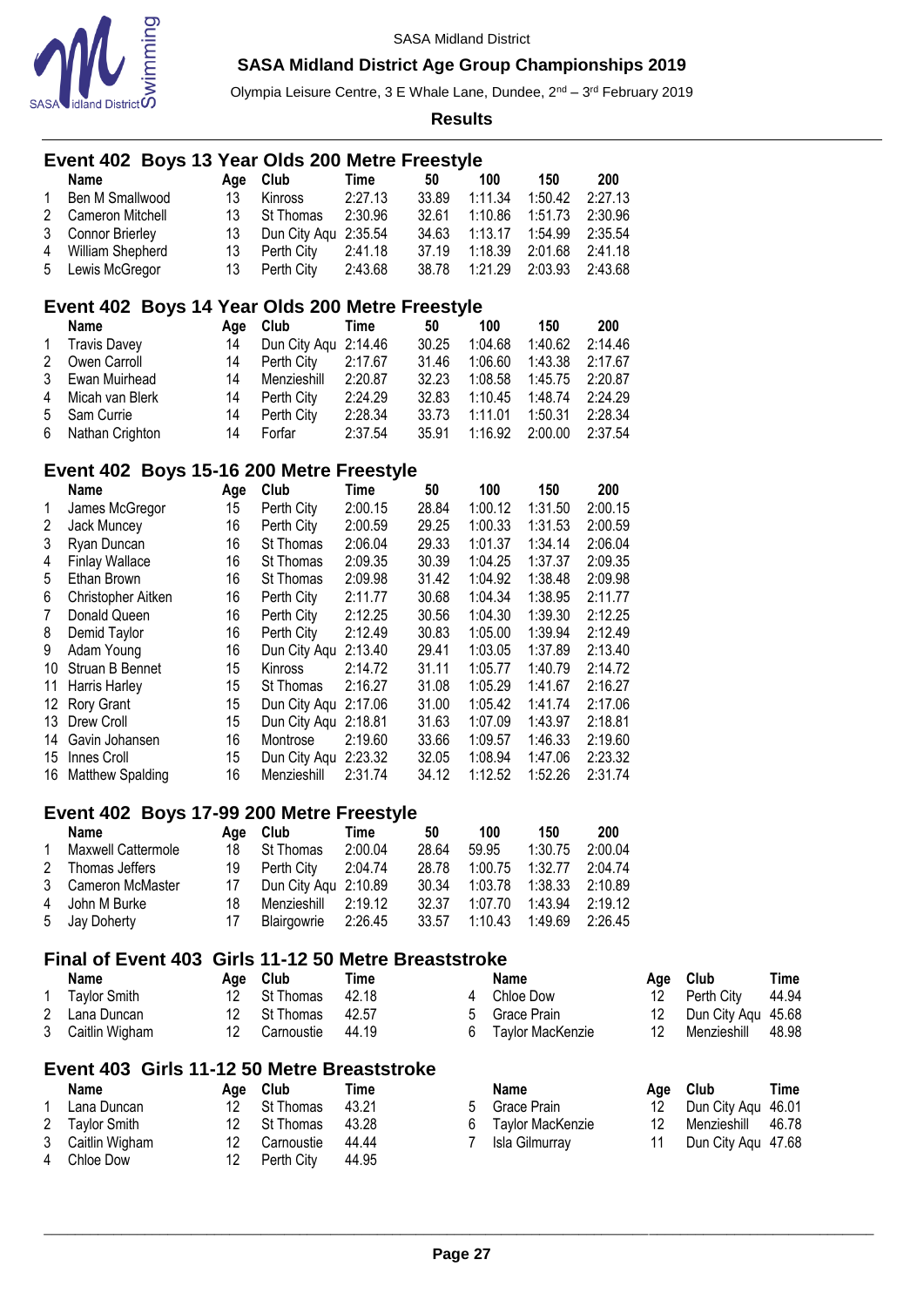

# **SASA Midland District Age Group Championships 2019**

Olympia Leisure Centre, 3 E Whale Lane, Dundee, 2<sup>nd</sup> – 3<sup>rd</sup> February 2019

**Results**

|   | Final of Event 403 Girls 13 Year Olds 50 Metre Breaststroke |     |                    |             |                |                        |     |                    |             |
|---|-------------------------------------------------------------|-----|--------------------|-------------|----------------|------------------------|-----|--------------------|-------------|
|   | <b>Name</b>                                                 | Age | Club               | Time        |                | <b>Name</b>            | Age | Club               | <b>Time</b> |
| 1 | <b>Lucy Stoves</b>                                          | 13  | Dun City Aqu 38.13 |             | 3              | Darcey Brown           | 13  | St Thomas          | 41.63       |
| 2 | Lucy McPartland                                             | 13  | Perth City         | 40.17       | 4              | Zara Denson            | 13  | Monifieth          | 45.96       |
|   | Event 403 Girls 13 Year Olds 50 Metre Breaststroke          |     |                    |             |                |                        |     |                    |             |
|   | <b>Name</b>                                                 | Age | Club               | Time        |                | <b>Name</b>            | Age | Club               | <b>Time</b> |
| 1 | <b>Lucy Stoves</b>                                          | 13  | Dun City Agu       | 38.79       | 3              | Darcey Brown           | 13  | St Thomas          | 42.14       |
| 2 | Lucy McPartland                                             | 13  | Perth City         | 40.64       | 4              | Zara Denson            | 13  | Monifieth          | 45.83       |
|   | Final of Event 403 Girls 14 Year Olds 50 Metre Breaststroke |     |                    |             |                |                        |     |                    |             |
|   | <b>Name</b>                                                 | Age | Club               | Time        |                | <b>Name</b>            | Age | Club               | <b>Time</b> |
| 1 | Martha Reeves                                               | 14  | Dun City Agu       | 36.33       | 4              | Abbie Armstrong        | 14  | Dun City Agu       | 42.98       |
| 2 | Fearne Crighton                                             | 14  | Perth City         | 36.71       | 5              | Sophie Johansen        | 14  | Montrose           | 44.14       |
| 3 | <b>Emily Cumming</b>                                        | 14  | Kinross            | 40.15       | 6              | Rosie Robertson        | 14  | Perth City         | 45.20       |
|   | Event 403 Girls 14 Year Olds 50 Metre Breaststroke          |     |                    |             |                |                        |     |                    |             |
|   | <b>Name</b>                                                 | Age | Club               | Time        |                | Name                   | Age | Club               | <b>Time</b> |
| 1 | Fearne Crighton                                             | 14  | Perth City         | 36.60       | 5              | Rosie Robertson        | 14  | Perth City         | 43.17       |
| 2 | Martha Reeves                                               | 14  | Dun City Aqu 37.66 |             | 6              | Sophie Johansen        | 14  | Montrose           | 43.90       |
| 3 | <b>Emily Cumming</b>                                        | 14  | Kinross            | 40.87       | $\overline{7}$ | Anna Campbell          | 14  | Menzieshill        | 44.04       |
| 4 |                                                             | 14  | Dun City Agu 41.25 |             | 8              | Lucy Clarke            | 14  | Monifieth          | 44.79       |
|   | Abbie Armstrong                                             |     |                    |             |                |                        |     |                    |             |
|   | Final of Event 403 Girls 15-16 50 Metre Breaststroke        |     |                    |             |                |                        |     |                    |             |
|   | <b>Name</b>                                                 | Age | Club               | <b>Time</b> |                | Name                   | Age | Club               | <b>Time</b> |
| 1 | Ola Stanton                                                 | 16  | Perth City         | 34.94       | 4              | <b>Emily McGhee</b>    | 16  | Carnoustie         | 37.45       |
| 2 | Shona Graham                                                | 16  | Dun City Aqu       | 36.18       | 5              | Iona MacLeod           | 16  | Dun City Aqu 38.21 |             |
| 3 | Emma McPartland                                             | 16  | Perth City         | 37.22       | 6              | Olivia Clarke          | 15  | Dun City Aqu 38.73 |             |
|   | Event 403 Girls 15-16 50 Metre Breaststroke                 |     |                    |             |                |                        |     |                    |             |
|   | Name                                                        | Age | Club               | <b>Time</b> |                | <b>Name</b>            | Age | Club               | <b>Time</b> |
| 1 | Ola Stanton                                                 | 16  | Perth City         | 35.79       | 8              | <b>Scarlett Ferris</b> | 15  | Dun City Aqu       | 39.24       |
| 2 | Shona Graham                                                | 16  | Dun City Aqu 36.25 |             | 9              | <b>Lily Walker</b>     | 16  | Menzieshill        | 39.72       |
| 3 | <b>Emily McGhee</b>                                         | 16  | Carnoustie         | 36.30       | 10             | <b>Blythe Brown</b>    | 16  | St Thomas          | 39.92       |
| 4 | Emma McPartland                                             | 16  | Perth City         | 36.99       | 11             | Lauren Sainsbury       | 15  | Carnoustie         | 40.57       |
| 5 | Iona MacLeod                                                | 16  | Dun City Aqu 37.05 |             | 12             | Zosia P Stanton        | 15  | Kinross            | 40.95       |
| 6 | Olivia Clarke                                               | 15  | Dun City Aqu 38.13 |             |                | 13 Ella McDade         | 15  | St Thomas          | 42.00       |
| 7 | Darcey Reid                                                 | 16  | Montrose           | 38.69       |                | 14 Lauren Baillie      | 15  | Monifieth          | 42.42       |
|   | Final of Event 403 Girls 17-99 50 Metre Breaststroke        |     |                    |             |                |                        |     |                    |             |
|   | Name                                                        | Age | Club               | <b>Time</b> |                | <b>Name</b>            | Age | Club               | <b>Time</b> |
| 1 | Hannah Coull                                                | 17  | St Thomas          | 34.67       | 4              | Chloe Strachan         | 17  | Menzieshill        | 38.16       |
| 2 | Nicole Reynolds                                             | 17  | Dun City Aqu       | 35.44       | 5              | Anya Wilson            | 17  | Dun City Aqu       | 40.39       |
| 3 | Freya Bannerman                                             | 17  | Perth City         | 37.85       | 6              | Niamh McCall           | 17  | Perth City         | 41.59       |
|   | Event 403 Girls 17-99 50 Metre Breaststroke                 |     |                    |             |                |                        |     |                    |             |
|   | Name                                                        | Age | Club               | Time        |                | <b>Name</b>            | Age | Club               | <b>Time</b> |
| 1 | <b>Hannah Coull</b>                                         | 17  | St Thomas          | 34.59       | 5              | Anya Wilson            | 17  | Dun City Aqu       | 39.73       |
| 2 | Nicole Reynolds                                             | 17  | Dun City Aqu       | 35.94       | 6              | Niamh McCall           | 17  | Perth City         | 41.19       |
| 3 | Freya Bannerman                                             | 17  | Perth City         | 37.97       | 7              | <b>Beth Greig</b>      | 19  | St Thomas          | 1:07.62     |

Chloe Strachan 17 Menzieshill 38.54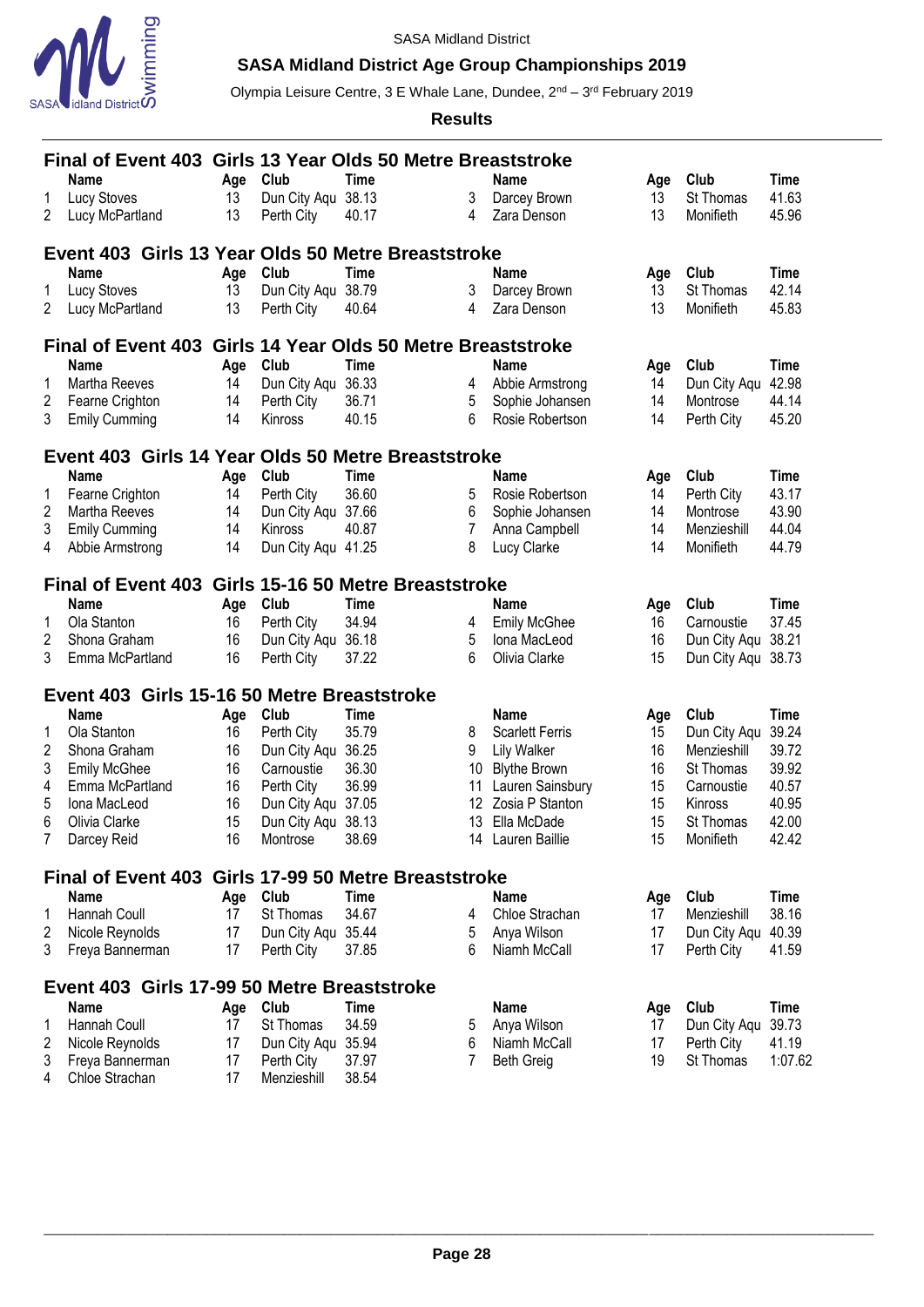

# **SASA Midland District Age Group Championships 2019**

Olympia Leisure Centre, 3 E Whale Lane, Dundee, 2<sup>nd</sup> – 3<sup>rd</sup> February 2019

**Results**

|                | Final of Event 404 Boys 11-12 50 Metre Breaststroke        |          |                    |             |     |                      |     |                    |       |
|----------------|------------------------------------------------------------|----------|--------------------|-------------|-----|----------------------|-----|--------------------|-------|
|                | <b>Name</b>                                                | Age      | Club               | <b>Time</b> |     | <b>Name</b>          | Age | Club               | Time  |
| 1              | Finn Bannerman                                             | 12       | Perth City         | 40.40       | 3   | Cain Buchanan        | 12  | Dun City Aqu       | 43.55 |
| 2              | Lewis Brander                                              | 12       | Monifieth          | 42.46       | 4   | Alexander McGregor   | 11  | Perth City         | 48.68 |
|                | Event 404 Boys 11-12 50 Metre Breaststroke                 |          |                    |             |     |                      |     |                    |       |
|                | <b>Name</b>                                                | Age Club |                    | <b>Time</b> |     | Name                 | Age | Club               | Time  |
| 1              | Finn Bannerman                                             | 12       | Perth City         | 42.20       | 4   | Alexander McGregor   | 11  | Perth City         | 48.55 |
| 2              | Lewis Brander                                              | 12       | Monifieth          | 42.60       | --- | Jensen Norris        | 11  | Perth City         | DQ    |
| 3              | Cain Buchanan                                              | 12       | Dun City Agu 43.69 |             |     |                      |     |                    |       |
|                | Final of Event 404 Boys 13 Year Olds 50 Metre Breaststroke |          |                    |             |     |                      |     |                    |       |
|                | <b>Name</b>                                                | Age Club |                    | <b>Time</b> |     | <b>Name</b>          | Age | Club               | Time  |
| 1              | Cameron Mitchell                                           | 13       | St Thomas          | 35.85       | 3   | Ben M Smallwood      | 13  | Kinross            | 40.63 |
| $\overline{2}$ | Aaron Gilmurray                                            | 13       | Dun City Aqu 40.09 |             | 4   | Lewis McGregor       | 13  | Perth City         | 48.04 |
|                | Event 404 Boys 13 Year Olds 50 Metre Breaststroke          |          |                    |             |     |                      |     |                    |       |
|                | <b>Name</b>                                                | Age      | Club               | <b>Time</b> |     | Name                 | Age | Club               | Time  |
| 1              | <b>Cameron Mitchell</b>                                    | 13       | St Thomas          | 36.35       | 3   | Ben M Smallwood      | 13  | Kinross            | 41.25 |
| 2              | Aaron Gilmurray                                            | 13       | Dun City Aqu 40.30 |             | 4   | Lewis McGregor       | 13  | Perth City         | 48.20 |
|                | Final of Event 404 Boys 14 Year Olds 50 Metre Breaststroke |          |                    |             |     |                      |     |                    |       |
|                | Name                                                       | Age      | Club               | <b>Time</b> |     | Name                 | Age | Club               | Time  |
| 1              | Owen Carroll                                               | 14       | Perth City         | 35.74       | 3   | Micah van Blerk      | 14  | Perth City         | 36.69 |
| 2              | <b>Travis Davey</b>                                        | 14       | Dun City Aqu 36.11 |             |     |                      |     |                    |       |
|                | Event 404 Boys 14 Year Olds 50 Metre Breaststroke          |          |                    |             |     |                      |     |                    |       |
|                | <b>Name</b>                                                | Age      | Club               | <b>Time</b> |     | Name                 | Age | Club               | Time  |
| 1              | Owen Carroll                                               | 14       | Perth City         | 35.65       | 3   | Micah van Blerk      | 14  | Perth City         | 37.82 |
| 2              | <b>Travis Davey</b>                                        | 14       | Dun City Aqu 37.12 |             | 4   | Nathan Crighton      | 14  | Forfar             | 44.15 |
|                | Final of Event 404 Boys 15-16 50 Metre Breaststroke        |          |                    |             |     |                      |     |                    |       |
|                | Name                                                       | Age      | Club               | <b>Time</b> |     | Name                 | Age | Club               | Time  |
| 1              | Murray Pritchard                                           | 15       | Perth City         | 32.54       | 4   | James McGregor       | 15  | Perth City         | 35.00 |
| 2              | <b>Finlay Wallace</b>                                      | 16       | St Thomas          | 32.77       | 5   | Jonathan Venter      | 16  | Perth City         | 35.94 |
| 3              | Drew Croll                                                 | 15       | Dun City Aqu       | 34.73       | 6   | Donald Queen         | 16  | Perth City         | 40.02 |
|                | Event 404 Boys 15-16 50 Metre Breaststroke                 |          |                    |             |     |                      |     |                    |       |
|                | <b>Name</b>                                                | Age      | Club               | Time        |     | <b>Name</b>          | Age | Club               | Time  |
| 1              | <b>Finlay Wallace</b>                                      | 16       | St Thomas          | 32.89       | 7   | Ryan Duncan          | 16  | St Thomas          | 35.55 |
| 2              | Murray Pritchard                                           | 15       | Perth City         | 33.26       | 8   | Innes Croll          | 15  | Dun City Aqu       | 35.72 |
| 3              | Drew Croll                                                 | 15       | Dun City Aqu       | 34.27       | 9   | Keir Dryden          | 15  | Monifieth          | 36.19 |
| 4              | James McGregor                                             | 15       | Perth City         | 34.49       | 10  | Kerr Lumsden         | 16  | Monifieth          | 36.49 |
| 5              | Jonathan Venter                                            | 16       | Perth City         | 35.38       | 11  | Harris Harley        | 15  | St Thomas          | 38.17 |
| 6              | Donald Queen                                               | 16       | Perth City         | 35.40       | 12  | Jamie Maroto         | 15  | Dun City Aqu 40.60 |       |
|                | Final of Event 404 Boys 17-99 50 Metre Breaststroke        |          |                    |             |     |                      |     |                    |       |
|                | <b>Name</b>                                                | Age      | Club               | Time        |     | <b>Name</b>          | Age | Club               | Time  |
| 1              | Cole Price                                                 | 18       | Perth City         | 30.82       | 4   | <b>Tielo Walters</b> | 17  | Dun City Aqu       | 34.19 |
| 2              | <b>Timothy Ridgley</b>                                     | 22       | Dun City Aqu       | 32.79       | 5   | Jay Doherty          | 17  | Blairgowrie        | 36.92 |
| 3              | Jordan Young                                               | 25       | St Thomas          | 33.63       |     |                      |     |                    |       |
|                | Event 404 Boys 17-99 50 Metre Breaststroke                 |          |                    |             |     |                      |     |                    |       |
|                | <b>Name</b>                                                | Age Club |                    | Time        |     | <b>Name</b>          | Age | Club               | Time  |
| 1              | Cole Price                                                 | 18       | Perth City         | 30.82       | 4   | Jordan Young         | 25  | St Thomas          | 34.00 |
| 2              | <b>Timothy Ridgley</b>                                     | 22       | Dun City Aqu 32.55 |             | 5   | Jay Doherty          | 17  | Blairgowrie        | 36.78 |

Tielo Walters 17 Dun City Aqu 33.18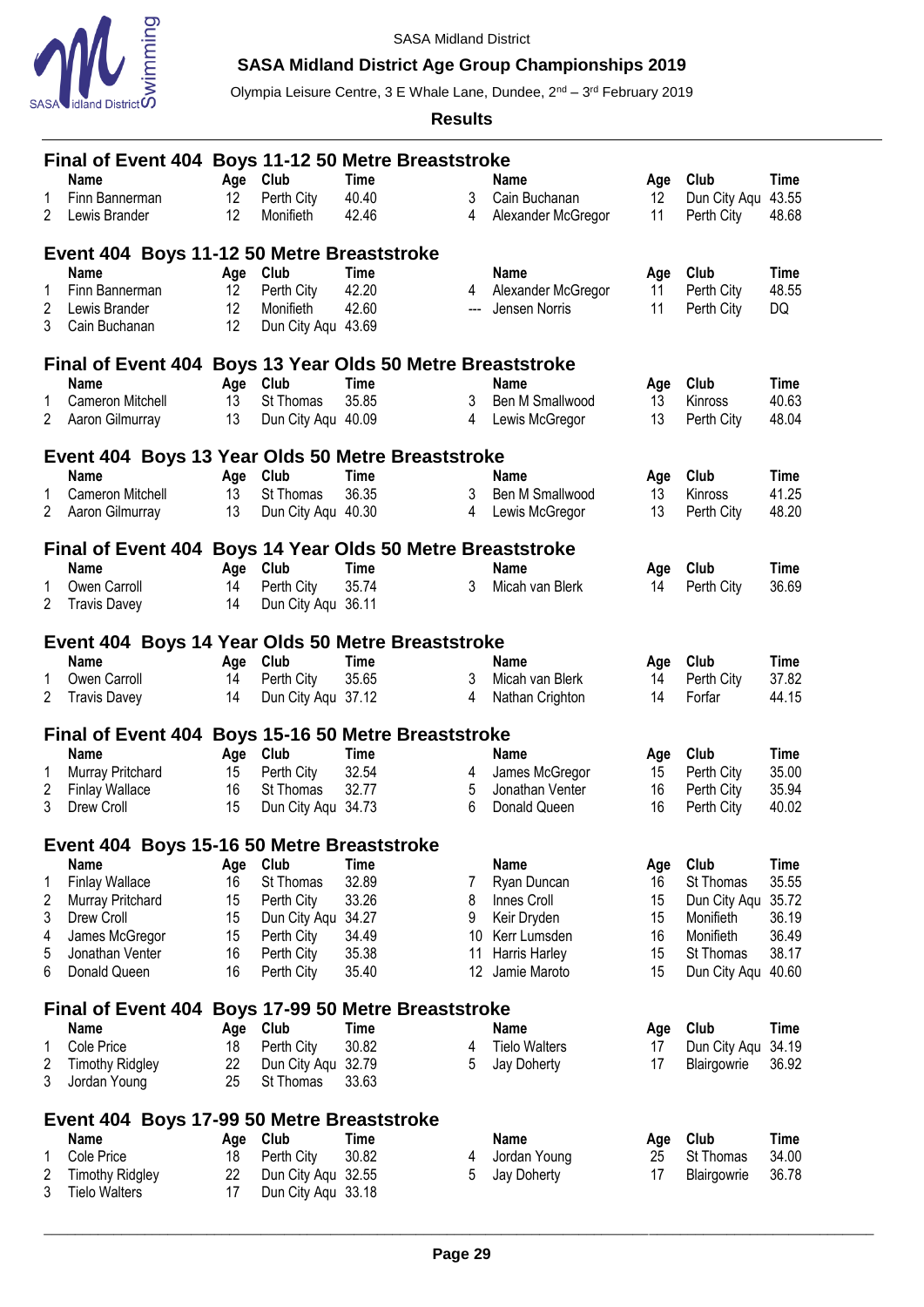

Olympia Leisure Centre, 3 E Whale Lane, Dundee, 2<sup>nd</sup> – 3<sup>rd</sup> February 2019

|        | <b>Final of Event 405</b>                                                 |           | Girls 11-12 100 Metre Backstroke             |                    |                |                    |  |
|--------|---------------------------------------------------------------------------|-----------|----------------------------------------------|--------------------|----------------|--------------------|--|
|        | <b>Name</b>                                                               | Age       | Club                                         | <b>Time</b>        | 50             | 100                |  |
| 1      | Katherine Renfrew                                                         | 12        | Perth City                                   | 1:19.47            | 40.02          | 1:19.47            |  |
| 2      | Anna Easton                                                               | 12        | Dun City Aqu 1:21.04                         |                    | 40.32          | 1:21.04            |  |
| 3      | <b>Taylor Smith</b>                                                       | 12        | St Thomas                                    | 1:24.24            | 41.33          | 1:24.24            |  |
| 4      | Simone Finlayson                                                          | 12        | Dun City Aqu                                 | 1:24.33            | 41.62          | 1:24.33            |  |
| 5      | Lana Duncan                                                               | 12        | St Thomas                                    | 1:26.28            | 42.58          | 1:26.28            |  |
| 6      | Taylor MacKenzie                                                          | 12        | Menzieshill                                  | 1:28.26            | 44.20          | 1:28.26            |  |
|        | Event 405 Girls 11-12 100 Metre Backstroke                                |           |                                              |                    |                |                    |  |
|        | <b>Name</b>                                                               | Age       | Club                                         | <b>Time</b>        | 50             | 100                |  |
| 1      | Anna Easton                                                               | 12        | Dun City Aqu 1:20.88                         |                    | 40.08          | 1:20.88            |  |
| 2      | Katherine Renfrew                                                         | 12        | Perth City                                   | 1:22.68            | 40.84          | 1:22.68            |  |
| 3      | Simone Finlayson                                                          | 12        | Dun City Aqu 1:25.49                         |                    | 42.37          | 1:25.49            |  |
| 4      | Taylor MacKenzie                                                          | 12        | Menzieshill                                  | 1:26.52            | 42.78          | 1:26.52            |  |
| 5      | <b>Taylor Smith</b>                                                       | 12        | St Thomas                                    | 1:28.11            |                |                    |  |
| 6      | Lana Duncan                                                               | 12        | St Thomas                                    | 1:28.13            | 43.05          | 1:28.13            |  |
| 7      | Isla Gilmurray                                                            | 11        | Dun City Aqu                                 | 1:30.61            | 43.61          | 1:30.61            |  |
| 8      | Libby Coull                                                               | 12        | St Thomas                                    | 1:30.84            | 45.38          | 1:30.84            |  |
|        | Final of Event 405 Girls 13 Year Olds 100 Metre Backstroke                |           |                                              |                    |                |                    |  |
|        | <b>Name</b>                                                               | Age       | Club                                         | <b>Time</b>        | 50             | 100                |  |
| 1      | Lucy Stoves                                                               | 13        | Dun City Aqu 1:16.28                         |                    | 37.33          | 1:16.28            |  |
| 2      | Lucy McPartland                                                           | 13        | Perth City                                   | 1:18.04            | 38.55          | 1:18.04            |  |
| 3      | Abbie Dewar                                                               | 13        | Monifieth                                    | 1:25.86            | 41.14          | 1:25.86            |  |
|        |                                                                           |           |                                              |                    |                |                    |  |
|        |                                                                           |           |                                              |                    |                |                    |  |
|        | Event 405 Girls 13 Year Olds 100 Metre Backstroke<br><b>Name</b>          |           | Club                                         | <b>Time</b>        | 50             | 100                |  |
| 1      |                                                                           | Age<br>13 |                                              |                    | 38.07          | 1:18.74            |  |
|        | Lucy Stoves                                                               |           | Dun City Aqu 1:18.74                         |                    |                |                    |  |
| 2<br>3 | Lucy McPartland<br>Abbie Dewar                                            | 13<br>13  | Perth City<br>Monifieth                      | 1:18.84<br>1:26.72 | 38.83<br>41.62 | 1:18.84<br>1:26.72 |  |
|        |                                                                           |           |                                              |                    |                |                    |  |
|        | Final of Event 405 Girls 14 Year Olds 100 Metre Backstroke<br><b>Name</b> |           |                                              |                    |                |                    |  |
|        |                                                                           | Age       | Club                                         | <b>Time</b>        | 50             | 100                |  |
| 1      | Martha Reeves                                                             | 14        | Dun City Aqu 1:12.56                         |                    | 35.80          | 1:12.56            |  |
| 2      | Fearne Crighton                                                           | 14        | Perth City                                   | 1:13.37            | 36.75          | 1:13.37            |  |
| 3<br>4 | Rose McLean                                                               | 14<br>14  | Perth City                                   | 1:14.09            | 36.00          | 1:14.09            |  |
|        | <b>Emily Cumming</b>                                                      |           | Kinross                                      | 1:14.33            | 36.39          | 1:14.33            |  |
| 5<br>6 | Abbie Armstrong<br>Ruby Methven                                           | 14<br>14  | Dun City Aqu 1:14.92<br>Dun City Aqu 1:16.36 |                    | 36.40<br>36.99 | 1:14.92<br>1:16.36 |  |
|        |                                                                           |           |                                              |                    |                |                    |  |
|        | Event 405 Girls 14 Year Olds 100 Metre Backstroke                         |           |                                              |                    |                |                    |  |
|        | <b>Name</b>                                                               | Age       | Club                                         | <b>Time</b>        | 50             | 100                |  |
| 1      | Fearne Crighton<br>Martha Reeves                                          | 14        | Perth City                                   | 1:12.56            | 35.99          | 1:12.56            |  |
| 2      |                                                                           | 14        | Dun City Aqu                                 | 1:14.38            | 36.32          | 1:14.38            |  |
| 3      | Rose McLean                                                               | 14<br>14  | Perth City                                   | 1:14.64            | 35.45          | 1:14.64            |  |
| 4      | Abbie Armstrong                                                           | 14        | Dun City Aqu<br>Kinross                      | 1:15.33            | 36.66          | 1:15.33            |  |
| 5      | <b>Emily Cumming</b>                                                      |           |                                              | 1:16.19            | 36.64          | 1:16.19            |  |
| 6<br>7 | Ruby Methven<br>Lucy Clarke                                               | 14<br>14  | Dun City Aqu<br>Monifieth                    | 1:17.28<br>1:17.57 | 37.01<br>37.35 | 1:17.28<br>1:17.57 |  |
| 8      | Rosie Robertson                                                           | 14        | Perth City                                   | 1:19.08            | 38.39          | 1:19.08            |  |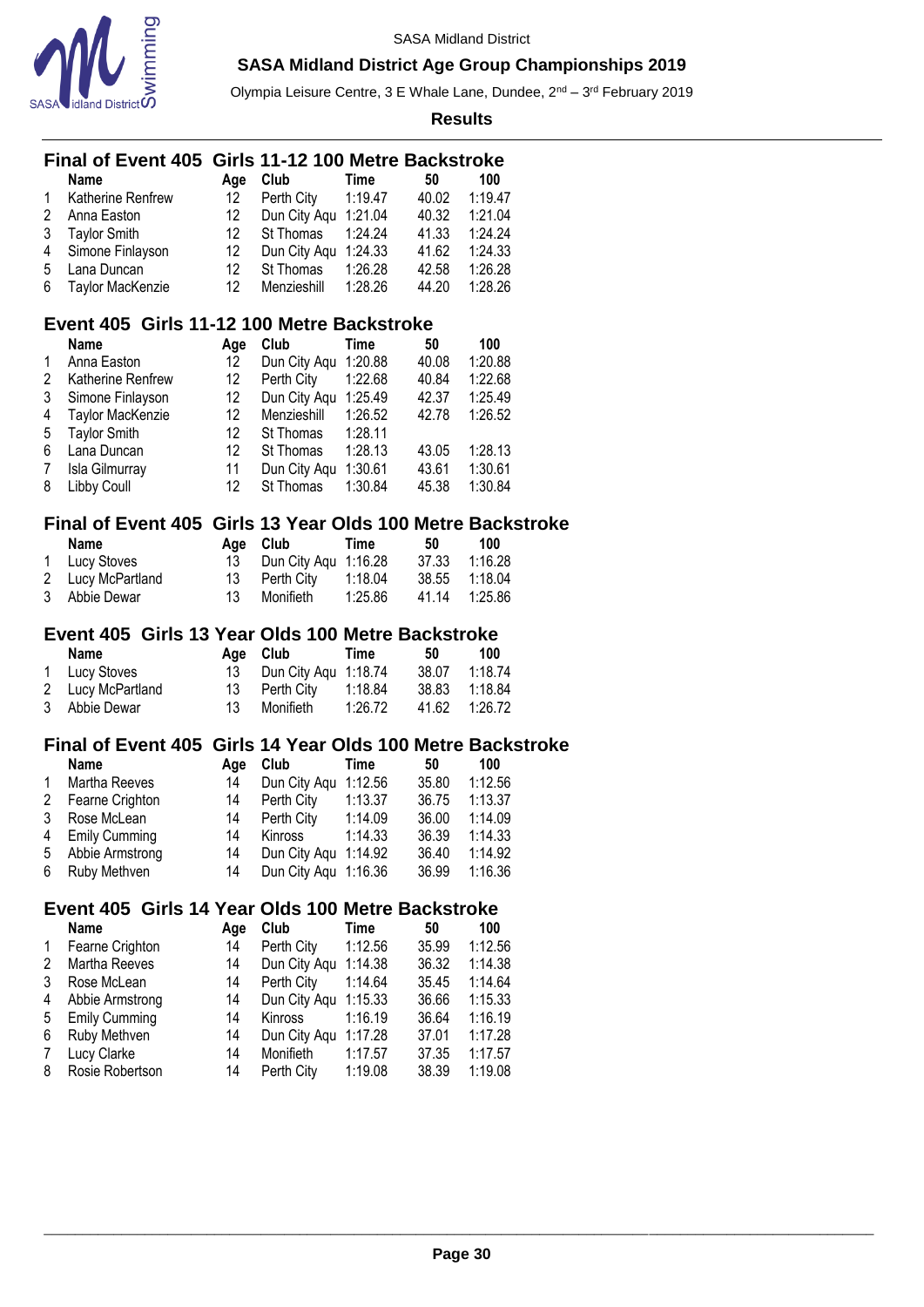

Olympia Leisure Centre, 3 E Whale Lane, Dundee, 2<sup>nd</sup> – 3<sup>rd</sup> February 2019

**Results**

|              | Final of Event 405 Girls 15-16 100 Metre Backstroke |     |                      |         |       |         |
|--------------|-----------------------------------------------------|-----|----------------------|---------|-------|---------|
|              | <b>Name</b>                                         | Age | Club                 | Time    | 50    | 100     |
| $\mathbf{1}$ | Morgan Anderson                                     | 15  | Dun City Aqu 1:08.94 |         | 34.30 | 1:08.94 |
| 2            | <b>Scarlett Ferris</b>                              | 15  | Dun City Aqu 1:08.98 |         | 33.88 | 1:08.98 |
| 3            | Maria Cabrelli                                      | 16  | Dun City Agu         | 1:12.83 | 34.92 | 1:12.83 |
| 4            | Katherine Bailey                                    | 15  | Perth City           | 1:16.23 | 37.05 | 1:16.23 |
| -5           | Lauren Baillie                                      | 15  | Monifieth            | 1:19.51 | 38.05 | 1:19.51 |
| 6            | Ella McDade                                         | 15  | St Thomas            | 1:20.46 | 38.73 | 1:20.46 |

### **Event 405 Girls 15-16 100 Metre Backstroke**

|    | <b>Name</b>            | Age | Club             | Time    | 50    | 100     |
|----|------------------------|-----|------------------|---------|-------|---------|
|    | Morgan Anderson        | 15  | Dun City Aqu     | 1:09.08 | 33.33 | 1:09.08 |
| 2  | <b>Scarlett Ferris</b> | 15  | Dun City Aqu     | 1:09.74 | 34.59 | 1:09.74 |
| 3  | Maria Cabrelli         | 16  | Dun City Agu     | 1:11.15 | 34.83 | 1:11.15 |
| 4  | Katherine Bailey       | 15  | Perth City       | 1:15.43 | 36.58 | 1:15.43 |
| 5  | Lauren Baillie         | 15  | Monifieth        | 1:17.75 | 37.03 | 1:17.75 |
| 6  | <b>Emily McGhee</b>    | 16  | Carnoustie       | 1:19.72 | 37.67 | 1:19.72 |
|    | Ella McDade            | 15  | <b>St Thomas</b> | 1:21.28 | 40.12 | 1:21.28 |
| 8  | Olivia Clarke          | 15  | Dun City Aqu     | 1:21.88 | 40.14 | 1:21.88 |
| 9  | Darcey Reid            | 16  | Montrose         | 1:23.47 | 39.77 | 1:23.47 |
| 10 | Carolyn Rae            | 15  | Monifieth        | 1:24.40 | 41.26 | 1:24.40 |
| 11 | Skye Murray-Trail      | 16  | Perth City       | 1:26.68 | 41.74 | 1:26.68 |

### **Final of Event 405 Girls 17-99 100 Metre Backstroke**

|   | <b>Name</b>      | Aae | Club                 | Time    | 50    | 100     |
|---|------------------|-----|----------------------|---------|-------|---------|
| 1 | Elle McMillan    | 17  | St Thomas 1:12.03    |         | 35.28 | 1:12.03 |
|   | 2 Morven Adams   | 18  | Dun City Aqu 1:15.44 |         | 36.57 | 1:15.44 |
|   | 3 Anya Wilson    | 17  | Dun City Aqu 1:15.59 |         | 36.45 | 1:15.59 |
|   | 4 Sophie Jenkins | 17  | Perth City           | 1:17.11 | 37.59 | 1:17.11 |
|   | 5 Niamh McCall   | 17  | Perth City           | 1:20.58 | 38.74 | 1:20.58 |

### **Event 405 Girls 17-99 100 Metre Backstroke**

|              | Name             | Aae | Club                 | Time    | 50    | 100     |
|--------------|------------------|-----|----------------------|---------|-------|---------|
| $\mathbf{1}$ | Elle McMillan    | 17  | St Thomas 1:12.33    |         | 35.15 | 1:12.33 |
|              | 2 Morven Adams   | 18  | Dun City Agu 1:15.75 |         | 36.61 | 1:15.75 |
|              | 3 Anya Wilson    | 17  | Dun City Agu 1:16.37 |         | 36.62 | 1:16.37 |
|              | 4 Sophie Jenkins | 17  | Perth City           | 1:16.94 | 37.33 | 1:16.94 |
|              | 5 Niamh McCall   | 17  | Perth City           | 1:21.75 | 40.21 | 1:21.75 |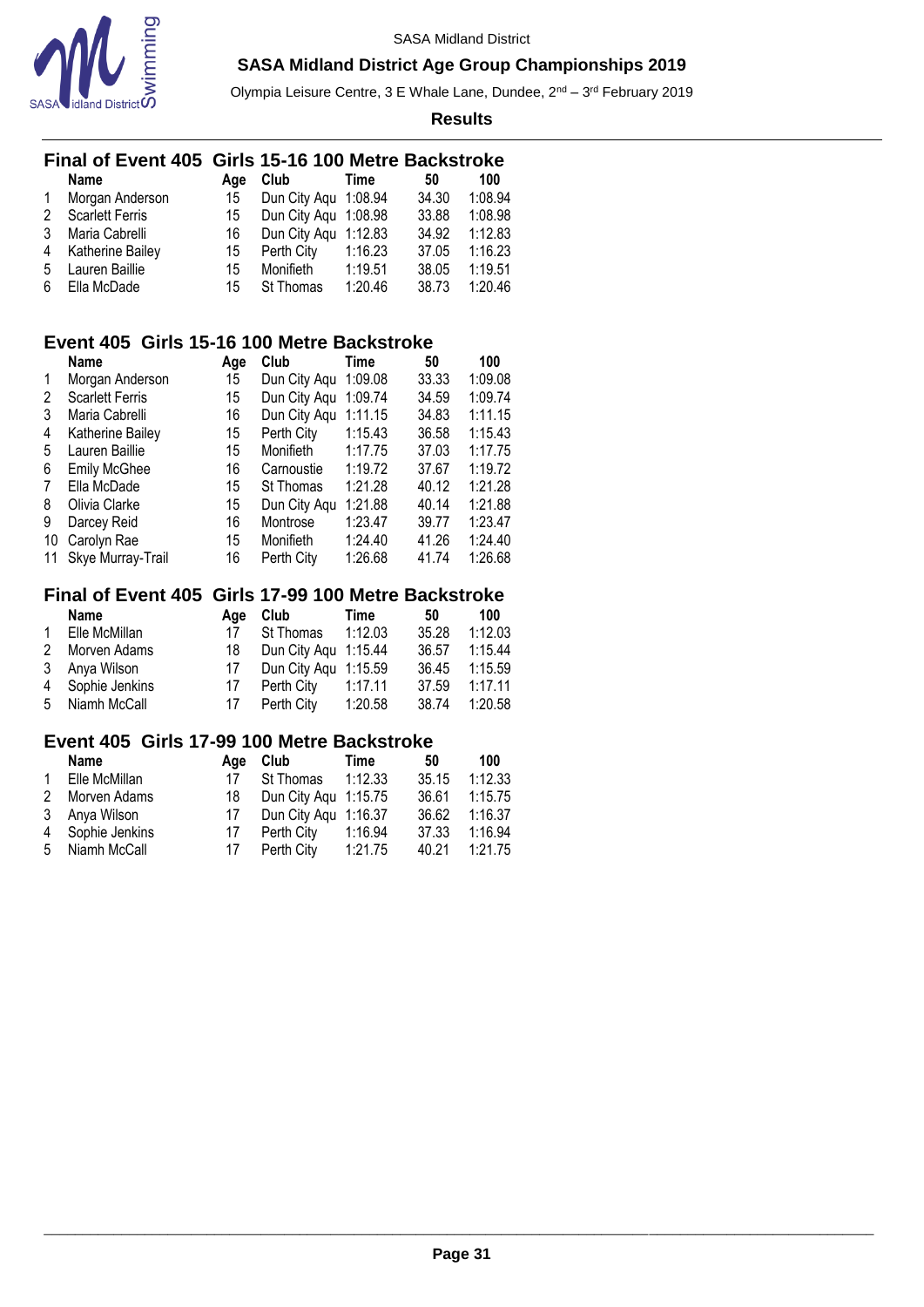

Olympia Leisure Centre, 3 E Whale Lane, Dundee, 2<sup>nd</sup> – 3<sup>rd</sup> February 2019

|        | <b>Final of Event 406</b>                                 |     | Boys 11-12 100 Metre Backstroke        |             |       |         |  |
|--------|-----------------------------------------------------------|-----|----------------------------------------|-------------|-------|---------|--|
|        | <b>Name</b>                                               | Age | Club                                   | <b>Time</b> | 50    | 100     |  |
| 1      | Rory Webster                                              | 12  | Monifieth                              | 1:21.06     | 40.44 | 1:21.06 |  |
| 2      | Jensen Norris                                             | 11  | Perth City                             | 1:24.97     | 43.77 | 1:24.97 |  |
| 3      | Lewis Brander                                             | 12  | Monifieth                              | 1:26.25     | 42.85 | 1:26.25 |  |
| 4      | Aidan Duncan                                              | 12  | Perth City                             | 1:26.60     | 43.71 | 1:26.60 |  |
| 5      | Thomas Y Pritchard                                        | 11  | Kinross                                | 1:28.75     | 42.18 | 1:28.75 |  |
| 6      | George Nedyalkov                                          | 12  | St Thomas                              | 1:31.49     | 44.47 | 1:31.49 |  |
|        | Event 406 Boys 11-12 100 Metre Backstroke                 |     |                                        |             |       |         |  |
|        | <b>Name</b>                                               | Age | Club                                   | <b>Time</b> | 50    | 100     |  |
| 1      | Rory Webster                                              | 12  | Monifieth                              | 1:21.63     | 40.44 | 1:21.63 |  |
| 2      | Lewis Brander                                             | 12  | Monifieth                              | 1:26.33     | 42.74 | 1:26.33 |  |
| 3      | Aidan Duncan                                              | 12  | Perth City                             | 1:26.46     | 43.61 | 1:26.46 |  |
| 4      | Jensen Norris                                             | 11  | Perth City                             | 1:27.62     | 43.98 | 1:27.62 |  |
|        | Thomas Y Pritchard                                        | 11  | Kinross                                | 1:27.68     | 42.71 | 1:27.68 |  |
| 5<br>6 |                                                           | 12  | St Thomas                              | 1:30.73     | 44.47 | 1:30.73 |  |
|        | George Nedyalkov                                          | 12  |                                        | 1:37.37     |       |         |  |
| 7      | Finn Bannerman                                            |     | Perth City                             |             | 47.52 | 1:37.37 |  |
| 8      | Alexander McGregor                                        | 11  | Perth City                             | 1:37.71     | 47.53 | 1:37.71 |  |
|        | <b>Final of Event 406</b>                                 |     | Boys 13 Year Olds 100 Metre Backstroke |             |       |         |  |
|        | Name                                                      | Age | Club                                   | <b>Time</b> | 50    | 100     |  |
| 1      | Aaron Gilmurray                                           | 13  | Dun City Aqu 1:15.10                   |             | 36.33 | 1:15.10 |  |
| 2      | Connor Brierley                                           | 13  | Dun City Aqu 1:24.17                   |             | 41.48 | 1:24.17 |  |
| 3      | Stuart L Pritchard                                        | 13  | Kinross                                | 1:27.66     | 44.48 | 1:27.66 |  |
| 4      | William Shepherd                                          | 13  | Perth City                             | 1:32.29     | 44.89 | 1:32.29 |  |
| 5      | Lewis McGregor                                            | 13  | Perth City                             | 1:32.63     | 44.49 | 1:32.63 |  |
|        | Event 406 Boys 13 Year Olds 100 Metre Backstroke          |     |                                        |             |       |         |  |
|        | <b>Name</b>                                               | Age | Club                                   | <b>Time</b> | 50    | 100     |  |
| 1      | Aaron Gilmurray                                           | 13  | Dun City Aqu                           | 1:13.84     | 36.08 | 1:13.84 |  |
| 2      | <b>Connor Brierley</b>                                    | 13  | Dun City Aqu                           | 1:24.83     | 41.76 | 1:24.83 |  |
| 3      | Stuart L Pritchard                                        | 13  | Kinross                                | 1:26.61     | 42.42 | 1:26.61 |  |
| 4      | Lewis McGregor                                            | 13  | Perth City                             | 1:29.93     | 43.41 | 1:29.93 |  |
|        |                                                           | 13  |                                        |             |       |         |  |
| 5      | William Shepherd                                          |     | Perth City                             | 1:33.50     | 46.24 | 1:33.50 |  |
|        | Final of Event 406 Boys 14 Year Olds 100 Metre Backstroke |     |                                        |             |       |         |  |
|        | <b>Name</b>                                               | Age | Club                                   | <b>Time</b> | 50    | 100     |  |
| 1      | Sam Currie                                                | 14  | Perth City                             | 1:13.26     | 36.08 | 1:13.26 |  |
| 2      | Ewan Muirhead                                             | 14  | Menzieshill                            | 1:13.75     | 37.03 | 1:13.75 |  |
|        | Event 406 Boys 14 Year Olds 100 Metre Backstroke          |     |                                        |             |       |         |  |
|        | <b>Name</b>                                               | Age | Club                                   | <b>Time</b> | 50    | 100     |  |
| 1      | Ewan Muirhead                                             | 14  | Menzieshill                            | 1:15.77     | 38.14 | 1:15.77 |  |
| 2      | Sam Currie                                                | 14  | Perth City                             | 1:17.09     | 36.31 | 1:17.09 |  |
| 3      | Nathan Crighton                                           | 14  | Forfar                                 | 1:24.92     | 41.72 | 1:24.92 |  |
|        |                                                           |     |                                        |             |       |         |  |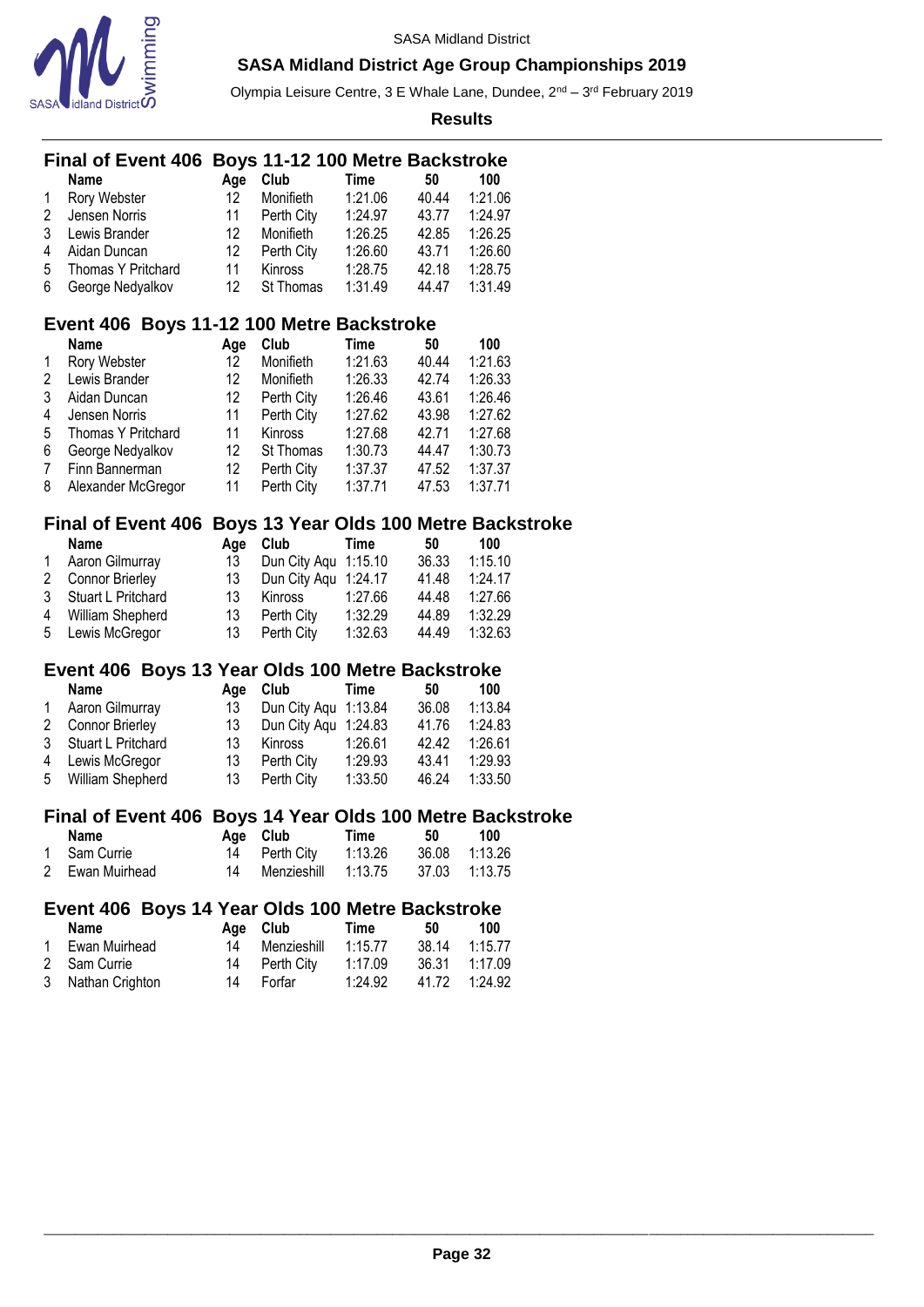

Olympia Leisure Centre, 3 E Whale Lane, Dundee, 2<sup>nd</sup> – 3<sup>rd</sup> February 2019

|        | Final of Event 406 Boys 15-16 100 Metre Backstroke |          |                                         |             |                |                 |         |
|--------|----------------------------------------------------|----------|-----------------------------------------|-------------|----------------|-----------------|---------|
|        | Name                                               | Age      | Club                                    | <b>Time</b> | 50             | 100             |         |
| 1      | Jack Muncey                                        | 16       | Perth City                              | 1:00.97     | 30.40          | 1:00.97         |         |
| 2      | Kerr Lumsden                                       | 16       | Monifieth                               | 1:02.99     | 30.57          | 1:02.99         |         |
| 3      | Adam Young                                         | 16       | Dun City Aqu 1:03.45                    |             | 31.61          | 1:03.45         |         |
| 4      | Donald Queen                                       | 16       | Perth City                              | 1:04.93     | 32.51          | 1:04.93         |         |
| 5      | Ethan Brown                                        | 16       | St Thomas                               | 1:07.24     | 33.43          | 1:07.24         |         |
| 6      | Rory Grant                                         | 15       | Dun City Aqu                            | 1:09.38     | 33.01          | 1:09.38         |         |
|        | Event 406 Boys 15-16 100 Metre Backstroke          |          |                                         |             |                |                 |         |
|        | <b>Name</b>                                        | Age      | Club                                    | <b>Time</b> | 50             | 100             |         |
| 1      | Adam Young                                         | 16       | Dun City Aqu                            | 1:04.53     | 31.90          | 1:04.53         |         |
| 2      | Jack Muncey                                        | 16       | Perth City                              | 1:05.87     | 31.84          | 1:05.87         |         |
| 3      | Donald Queen                                       | 16       | Perth City                              | 1:06.72     | 32.60          | 1:06.72         |         |
| 4      | Ethan Brown                                        | 16       | St Thomas                               | 1:07.40     | 33.33          | 1:07.40         |         |
| 5      | Kerr Lumsden                                       | 16       | Monifieth                               | 1:07.61     | 32.19          | 1:07.61         |         |
| 6      | Rory Grant                                         | 15       | Dun City Aqu                            | 1:09.62     | 33.48          | 1:09.62         |         |
| 7      | Ryan Duncan                                        | 16       | St Thomas                               | 1:09.76     | 34.27          | 1:09.76         |         |
| 8      | Murray Pritchard                                   | 15       | Perth City                              | 1:10.03     | 34.92          | 1:10.03         |         |
| 9      | Demid Taylor                                       | 16       | Perth City                              | 1:10.72     | 34.24          | 1:10.72         |         |
| 10     | Jonathan Venter                                    | 16       | Perth City                              | 1:10.73     | 34.43          | 1:10.73         |         |
| 11     | Drew Croll                                         | 15       | Dun City Aqu 1:13.94                    |             | 36.12          | 1:13.94         |         |
|        | 12 Innes Croll                                     | 15       | Dun City Aqu 1:16.61                    |             | 37.60          | 1:16.61         |         |
| 13     | <b>Matthew Spalding</b>                            | 16       | Menzieshill                             | 1:16.98     | 37.66          | 1:16.98         |         |
|        | <b>Final of Event 406</b>                          |          |                                         |             |                |                 |         |
|        | <b>Name</b>                                        | Age      | Boys 17-99 100 Metre Backstroke<br>Club | <b>Time</b> | 50             | 100             |         |
| 1      | Calum Young                                        | 19       | Dun City Aqu 1:05.00                    |             | 34.05          | 1:05.00         |         |
| 2      | <b>Timothy Ridgley</b>                             | 22       | Dun City Aqu 1:06.51                    |             | 32.89          | 1:06.51         |         |
| 3      | <b>Tielo Walters</b>                               | 17       | Dun City Aqu                            | 1:07.34     | 32.85          | 1:07.34         |         |
| 4      | Scott Forsyth                                      | 18       | Blairgowrie                             | 1:09.40     | 34.46          | 1:09.40         |         |
| 5      | Thomas Jeffers                                     | 19       | Perth City                              | 1:10.24     | 34.19          | 1:10.24         |         |
| 6      | Robert Allan                                       | 18       | St Thomas                               | 1:12.71     | 34.84          | 1:12.71         |         |
|        |                                                    |          |                                         |             |                |                 |         |
|        | Event 406 Boys 17-99 100 Metre Backstroke          |          |                                         |             |                |                 |         |
|        | <b>Name</b>                                        | Age      | Club                                    | <b>Time</b> | 50             | 100<br>1:04.13  |         |
| 1<br>2 | Calum Young                                        | 19<br>22 | Dun City Aqu 1:04.13                    |             | 30.90          | 1:07.59         |         |
| 3      | <b>Timothy Ridgley</b><br><b>Tielo Walters</b>     | 17       | Dun City Aqu 1:07.59<br>Dun City Aqu    | 1:08.66     | 33.26<br>33.18 | 1:08.66         |         |
|        | Scott Forsyth                                      | 18       |                                         | 1:10.76     | 34.28          | 1:10.76         |         |
| 4<br>5 | Robert Allan                                       | 18       | Blairgowrie<br>St Thomas                | 1:11.51     | 33.91          | 1:11.51         |         |
| 6      | Thomas Jeffers                                     | 19       | Perth City                              | 1:11.74     | 34.31          | 1:11.74         |         |
|        |                                                    |          |                                         |             |                |                 |         |
|        | Event 407 Girls 11-16 4 x 50 Metre Medley Relay    |          |                                         |             |                |                 |         |
|        | Team                                               |          | <b>Time</b>                             | 50          | 100            | 150             | 200     |
| 1      | Dun City Aqu                                       | A        | 2:07.60                                 | 31.89       |                | 1:07.96 1:38.81 | 2:07.60 |
| 2      | Perth City                                         | A        | 2:11.17                                 | 34.41       |                | 1:10.01 1:41.57 | 2:11.17 |
| 3      | Dun City Aqu                                       | B        | 2:32.42                                 | 39.05       |                | 1:18.90 1:58.42 | 2:32.42 |
| 4      | St Thomas                                          | A        | 2:36.49                                 | 40.11       |                | 1:23.14 2:00.98 | 2:36.49 |
| ---    | St Thomas                                          | B        | X2:42.43                                | 35.27       |                | 1:41.04 2:13.30 | 2:42.43 |
|        | Event 408 Boys 11-16 4 x 50 Metre Medley Relay     |          |                                         |             |                |                 |         |
|        | Team                                               |          | <b>Time</b>                             | 50          | 100            | 150             | 200     |
| 1      | Perth City                                         | A        | 1:57.43                                 | 29.52       |                | 1:03.57 1:31.22 | 1:57.43 |
| 2      | St Thomas                                          | А        | 1:59.96                                 | 32.80       |                | 1:05.18 1:33.20 | 1:59.96 |
| 3      | Dun City Aqu                                       | А        | 2:05.79                                 | 30.84       |                | 1:05.52 1:37.10 | 2:05.79 |
| 4      | Dun City Aqu                                       | B        | 2:34.08                                 | 44.73       |                | 1:25.73 2:00.45 | 2:34.08 |
|        |                                                    |          |                                         |             |                |                 |         |